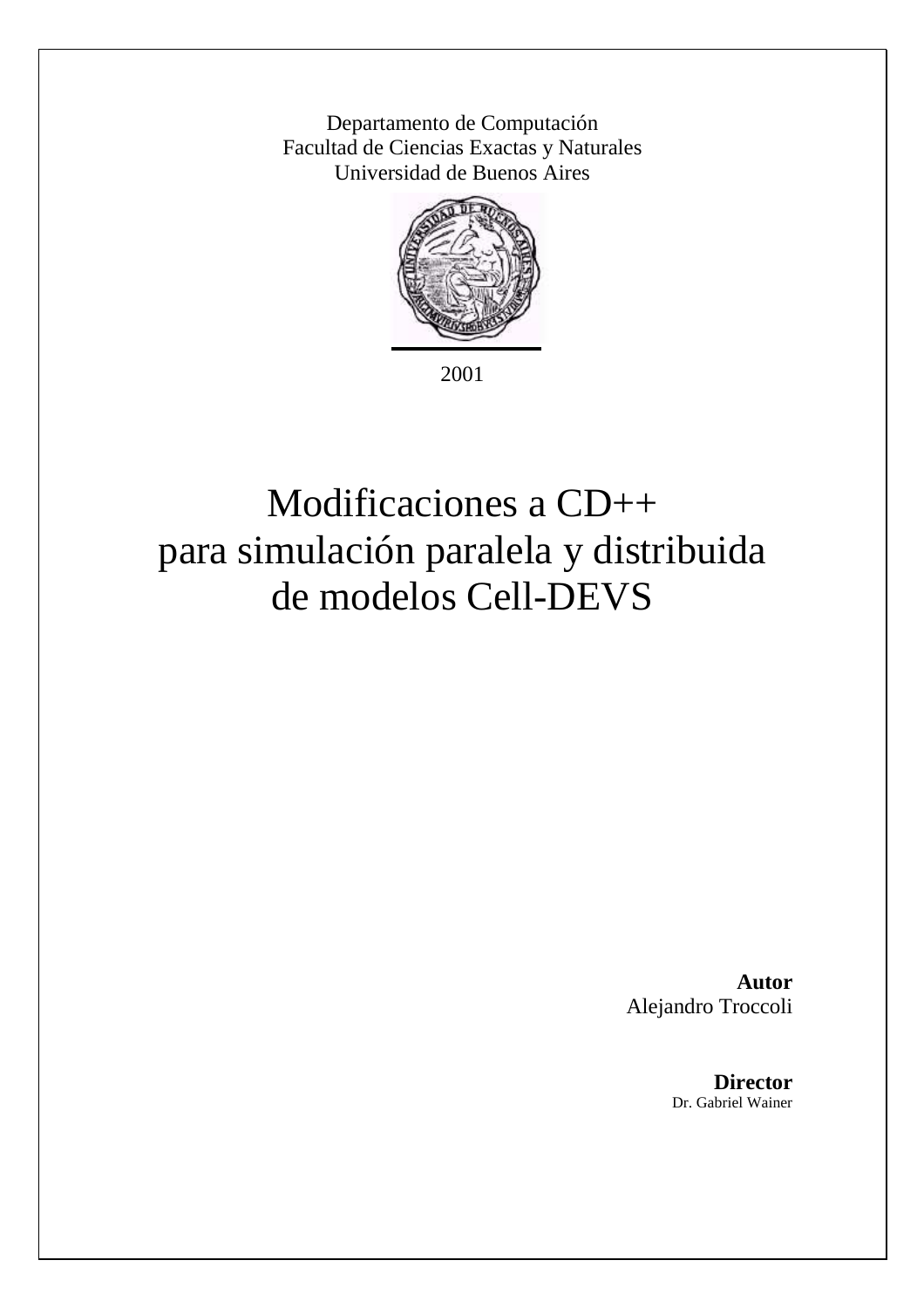| $\mathbf{I}$                                                    |  |
|-----------------------------------------------------------------|--|
|                                                                 |  |
| 2.1                                                             |  |
| $2.2^{\circ}$                                                   |  |
| Cellular Automata and the Parallel Cell-DEVS formalism  13<br>3 |  |
|                                                                 |  |
|                                                                 |  |
| $\overline{4}$                                                  |  |
| 4.1                                                             |  |
| 5                                                               |  |
| 6                                                               |  |
| 6.1                                                             |  |
|                                                                 |  |
| 7.1                                                             |  |
| 7.2                                                             |  |
|                                                                 |  |
| 8.1                                                             |  |
| 8.2                                                             |  |
| 8.3                                                             |  |
| 9                                                               |  |
| 9.1                                                             |  |
| 9.2                                                             |  |
| 9.3                                                             |  |
| 10                                                              |  |
| 11                                                              |  |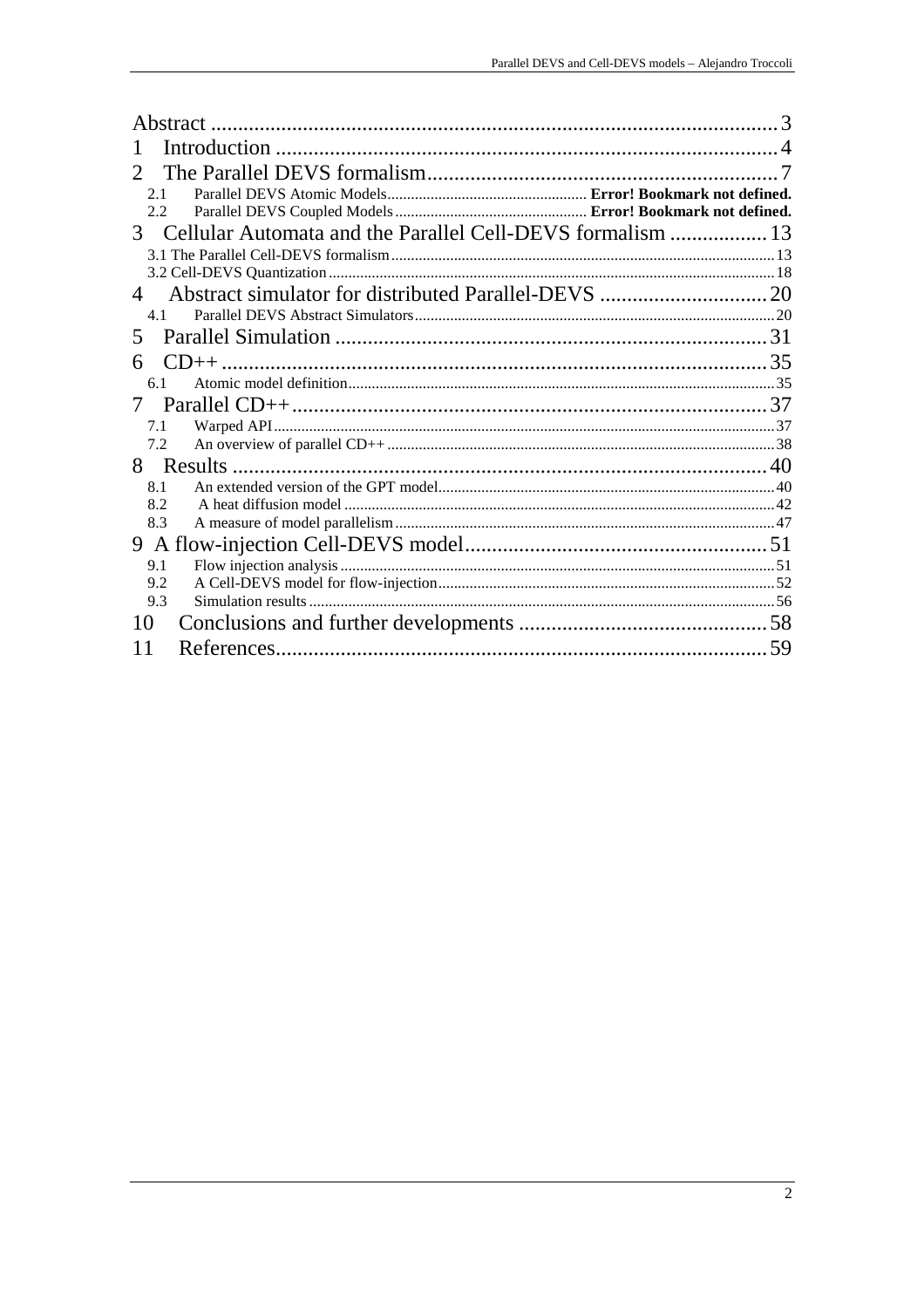# **Abstract**

Cell-DEVS is a formalism intended to model cell spaces. It describes cellular models using timing delay constructions, allowing simple definition of complex timing. Large Cell-DEVS models require such computing power that their execution in a standalone machine is not feasible. As parallel and distributed environments became more accessible, the Cell-DEVS formalism was revised to permit parallel specification of these models. This work defines a new simulation mechanism suited for distributed environments and presents a tool for the simulation of Parallel DEVS and Cell-DEVS models on a network of computers.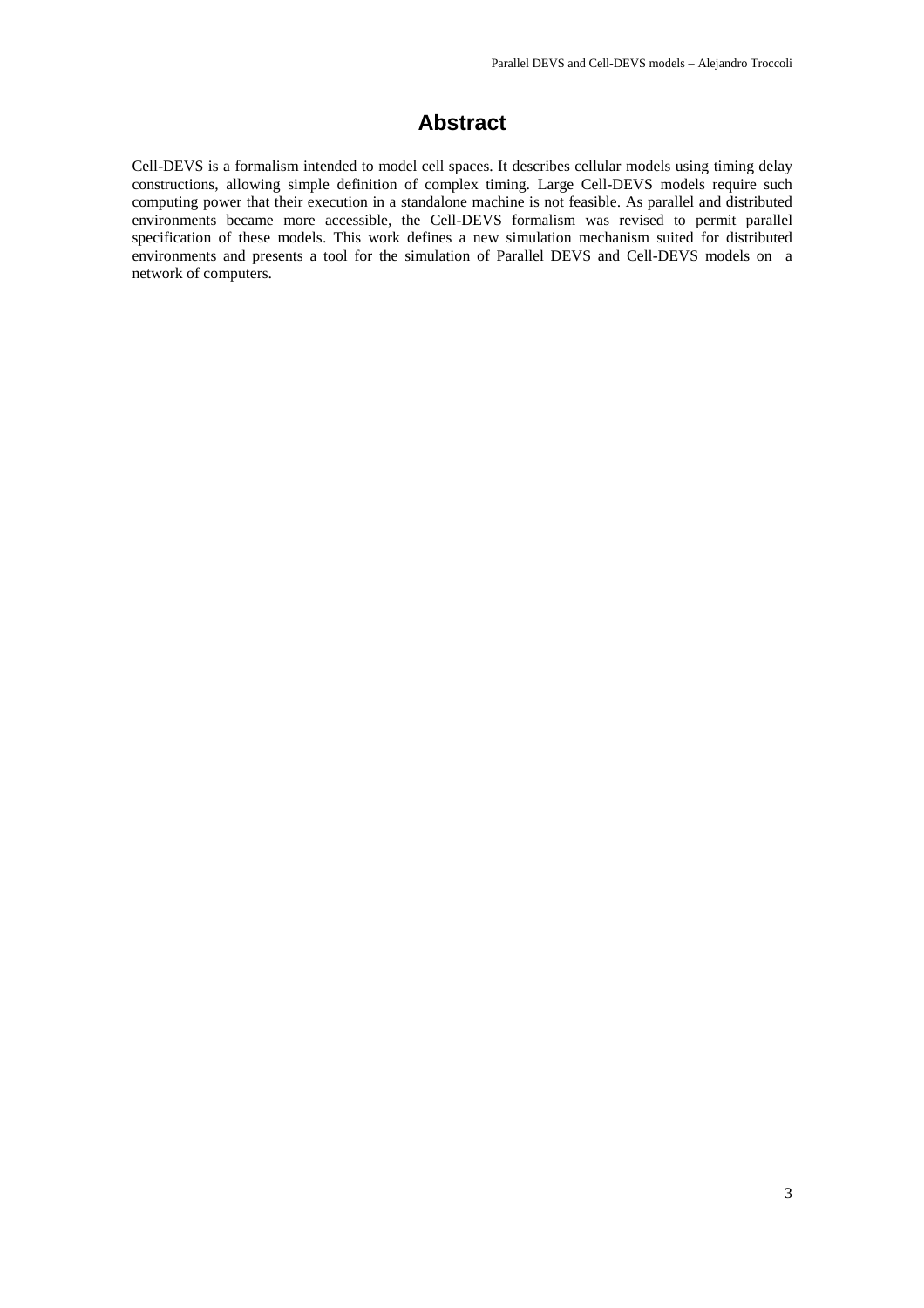# **1 Introduction**

Simulation is a powerful tool for studying complex systems, with quite a range of uses, from new system testing to physical phenomena understanding. The simulation process starts with a problem to solve or understand. It might be the case of a train company trying to develop a new strategy for cargo storage and railway tracks usage or a chemist trying to understand a complex process of physical diffusion taking place inside a narrow tube. The simulation process starts from the observation of a **real system.** Entities are identified, and an abstract representation, a **model**, is constructed. Once the model is constructed, it needs to be executed. This is done by a **simulator**, which consists of a computer system that executes the model's instructions to generate its behavior. To complete the cycle, the results obtained are compared to those of the real system for model validation. It is often the case that a modeler is only interested in a few aspects of the real system. In such a case, an **experimental frame** captures the modeler's objectives and defines the scope of the model.



*Figure 1 : The basic entities and their relationships [Zei00]*

The basic entities are linked by two relations [Zei00]:

□ *modeling relation*. Links the real system and model, defining how well the model represents the system or entity being modeled. In general terms a model can be considered valid if the data generated by the model agrees with the data produced by the real system in an experimental frame of interest.

 *simulation relation.* Links the model and simulator. It represents how faithfully the simulator is able to carry out the instructions of the model.

There exist at present quite a number of simulation techniques and paradigms. Among these, the **DEVS**  formalism [Zei76] provides a framework for the construction of hierarchical models in a modular manner, allowing for model reuse and reducing development time and testing. In DEVS a model is specified as a black box with a state and a duration for that state. When the duration time for the state expires, an output event is sent, an internal transition takes place and the model changes its current state. A change of state can also occur when an external event is received. Then, a complete model is defined by describing the set of states a model goes through, the internal and external transition functions, the output function and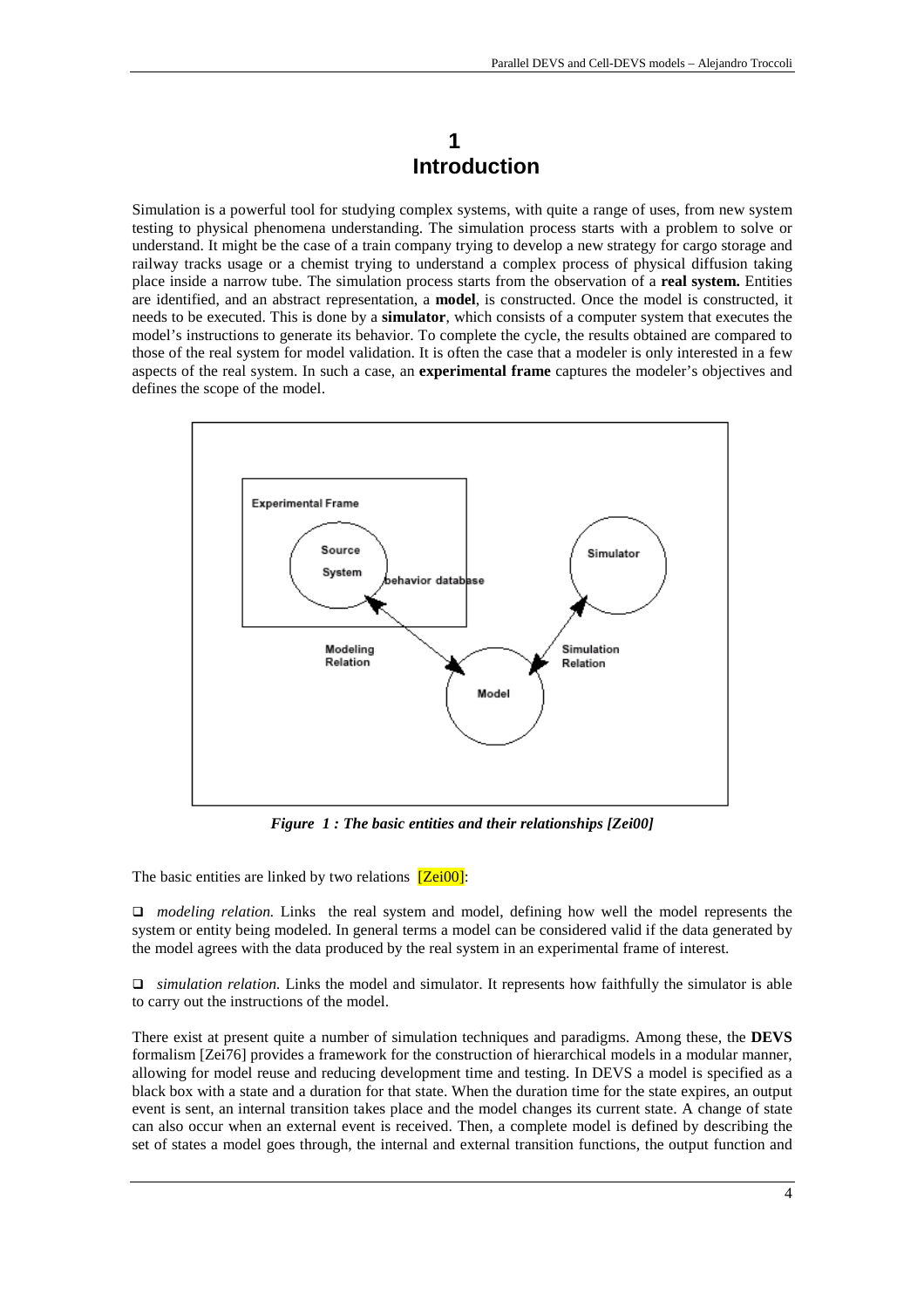the state duration function. DEVS models can be put together by linking the outputs of a model to inputs of other models to form coupled models. Models made out of only one component are called atomic.

DEVS not only proposes a framework for model construction, but also defines an **abstract simulation** mechanism that is independent of the model itself. This mechanism is high level description of how the simulation of DEVS models should be executed by a **simulator**. Two kinds of **simulators** are defined, one for atomic and another one for coupled models, this latter known as a **coordinator**. These simulators progress through the simulation by exchanging messages as described by the abstract simulation mechanism.

Timed Cell-DEVS [Wai98] is a formalism based on DEVS for the simulation of cellular models. A cellular automaton is a lattice of cells, each of which has a value and a local rule that defines how to obtain a new value based on the current state of the cell and the values of neighboring cells. Cells are updated synchronously all at the same time. Timed Cell-DEVS defines a cell as a DEVS model and a cellular automaton as a coupled model, and introduces a new way of defining the timing of each cell which is more flexible than the existing synchronous approach. In Timed Cell-DEVS each cell defines its own update delay.

CD++ is a tool for the simulation of DEVS and Cell-DEVS models which has been used to simulate a variety of models including: traffic, forest fires, ants and watershed simulation. Simple models were easily handled by the tool, but the execution of complex models requires a computing power that stand alone computers do not provide. It was then proposed that parallel execution should be used.

Not only parallel execution was being demanded for Cell-DEVS but also for DEVS models. But the DEVS formalism suffered from serialization constraints that would not allow for a parallel implementation. Therefore, it was revised and the Parallel DEVS (P-DEVS) [Cho94a] formalism was proposed. The Cell-DEVS formalism was also revised [Wai00] and the Parallel Cell-DEVS formalism followed.

It is the aim of this work to modify CD++ to run Parallel Cell-DEVS on a distributed environment, providing a tool that will not only reduce execution times but also allow larger models. When P-DEVS was proposed, the abstract simulator was changed to implement the new semantics. This new simulator, though well suited for an implementation on a parallel system with shared memory, does not allow for an efficient implementation over a network of computers because it does not distinguish messages sent over the network from those sent between objects on the same process. Therefore, there was a need to extend the P-DEVS abstract simulator for distributed environments. This work addresses this issues by further specializing coordinators into master and slave.

For the new parallel version of CD++, a simulation kernel that would encapsulate all the lower level network communications was required. In parallel simulation, the execution is divided into a set of logical processes, each running on a different CPU. Logical process communicate with each using timestamped messages. For correct results to be obtained, a way of synchronizing the logical process for correct message processing must be defined. There are three approaches to synchronization between logical process: optimistic, pessimistic, and no synchronization at all (application level synchronization). A parallel simulation kernel must provide one of these.

During the design phase of parallel CD++, some research was done to evaluate existing simulation kernels and the Warped project was found. Warped is a project at the University of Cincinnati dedicated to the implementation of a simulation API to support different parallel simulation kernels. Two kernels are currently provided: an optimistic kernel that implements the TimeWarp protocol and a NoTime kernel that uses no synchronization. Further work was carried out at the Universidad de Buenos Aires, and a pessimistic kernel that complied with the Warped API was implemented. Having three different simulation kernels with the same API, Warped proved ideal for parallel CD++, which was therefore written to run on top of Warped and currently supports the TimeWarp and NoTime kernels. Switching between kernels is just a matter of setting the proper compilation arguments.

The final release of parallel CD++ runs both, distributed and standalone simulation. For simple and small models, the standalone version performs well. For complex and big models the distributed version is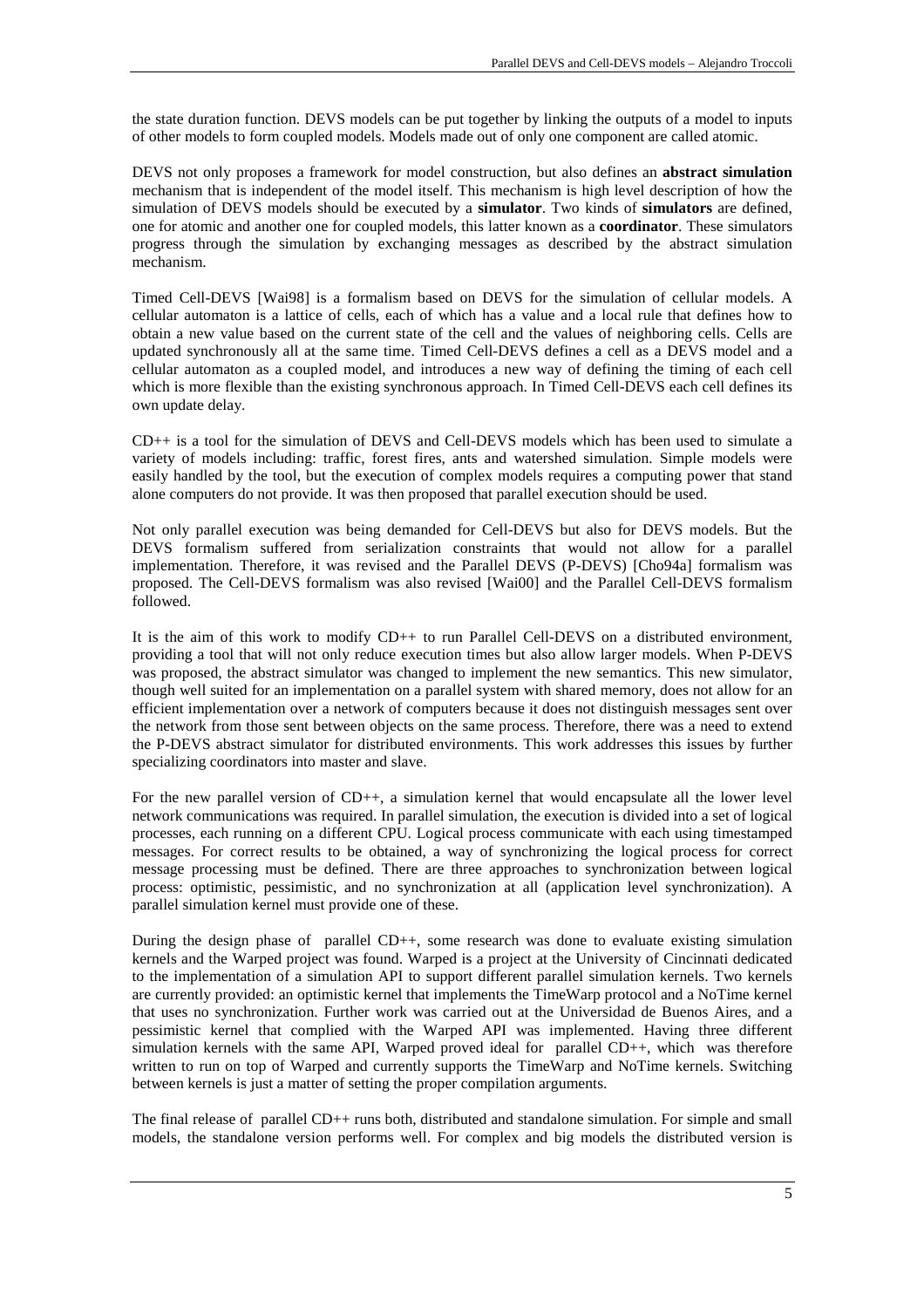preferred. The development was carried out in Linux machines. Testing has been done on different Linux clusters at the Universidad de Buenos Aires and at the University of Carleton in Ottawa.

This work is organized as follows. Chapter 2 presents the DEVS and Parallel DEVS formalisms and Chapter 3 the Cell-DEVS and Parallel Cell-DEVS counterpart. In chapter 4, the new abstract simulator suited for distributed environments is introduced. Chapter 5 will make a short presentation of synchronization techniques for parallel discrete event systems. After this presentation, chapter 6 will introduce CD++ and chapter 7 its parallel version, with special mention of implementation issues using the Warped kernel. Chapter 8 will show some results obtained, chapter 9 will show a chemical diffusion model so large that parallel execution is required, and then the conclusions will follow. A complete user's for parallel  $CD++$  guide is also provided.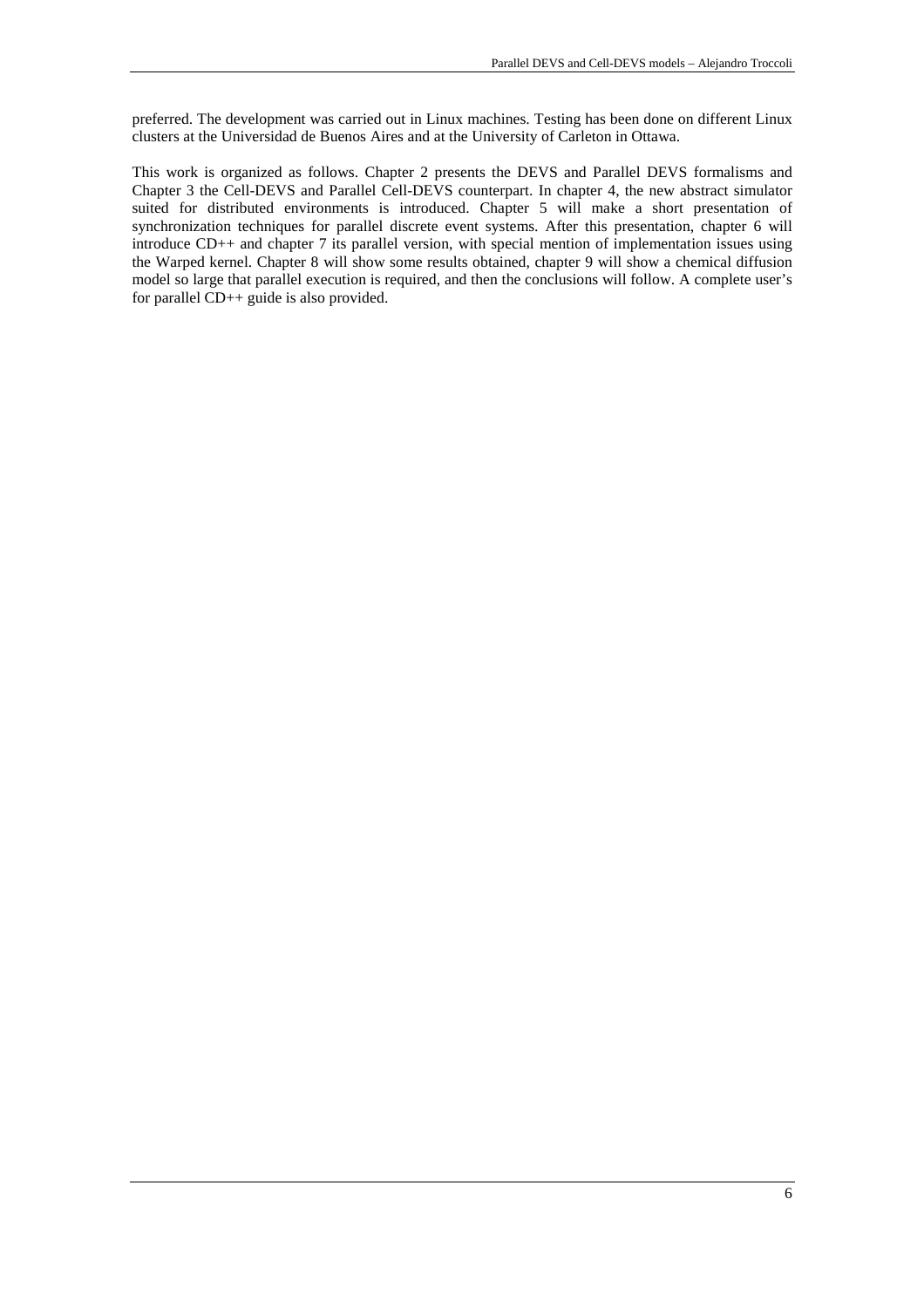# **2 The DEVS and Parallel DEVS formalisms**

## **2.1 The original DEVS formalism**

Systems whose variables are discrete and the time advance is continuos are known as **DEDS** – **Discrete Events Dynamic Systems**, as opposed to **CVDS – Continuous Variable Dynamic Systems** [Wai98]. A simulation mechanism for DEDS systems assumes that the system will only change its state at discrete time points upon the occurrence of an event. An **event** is formally defined as a change of state that takes place at time specific point of time  $t_i \in \mathbf{R}$ .

DEVS [Zei76] is a formalism for modeling and simulation of DEDS systems. It defines a way of specifying systems whose states change upon the reception of an input event or the expiration of a time delay. It also allows for hierarchical decomposition of the model by defining a way to couple existing DEVS models.

The original DEVS model is a structure:

where

| $DEVS = \langle X, Y, S, \delta_{ext}, \delta_{int} \lambda, ta \rangle$ |  |  |  |
|--------------------------------------------------------------------------|--|--|--|
|                                                                          |  |  |  |

| X                                               | is the set of <i>external</i> events                                                          |
|-------------------------------------------------|-----------------------------------------------------------------------------------------------|
| Υ                                               | is the set of <i>output</i> events                                                            |
| S                                               | is the set of <i>sequential</i> states;                                                       |
| $\delta_{\text{ext}}: O \times X \rightarrow S$ | is the <i>external state transition function</i> ;                                            |
|                                                 | where $Q := \{ (s, e) \mid s \in S, 0 \le e \le ta(s) \}$ and e is the elapsed time since the |
|                                                 |                                                                                               |

| $\delta_{int}: S \to S$                | is the <i>internal state transition function</i> ; |
|----------------------------------------|----------------------------------------------------|
| $\lambda: S \to Y$                     | is the <i>output function</i> ;                    |
| ta : $S \rightarrow R_0^+ \cup \infty$ | is the <i>time advance function</i> ;              |

The semantics for this definition are as follows. At any given time, a DEVS model is in a state  $s \in S$  and in the absence of external events, it will remain in that state for a period of time as defined by ta(*s*). The ta(s) function can take any real value between 0 and  $\infty$ . A state for which ta(s) = 0 is called a **transient state**. On the other hand, if ta( $s$ ) =  $\infty$ , the system will stay in that state forever unless an external event is received. In such a case, *s* is called a **passive state**. Transitions that occur due to the expiration of ta(*s*) are called **internal transitions**. When an internal transition takes place, the system outputs the value  $\lambda(s)$ , and changes to state  $\delta_{in}(s)$ . A state transition can also happen when an external event occurs. In this case, the new state is given by  $\delta_{ext}$  based on the input value, the current state and the elapsed time. Figure 2 illustrates this definition by specifying a model of a computer processor using DEVS.

last state *transition*.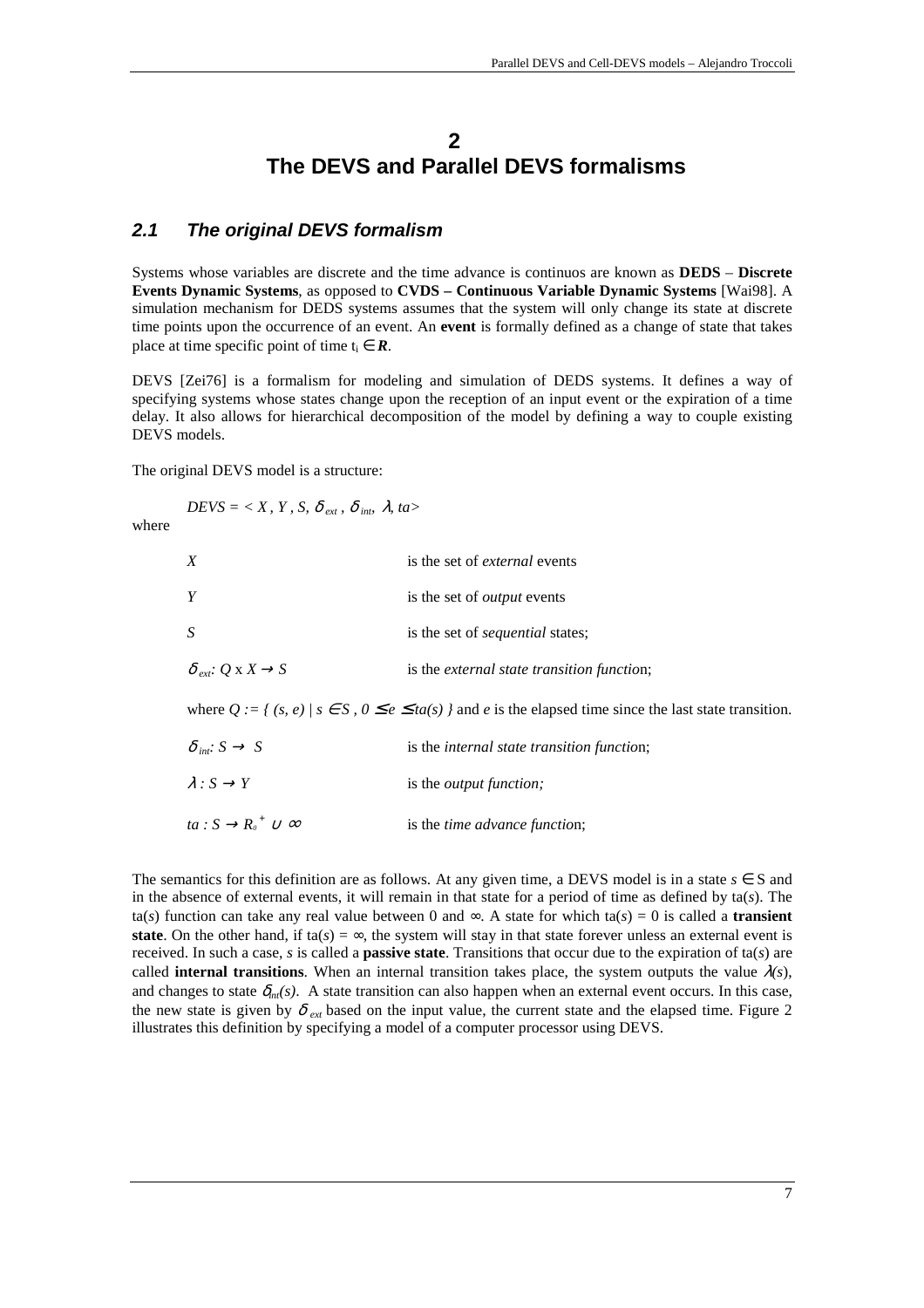A computer processor can be specified as a DEVS model. A processor would have to states: busy and available. So

*S = { busy, available }* 

Jobs will constitute the set of input events and output events. A job arriving on an input port will change the processor state to busy. Once the job has been processed it will be sent as an output event. Jobs will be identified with a natural numbers, hence

$$
X = N
$$

$$
Y = N
$$

Assuming no job arrives while the processor is busy and that the model keeps an internal variable with the id of the job its processing, then the external transition function is defined as follows:

$$
\delta_{ext}(x, e)
$$
  
{  

$$
s = busy
$$
  

$$
jobId = x
$$

A job will occupy the processor during a random time with a given Poisson distribution, so the time advance function is

*ta ( busy ) = Poisson() ta (available ) =* <sup>∞</sup>

If the processor is available, then it will remain in that state until an external event arrives.

When the processing time has expired, a state transition will take place. At this time, the output function is called followed by the internal transition function. Continuing with our description,

λ*( busy ) = jobId* 

 $\delta_{ext}$ *(busy)* = *available* 

An internal transition from the available to busy state will never happen because available is a passive state.



*Figure 2 : (a) Specification of a computer processor using DEVS (b) DEVS semantics*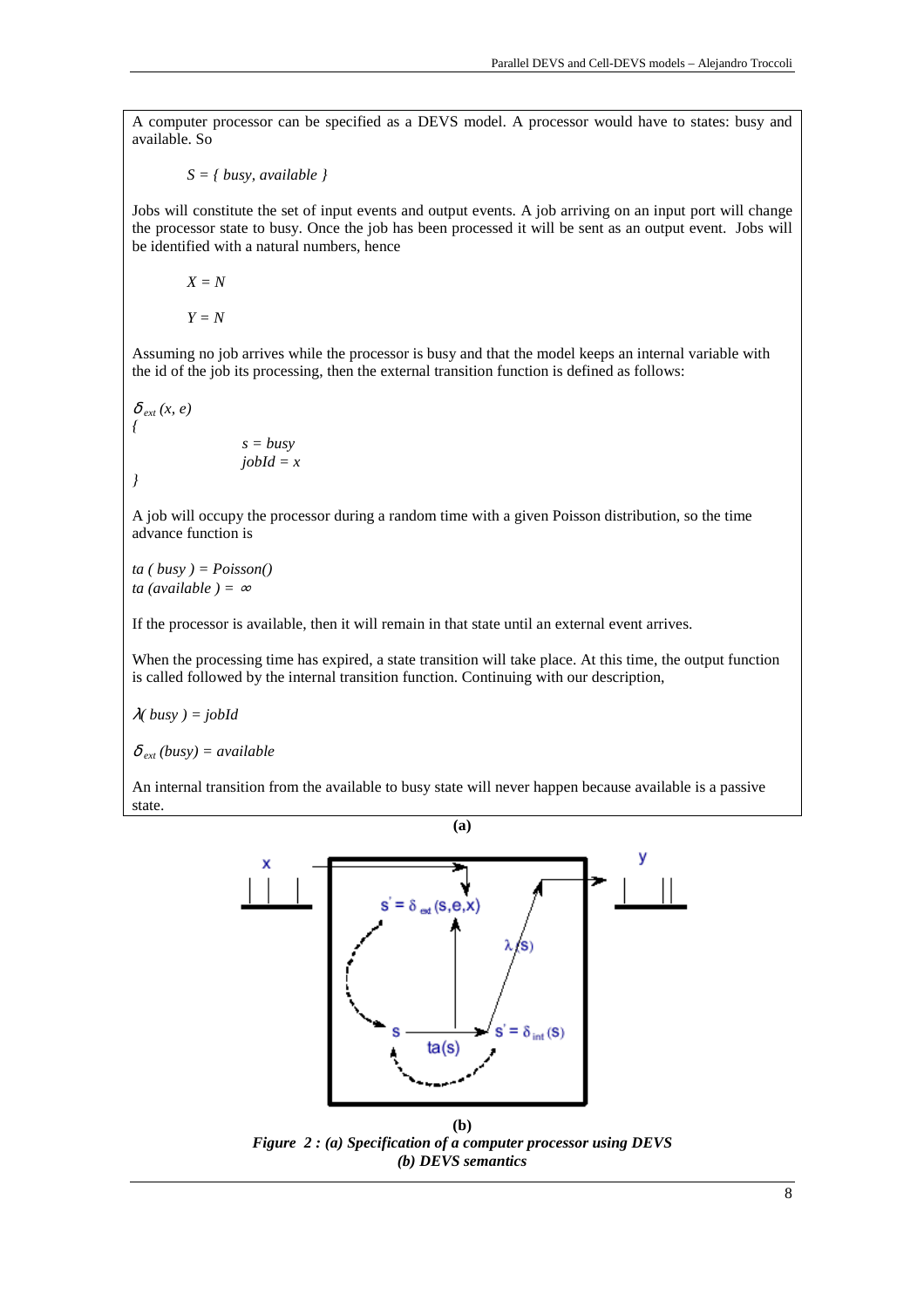A *coupled model* is a structure:

$$
DN = \langle X_{self}, Y_{self}, D, \{M_i\}, \{I_i\}, \{Z_{i,j}\}, select \rangle
$$

where

*D* is a set of components.

for each *i* in *D,*

 $M_i$  is a component.

for each *i* in  $D \cup \{$  self  $\}$ ,

*Ii* is the set of influencees of *i*.

for each *j* in *I<sup>i</sup>*

 $Z_{i,j}$  is a function, the *i - to -j* output-input translation

*select* is a tie-breaker function.

This structure is subject to the constraints that for each *i* in D,

 $M_i = \langle X_i, Y_i, S_i, \delta_i \rangle_{ext}, \delta_i \rangle_{int}$ *is a DEVS model* 

*I*<sub>i</sub> is a subset of  $D \cup \{ \text{ self } \}$ , *i* is not in  $I_i$ 

 $Z_{self,i}: X_{self} \rightarrow X_i$ 

 $Z_{i, self} : Y_i \rightarrow Y_{self}$ 

$$
Z_{i,j} \colon Y_i \to X_j
$$

*select* : subset of  $D \rightarrow D$ 

such that for any non-empty subset *E*,

 $select(E) \in E$ 

A coupled model groups several DEVS models together into a compound model that can be regarded, due to the closure property, as another DEVS model. This allows for hierarchical model construction. A DEVS model that is not constructed as a coupled model is known as an atomic model.

A coupled model can have its own input and output events, as defined by the *Xself* and *Yself* sets. Upon receiving an external event, the coupled model has to redirect the input to one or more of its components. In addition, when a component produces an output, this has to be mapped as another's component input or as an output of the coupled model itself. All these input-output mappings are defined by the *Z* function.

When models are coupled together, ambiguity arises when there are more than one components schedule for an internal transition at the same time. The first model to make its internal transition will produce and output that may be translated to an external event being received by another component model that is already scheduled for an internal transition at that time. But then, should this second model process the external transition first with  $e = ta(s)$  or should the internal transition take place first and then the external transition with  $e = 0$ ? The way the DEVS formalism solves this is by the use of the *select* function. Only one model of the group of imminent models will be allowed to be with  $e = 0$ . The other imminent models will be divided in two groups: those that receive the external output from this model, and the ones that do not receive this output. The first group will execute their external transitions functions with  $e = ta(s)$  and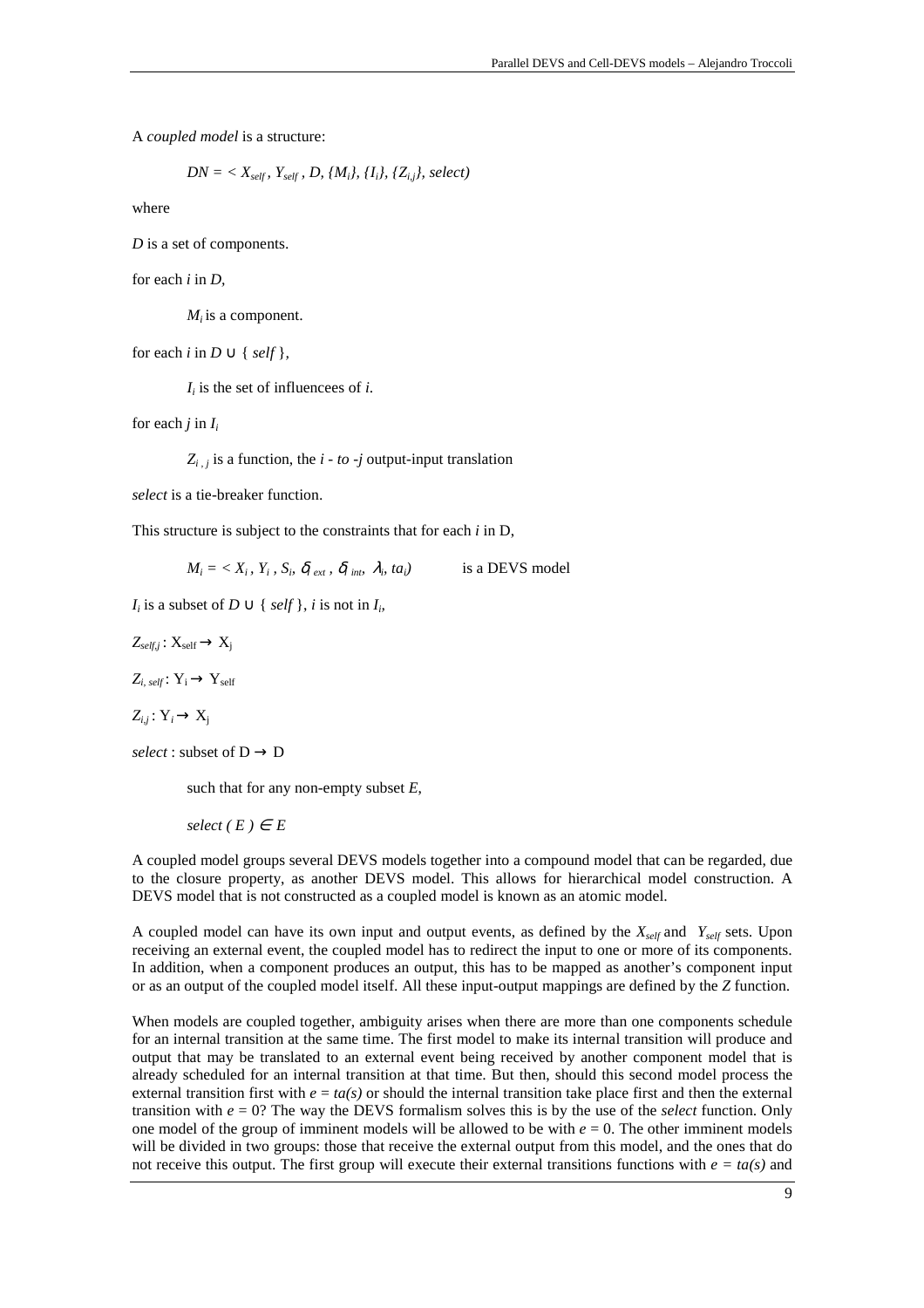the second group will be among the group of imminent models for the next simulation cycle, which may require again the use of the select function to decide which model will execute first.

This tie-breaking approach is a potential source of errors since the serialization produce may not reflect the correct system's behavior upon the occurrence of simultaneous events. In addition, the serialization reduces the possibility of a speed up in a parallel environment. For these reasons, the parallel DEVS formalism was revised giving place to the Parallel DEVS formalism.

## **2.2 The Parallel DEVS formalism**

The Parallel DEVS formalism [Cho94a] keeps all the nice properties of the DEVS formalism and eliminates all the serialization constraints that made simultaneous execution in a parallel environment not feasible.

Chow required that the following properties hold:

- Collision handling: the behavior of a collision must be controllable by the modeler.
- Parallelism: the formalism must not use any serialization function that prohibits possible concurrencies.
- Uniformity: the hierarchical construction must have uniform behavior: different hierarchical constructs of the same model must display the same behavior.

A P-DEVS model is described as a set of basic and coupled models. In addition, the model's interface was also revised. A model will now have input and output ports through which all interaction with the environment takes place. Events determine values appearing on such ports. A model receives outside events through its input ports. Upon reception of such events, the model description must determine how it responds to them. In addition, internal events arising within the model change its state, and manifest themselves as events on the output ports to be transmitted to other model components.

Atomic models are still the most basic constructions, which can be combined with other models into coupled models. A Parallel-DEVS coupled model satisfies the closure property [Cho94b], so it can be seen as another basic model. Therefor, Parallel-DEVS preserves the hierarchical properties of the original DEVS formalism.

A basic Parallel DEVS is a structure:

 $DEVS = \langle X_M, Y_M, S, \delta_{ext}, \delta_{int}, \delta_{cont}, \lambda_{int}$ where  $X_M = \{(p,v) | p \in$  *IPorts*,  $v \in X_p\}$  is the set of *input ports and values*;  $Y_M = \{(p,v) | p \in \text{OPorts}, v \in Y_p \}$  is the set of *output ports and values*; *S* is the set of *sequential* states;  $\delta_{\alpha}$ *i*:  $O \times X_M^b \rightarrow S$ is the *external state transition function*;  $\delta_{int}: S \to S$  is the *internal state transition function*;  $\delta$ <sub>con</sub>:  $Q \times X_M^b \rightarrow S$ is the *confluent transition function*;  $\lambda : S \rightarrow Y_M^{\text{b}}$  is the *output function;*   $ta: S \rightarrow R_0^+ \cup \infty$ is the *time advance function*;

with  $Q := \{ (s, e) \mid s \in S, 0 \le e \le ta(s) \}$  the set of *total states*.

10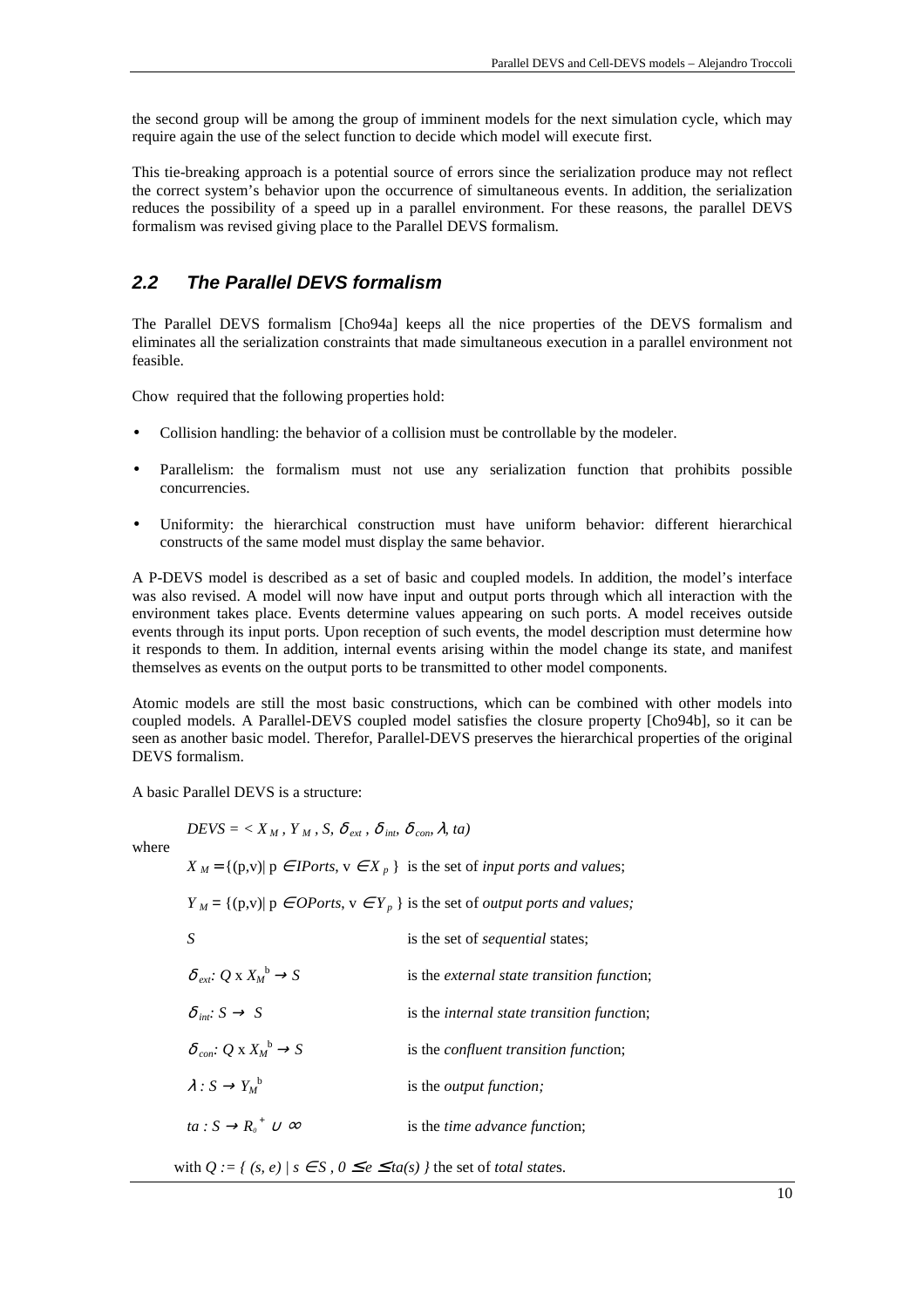The differences between the DEVS and Parallel-DEVS formalism are the following:

- The model interface has been extended to include ports and values.
- The external and output functions no longer handle one event at a time. Instead, bags of events are now being handled, allowing then for simultaneous processing of multiple events.
- A new transition function has been defined, the confluent function  $\delta_{\text{con}}$ . This function will define a new model's state when there is a collision between internal and external transitions. Basically, this function will allow the modeler to specify how the model should behave in the presence of collisions.

The semantics of the Parallel-DEVS definition are then as follows. At any given time, a basic model is in a state *s* and in the absence of external events, it will remain in that state for a period of time as defined by ta(s). When an internal transition takes place, the system outputs the value  $\lambda(s)$ , and changes to state  $\delta_{in}(s)$ . If one or more external events  $E = \{x_1, x_n \mid x \in X_M\}$  occurs before ta(s) expires, i.e., when the system is in total state  $(s, e)$  with  $e \leq ta(s)$ , the new state will be given by  $\delta_{ext}(s, e, E)$ . When an external and internal transition collide, i.e. external events  $E$  arrives when  $e = \text{ta}(s)$ , the new system's state could either be given by  $\delta_{ext}(\delta_{int}(s), e, E)$  or  $\delta_{int}(\delta_{ext}(s, e, E))$ . To avoid a fix behavior, the modeler can define the most appropiate behavior with the  $\delta_{\text{conf}}$  function. Then, in the Parallel DEVS formalism, in the presence of collisions the new system's state will be the one defined by  $\delta_{\text{conf}}(s, E)$ .

A Parallel DEVS *coupled model* is defined by:

where

*CM* = <*X*, *Y*, *D*, *{M*<sub>*d</sub> | d* ∈ *D}*, *EIC*, *EOC*, *IC*></sub>  $X = \{(p,v) | p \in \text{IPorts}, v \in X \mid p \}$  is the set of input ports and values;  $Y = \{(p,v) | p \in \text{OPorts}, v \in Y \mid p \}$  is the set of output ports and values;

*D* is the set of the component names;

The following constraints apply to the components:

*Components are DEVS models:* 

for each  $d \in D$ 

 $M_d = (X_d, Y_d, S, \delta_{ext}, \delta_{int}, \delta_{cont}, \lambda, ta)$  is a DEVS basic structure

with  $X_d = \{(p,v) | p \in \text{IPorts}, v \in X_p \}$ ;

$$
Y_d = \{ (p,v) | p \in \text{OPorts}, v \in Y_p \};
$$

The couplings are subject to the following conditions:

• *external input couplings (EIC)* connect external inputs to component inputs:

*EIC*  $\subseteq$  {((N, ip<sub>N</sub></sub>), (d, ip<sub>d</sub>)) | ip<sub>N</sub>  $\in$  *IPorts, d*  $\in$  *D, ip<sub>d</sub>*  $\in$  *IPorts*<sub>d</sub>}

• *external output couplings (EOC)* connect component outputs to external outputs:

*EOC* ⊆ {((d, op *d*), (N, op *N*)) | op *N* ∈ *OPorts*,  $d \text{ ∈ } D$ , op  $d \text{ ∈ } O$ *Ports*  $d$  }

*internal couplings (IC)* connect component outputs to component inputs:

*IC* ⊆ {((a, op <sup>*a*</sup>), (b, ip <sup>*b*</sup>)) | a, b ∈ *D*, op  $a$  ∈ *OPorts*  $a$ , ip  $b$  ∈ *IPorts*  $b$  }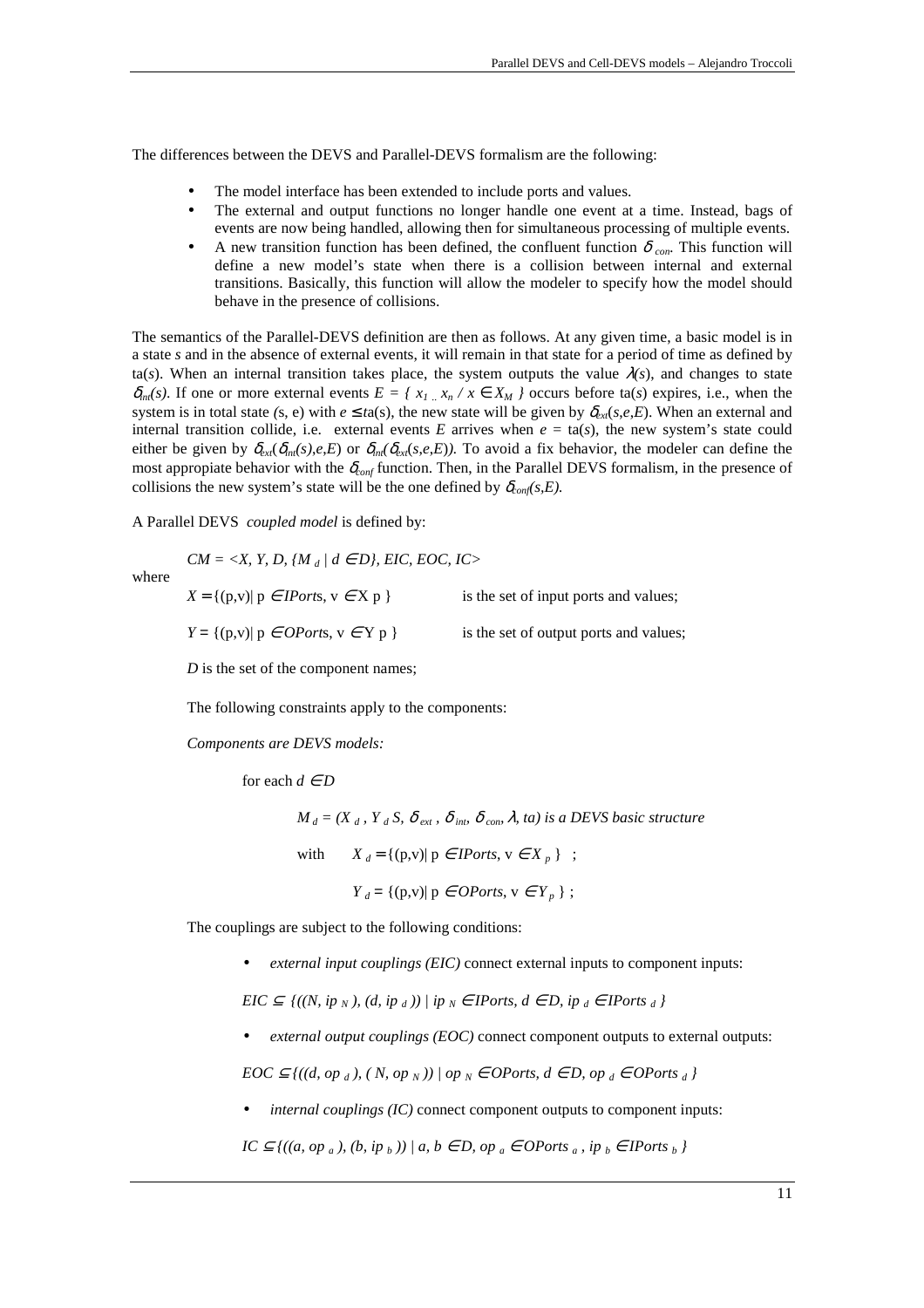No direct feedback loops are allowed, i.e., no output port of a component may be connected to an input port of the same component i.e.,

 $((d, op<sub>d</sub>), (e, ip<sub>d</sub>)) ∈ IC$  implies  $d ≠ e$ .

• Range inclusion constraints: the values sent from a source port must be within the range of accepted values of a destination port, i.e.,

$$
\forall ((N, ip_N), (d, ip_d)) \in EIC : X_{ipN} \subseteq X_{ipd}
$$

$$
\forall ((a, op_a), (N, op_N)) \in EOC : Y_{opa} \subseteq Y_{opN}
$$

$$
\forall ((a, op_a), (b, ip_b)) \in IC : Y_{opa} \subseteq X_{ipb}.
$$

The Parallel-DEVS definition eliminated the *select* function. If there multiple imminent components, then all their outputs will be first collected and mapped to their influencees. Then, the corresponding transition function will be executed for each model.

As an example, a generator-processor-transducer (gpt) model will be shown. The aim of this model is to calculate the usage of a given processor. It is made of three atomic models:

- A generator that generates new jobs at random time intervals.
- A processor that consumes the jobs that the generator produces.
- A transducer: a model that will keep count of the number of jobs processed and the time it took to process each job.

The generator has two input ports: *start* and *stop*, and an output port *out*. Whenever a new job is generated, a new event is sent through the out port. The processor has one output port *in* and an output port *out.* A new job is received through the *in* port and when it has been processed after an elapsed time *t*, an event is sent through the *out* port. The transducer has two input ports: *arriv* and *solved*, and one output port *result*. When an event is recevied through *arriv* a timer is started and a job count is increased by one. When an event is received through the *solved* port the counter is stoped. After an pre-defined observation period of time, the processor usage is sent through the out port. The whole coupled has two input ports *start* and *stop*, and two output ports *out* and result. The couplings are shown in Figure 3.



*Figure 3 : The GPT coupled model. [Zei00]*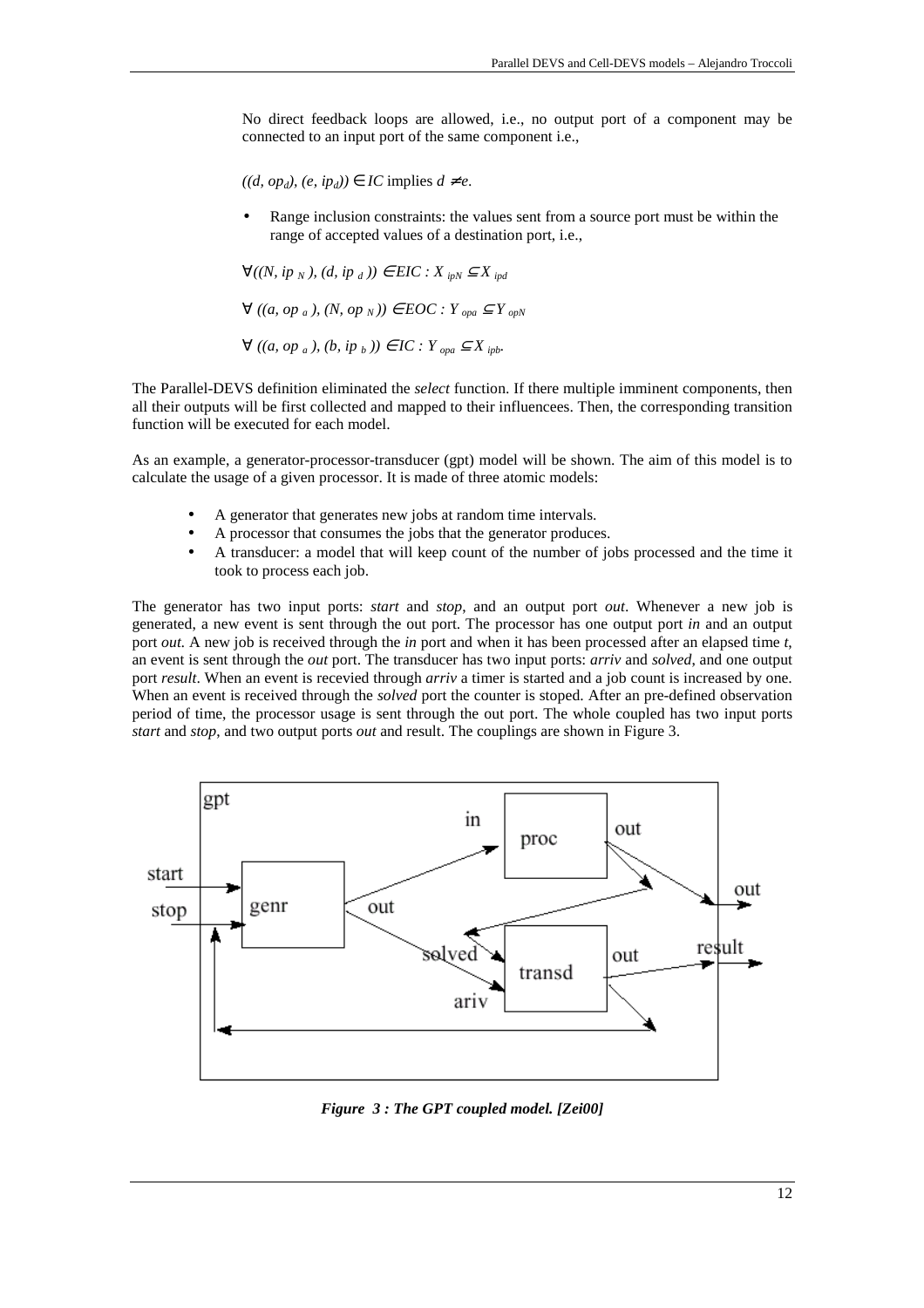# **3 The Cell –DEVS and Parallel Cell-DEVS formalisms**

# **3.1 Cellular Automata**

Cellular Automata are used to describe real systems that can be represented as a cell space. A cellular automaton is an infinite regular n-dimensional lattice whose cells can take one finite value. The states in the lattice are updated according to a local rule in a simultaneous and synchronous way. The cell states change in discrete time steps as dictated by a local transition function using the present cell state and a finite set of nearby cells (called the neighborhood of the cell).



*Figure 4 : Sketch of a Cellular Automaton [Wai00]* 

When cellular automata are used to simulate complex systems, large amounts of compute time are required, and the use of a fixed interval discrete time base poses restrictions in the precision of the model. The Timed Cell-DEVS formalism [Wai98] tries to solve these problems by using the DEVS paradigm to define a cell space where each cell is defined as a DEVS atomic model. The goal is to build discrete event cell spaces, improving their definition by making the timing specification more expressive.

# **3.2 The Timed Cell-DEVS formalism**

Cell-DEVS defines a cells as DEVS atomic models. A Cell-DEVS atomic model is defined by [Wai98]:

$$
TDC = \langle X, Y, I, S, \theta, N, d, \delta_{\text{int}}, \delta_{\text{ext}}, \tau, \lambda, D \rangle
$$

where

|   | is a set of external input events;            |
|---|-----------------------------------------------|
|   | is a set of external output events;           |
|   | represents the model's modular interface;     |
|   | is the set of sequential states for the cell; |
| θ | is the cell state definition;                 |
|   | is the set of states for the input events;    |
|   |                                               |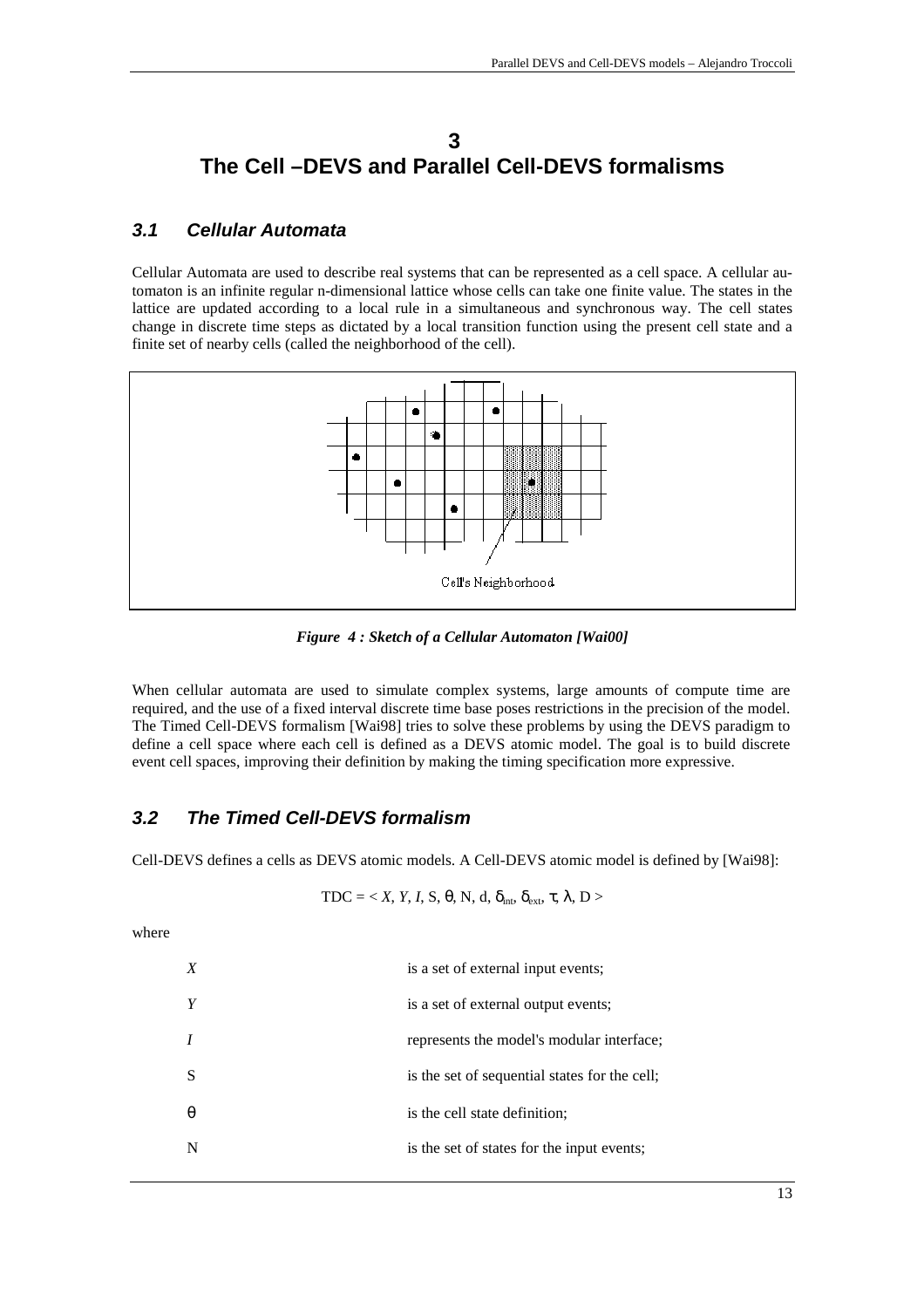|                    | is the delay for the cell;           |
|--------------------|--------------------------------------|
| $\delta_{\rm int}$ | is the internal transition function; |
| $\delta_{\rm ext}$ | is the external transition function; |
| τ                  | is the local computation function;   |
|                    | is the output function; and          |
|                    | is the state's duration function.    |

A cell uses a set of input values N to compute its future state, which is obtained by applying the local computation function τ. A delay function is associated with each cell, deferring the output of the new state to the neighbor cells. There are two types of delays: inertial and transport delays. When a transport delayed is used, the future value will be added to a queue sorted by output time. Therefore, all previous values that were scheduled for output but that have not yet been sent, will be kept. On the contrary, inertial delays use a preemptive policy: any previous scheduled output value, unless the same as the new computed one, will be deleted and the new one will be scheduled. This activation of the local computation is carried by the  $\delta_{ext}$  function.

After the basic behavior for a cell is defined, the complete cell space will be constructed by building a coupled Cell-DEVS model:

$$
GCC = \langle Xlist, Ylist, I, X, Y, n, \{t_1, \ldots, t_n\}, N, C, B, Z, select \rangle
$$

where

| <b>Xlist</b>     | is the input coupling list;                                          |
|------------------|----------------------------------------------------------------------|
| <i>Ylist</i>     | is the output coupling list;                                         |
| $\boldsymbol{I}$ | represents the definition of the interface for the modular<br>model; |
| X                | is the set of external input events;                                 |
| Y                | is the set of external output events;                                |
| $\boldsymbol{n}$ | is the dimension of the cell space;                                  |
| $\{t_1,,t_n\}$   | is the number of cells in each of the dimensions;                    |
| N                | is the neighborhood set;                                             |
| $\mathsf{C}$     | is the cell space;                                                   |
| B                | is the set of border cells;                                          |
| Z                | is the translation function; and                                     |
| select           | is the tie-breaking function for simultaneous events.                |

This specification defines a coupled model composed of an array of atomic cells. Each cell is connected to the cells defined in the neighborhood, but as the cell space is finite, either the borders are provided with a different neighborhood than the rest of the space, or they are "wrapped", meaning that cells in one border are connected with those in the opposite one. Finally, the Z function defines the internal and external coupling of cells in the model. This function translates the outputs of m-th output port in cell  $C_{ii}$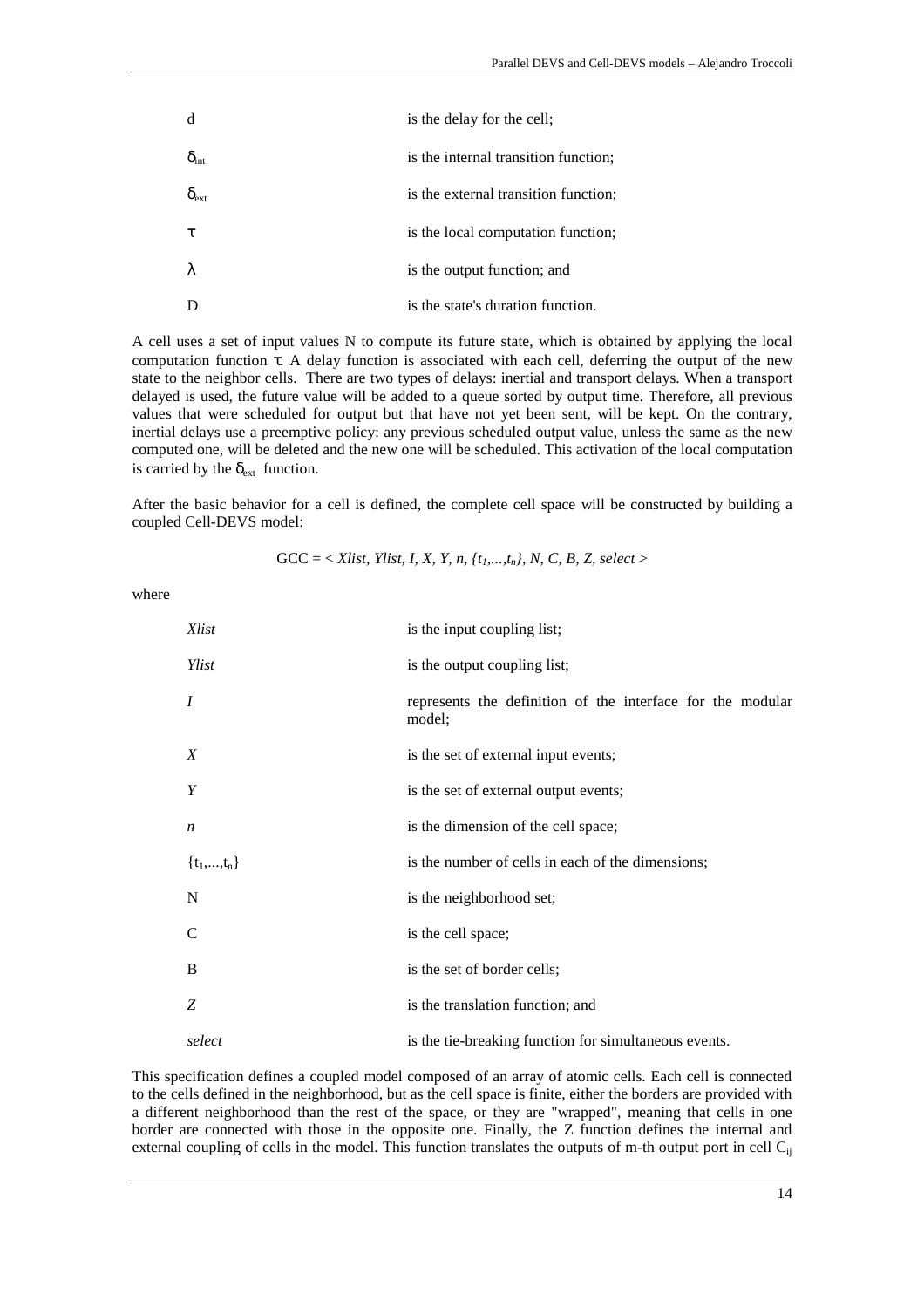into values for the m-th input port of cell C<sub>kl</sub>. Each output port will correspond to one neighbor and each input port will be associated with one cell in the inverse neighborhood.



*Figure 5 : Informal definition of a Cell-DEVS model [Wai98]*

The select function serves the same purpose as in the original DEVS models: to tie-break between imminent components.

The use of the select function introduces similar problems to those described for coupled DEVS models: lack of parallelism exploitation and a probable inconsistency with the real system. In addition, the timed Cell-DEVS was restricted to one input from each input port. Such restriction disallows [Wai00]:

- zero-delay transitions
- external DEVS models sending two simultaneous events to the same cell.

To forbid zero-delay transitions is too restrictive, and so is allowing only one event per external model, specially after the Parallel DEVS formalism allowed a basic model to send more than one event at a time. These were enough reasons to revise Cell-DEVS and the Parallel Cell-DEVS formalism was proposed.

## **3.3 The Parallel Cell-DEVS formalism**

A parallel Cell-DEVS basic model can be formally defined as:

$$
TDC=<\textit{\textbf{X}}^{b},\textit{\textbf{Y}}^{b},\textit{\textbf{I}},\textit{\textbf{S}},\theta,\textit{\textbf{N}},\textit{\textbf{d}},\delta_{int},\delta_{ext},\delta_{con},\tau,\tau_{con},\lambda,\textit{\textbf{D}}>
$$

where

In this case,  $\#T < \infty \land T \in \{N, Z, R, \{0,1\}\} \cup \{\phi\};$  $X \subset T$ :  $Y \subset T$ :  $I = \langle \eta, \mu^X, \mu^Y, P^X, P^Y \rangle$ . Here,  $\eta \in N$ ,  $\eta \langle \infty \rangle$  is the neighborhood's size,  $\mu^X, \mu^Y \in N$ ,  $\mu^X, \mu^Y$  $\langle \infty \rangle$  is the number of other input/output ports, and  $\forall j \in [1, \eta]$ ,  $i \in \{X, Y\}$ ,  $P_j^i$  is a definition of a port (input or output respectively), with  $P_j^i = \{ (N_j^i, T_j^i) / \forall j \in [1, \eta + \mu^i], N_j^i \in [i_1, i_{\eta + \mu}] \}$ (port name),  $y T_j^i \in I_i$  (port type)}, where  $I_i = \{ x \mid x \in X \text{ if } X \}$  or  $I_i = \{ x \mid x \in Y \text{ if } i = Y \}$ ;  $S \subset T$ : θ= { (s, phase, σqueue, f, σ) /

 $s \in S$  is the status value for the cell,  $s' \in S$  is an intermediate status value for the cell;

 $phase \in \{active, passive\},\$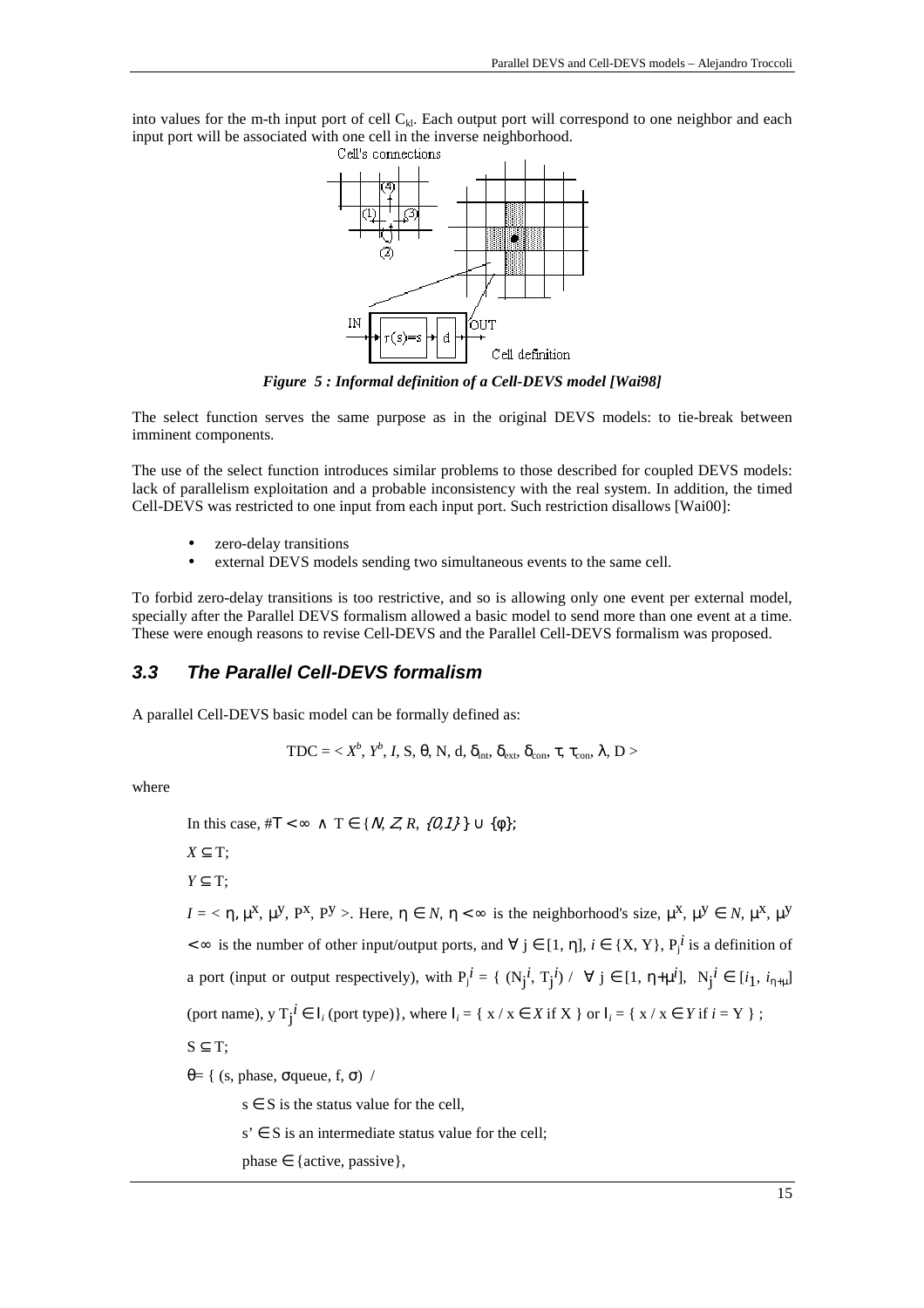$\sigma$ queue = {  $((v_1, \sigma_1), ..., (v_m, \sigma_m)) / m \in N \land m \ll \infty$ }  $\land \forall$  (i  $\in N$ , i  $\in [1, m]$ ),  $v_i \in S \land \sigma_i$  $\in R_0^+$ ∪∞};  $f \in T$ ; and  $\sigma \in R_0^+ \cup \infty$  };  $N \in S^{n+\mu}$ :  $d \in R_0^+, d < \infty;$  $\delta_{\rm int}: \theta \to S;$  $\delta_{ext}$ :  $QxX^b \rightarrow \theta$ ,  $Q = \{ (s, e) / s \in \theta x N x d; e \in [0, D(s)] \};$  $δ<sub>con</sub>: θxX<sup>b</sup> → S;$  τ: N → S x {inertial, transport} x d;  $\tau_{\text{con}}$ :  $X^b$ xN  $\rightarrow$  S x {inertial, transport} x d;  $\lambda$ : S  $\rightarrow$ *Y*<sup>*b*</sup>; and D: θ x N x d →  $R_0^+$  ∪ ∞.

A Cell-DEVS atomic model is a specialization of a Parallel DEVS basic model. The difference between an atomic model and a Cell-DEVS model is the existence of a cell neighborhood*,* a delay *d* and a local computation function τ. The *I* interface defines a fixed number of ports for message exchange to neighbor cells.

Originally, only one kind of delay of a given duration was related with each cell. Now, the local transition function will return the type and length of the delay, and the cell's outputs will be delayed accordingly. This redefinition allows to include complex timing behavior.

In the presence of collisions between internal and external events, the confluent transition function  $\delta_{\rm con}$  is activated. It must activate the confluent local transition function τ**con**, whose goal is to analyze the present values for the input bags, and to provide a unique set of input values for the cell. In this way, the cell will compute the next state by using the values chosen by the modeler. Basically, what  $\tau_{con}$  does is to choose members from the bag, and update the inputs for the cell. After, it deletes the unnecessary members of the bag.

The following figure shows a sketch of the contents of each cell.



*Figure 6 : Cell's definition [Wai00]*

Atomic Cell –DEVS models can be put together to form coupled Cell-DEVS models. A parallel Cell-DEVS coupled model can be represented as: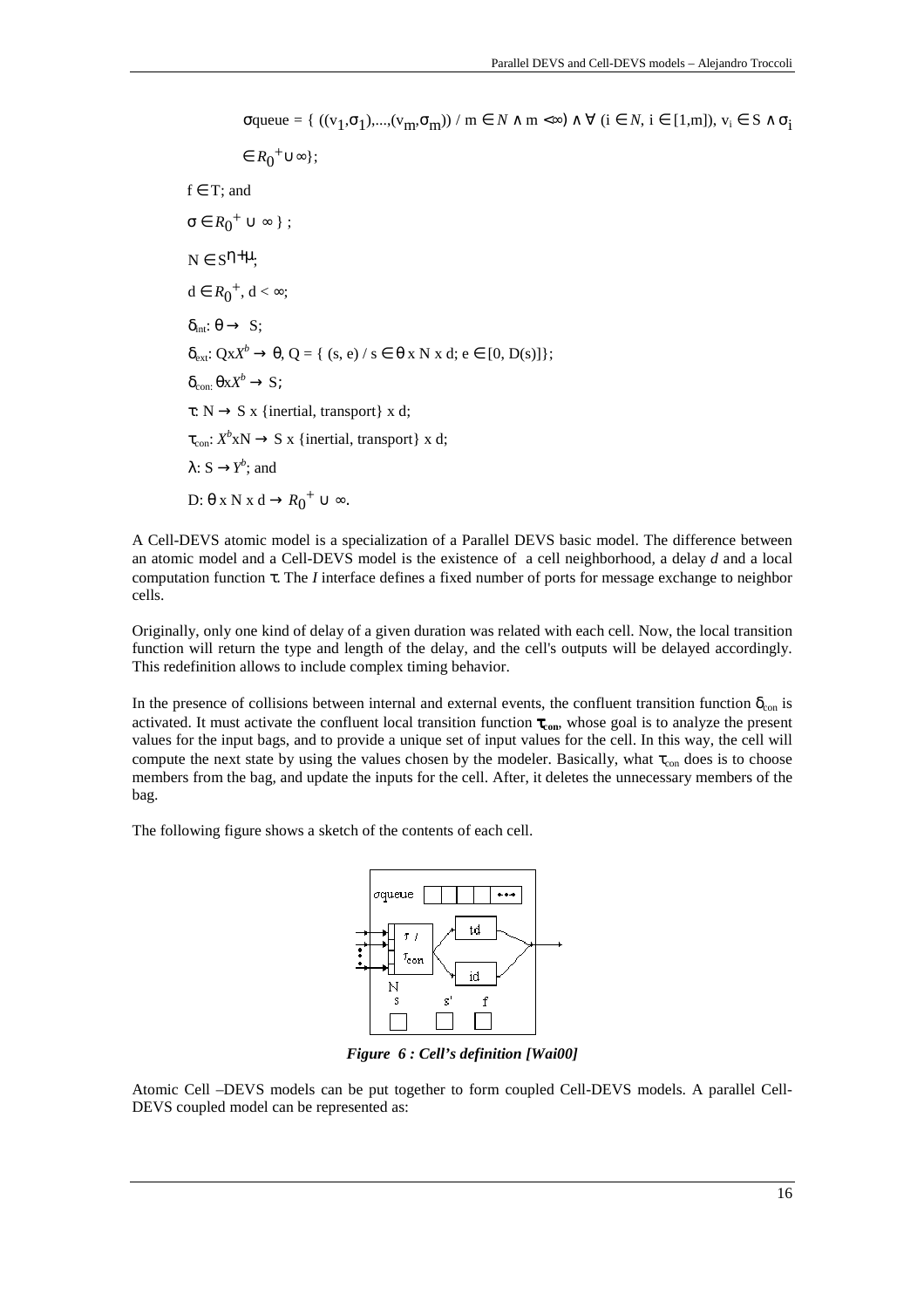$GCC = \langle Xlist, Ylist, I, X, Y, n, \{t_1, \ldots, t_n\}, N, C, B, Z \rangle$ 

Xlist is the input coupling list;

Ylist is the output coupling list;

*I* represents the definition of the interface for the modular model;

*X* is the set of external input events;

*Y* is the set of external output events;

n is the dimension of the cell space;

 $\{t_1,...,t_n\}$  is the number of cells in each of the dimensions;

N is the neighborhood set;

C is the cell space;

B is the set of border cells; and

Z is the translation function.

 $C = \{ C_C / c \in I \wedge C_C = \langle I_C, X_C, Y_C, S_C, N_C, d_C, \delta_{\text{int}_C}, \delta_{\text{ext}_C}, \delta_{\text{con}_C}, \tau_C, \tau_{\text{con}_C} \lambda_C, D_C \rangle \},$ 

where C<sub>C</sub> is a parallel Cell-DEVS atomic model, and I = {  $(i_1,...,i_n) / (i_k \in N \land i_k \in [1, t_k]) \forall k \in [1, n]$  }. That is, each cell in the space is a parallel Cell-DEVS atomic cell using the  $\delta_{con}$  and  $\tau_{con}$  functions to avoid collisions.

As stated in [Wai00], the following lemmas apply.

#### **Lemma 1**

The Parallel Cell-DEVS models are equivalent to parallel DEVS models.

#### **Lemma 2**

Closure under coupling for parallel Cell-DEVS models: a coupled parallel Cell-DEVS model is equivalent to a basic parallel Cell-DEVS model.

This two lemmas imply that within a coupled Parallel DEVS model, a Cell-DEVS model can be used as if it were a basic Parallel DEVS model. This property will be used in the next section, when the abstract simulator is described, to prove that the abstract simulator for Parallel DEVS models will also execute Parallel Cell-DEVS models.

If a parallel Cell-DEVS model can be viewed as parallel DEVS model, then it should be possible to define its corresponding  $\delta_{ext}$ ,  $\delta_{int}$ ,  $\delta_{cont}$ , and  $\lambda$  functions. The semantics for these functions will be now presented.

Note: σqueue is a list of pairs (delay, value) sorted by ascending order of delay. These are the values scheduled for output. The following operations are defined for the queue:

first: the first pair.

head: the set of pairs from the front of the queue with minimum delay.

tail: queue – head

add: adds a new pair to the queue.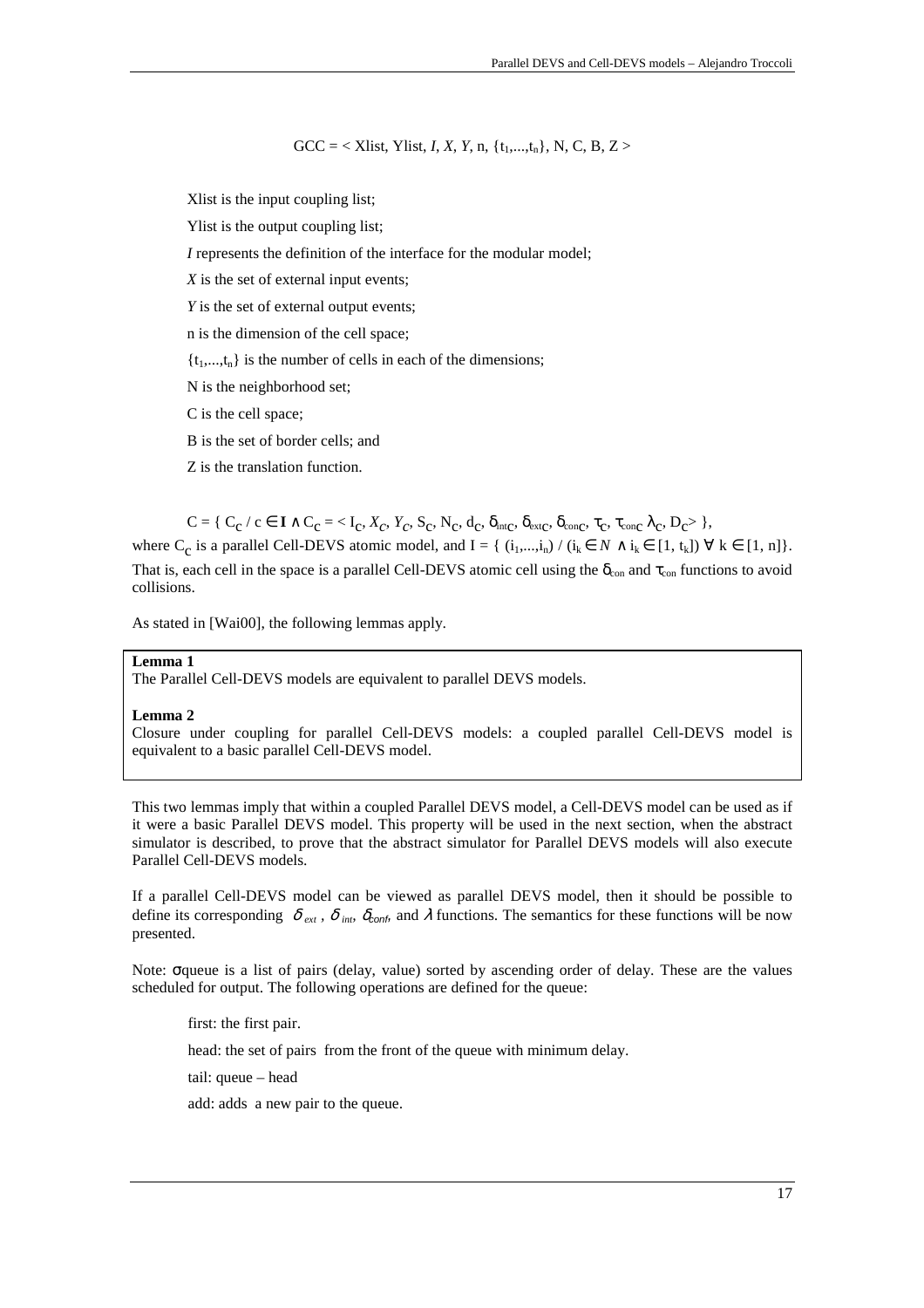δ**int:**

λ:

| $\sigma = 0$ ; | $\sigma$ queue $\neq \{\emptyset\};$                                                                                                                                        | $phase = active$                        |
|----------------|-----------------------------------------------------------------------------------------------------------------------------------------------------------------------------|-----------------------------------------|
|                | $\forall$ i $\in$ [1, m], $a_i \in \sigma$ queue, $a_i \cdot \sigma = a_i \cdot \sigma$ - head( $\sigma$ queue. $\sigma$ );<br>$\sigma$ = head( $\sigma$ queue. $\sigma$ ); | $\sigma$ queue = tail( $\sigma$ queue); |
| $\sigma = 0$ ; | $\sigma$ queue = { $\varnothing$ };                                                                                                                                         | $phase = active$                        |
|                | $\sigma = \infty$ $\wedge$ phase = passive                                                                                                                                  |                                         |
|                |                                                                                                                                                                             |                                         |
|                | $\sigma = 0$ ;                                                                                                                                                              |                                         |
|                | out = { $a_i.v \mid a_i \in head(queue)$ };                                                                                                                                 |                                         |

δ**ext:**  $N_c = \tau_{con}(X^b);$  (s', transport) =  $\tau(N_c);$   $\sigma \neq 0;$  e =  $D(\theta \times N \times d);$  phase = active; \_\_\_\_\_\_\_\_\_\_\_\_\_\_\_\_\_\_\_\_\_\_\_\_\_\_\_\_\_\_\_\_\_\_\_\_\_\_\_\_\_\_\_\_\_\_\_\_\_\_\_\_\_\_\_\_\_\_\_\_\_\_\_\_\_\_\_\_\_\_\_\_\_\_\_\_\_\_\_\_\_\_\_\_  $s \neq s' \implies (s = s' \land \forall i \in [1,m] \ a_i \in \text{ oqueue}, \ a_i \cdot \sigma = a_i \cdot \sigma \cdot e \land \sigma = \sigma \cdot e; \ \text{ add}(\sigma \text{ queue}, \langle s', d \rangle) \land f = s)$  $N_c = \tau_{con}(X^b);$  (s', transport) =  $\tau(N_c); \sigma \neq 0;$  e =  $D(\theta \times N \times d);$  phase = passive; \_\_\_\_\_\_\_\_\_\_\_\_\_\_\_\_\_\_\_\_\_\_\_\_\_\_\_\_\_\_\_\_\_\_\_\_\_\_\_\_\_\_\_\_\_\_\_\_\_\_\_\_\_\_\_\_\_\_\_\_\_\_\_\_\_\_\_\_\_\_\_\_\_\_\_\_  $s \neq s' \implies (s = s' \land \sigma = d \land phase = active \land add(\sigma queue, \langle s', d \rangle) \land f = s)$  $N_c = \tau_{con}(X^b);$  (s', inertial) =  $\tau(N_c);$   $\sigma \neq 0;$  e =  $D(\theta \times N \times d);$  phase = passive; \_\_\_\_\_\_\_\_\_\_\_\_\_\_\_\_\_\_\_\_\_\_\_\_\_\_\_\_\_\_\_\_\_\_\_\_\_\_\_\_\_\_\_\_\_\_\_\_\_\_\_\_\_\_\_\_\_\_\_\_\_\_\_\_\_\_\_\_  $s \neq s' \implies (s = s' \land \text{phase} = \text{active} \land \sigma = d \land f = s)$  $N_c = \tau_{con}(X^b)$ ; (s', inertial) =  $\tau(N_c)$ ;  $\sigma \neq 0$ ; e =  $D(\theta \times N \times d)$ ; phase = active; \_\_\_\_\_\_\_\_\_\_\_\_\_\_\_\_\_\_\_\_\_\_\_\_\_\_\_\_\_\_\_\_\_\_\_\_\_\_\_\_\_\_\_\_\_\_\_\_\_\_\_\_\_\_\_\_\_\_\_\_\_\_\_\_\_\_\_  $s \neq s' \implies s = s' \land (f \neq s' \implies \sigma$ queue = { $\varnothing$ }  $\land \sigma = d \land f = s$ }

## **3.3 Cell-DEVS Quantization**

Recently, a theory of quantized models was developed (Paper Gabriel). When using a quantized model, after a cell's state value will be only informed to its neighbors if its difference with the previous value is greater than a given *quantum.* This idea is shown in Figure 7. Here, a continuos curve is represented by the crossings of an equal spaced set of boundaries, separated by the *quantum* size. A *quantizer* checks for boundary crossings whenever a change in a model takes place. Only when such a crossing occurs, a new value is sent to the receiver. This operation reduces substantially the frequency of message updates, while potentially incurring into error.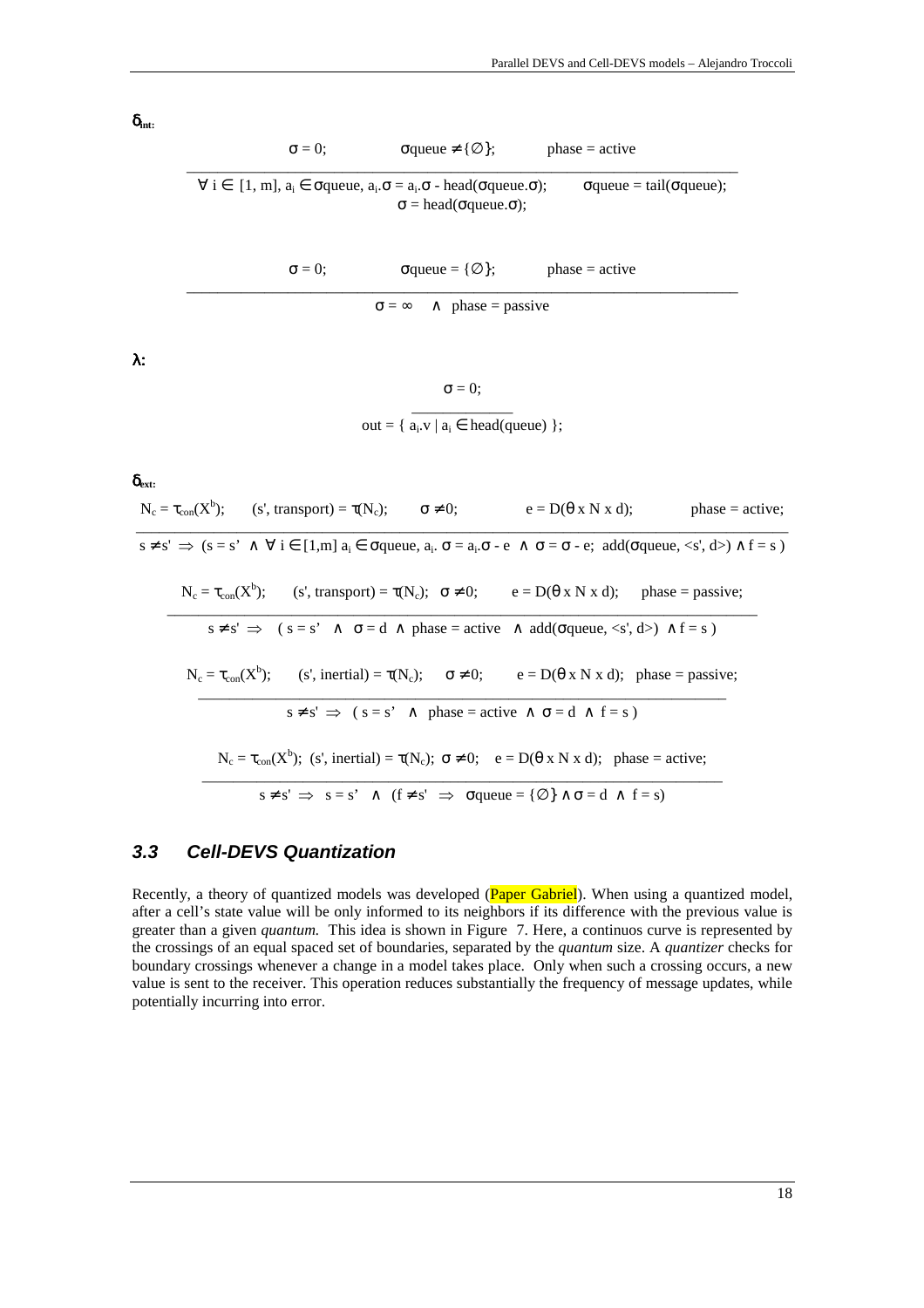

*Figure 7 : Quantization (Zeigler et al 1999)*

In (Paper Gabriel) several experimental tests were done in order to analyze the behavior of quantized Cell-DEVS models. The results showed that quantization reduced both, the total number of messages sent and the execution time, but introduced an error. The error obtained is a function of the local computing function, the number of simulation steps and the quantum. Since the future input values for a cell depend on the present results, a nonlinear error may be observed. The error magnitude will depend on the cell's neighborhood size. It was shown in [Paper Gabriel] that as the quantum gets higher, the error gets bigger.

Choosing an adequate quantum will then depend on the precision desired.

When quantization is used with a quantum value  $d$ ,  $\delta_{ext}$  is defined as:

$$
\delta_{ext:}
$$
\nN<sub>c</sub> = τ<sub>con</sub>(X<sup>b</sup>); (s', transport) = τ(N<sub>c</sub>); σ ≠ 0; e = D(θ x N x d); phase = active;  
\n(s = s' ∧ ∀ i ∈ [1,m] a<sub>i</sub> ∈ \sigmaqueue, a<sub>i</sub>, σ = a<sub>i</sub>, σ - e ∧ σ = σ - e; add(σqueue, \nN<sub>c</sub> = τ<sub>con</sub>(X<sup>b</sup>); (s', transport) = τ(N<sub>c</sub>); σ ≠ 0; e = D(θ x N x d); phase = passive;  
\ns ≠ value(s', d) ⇒ (s = s' ∧ σ = d ∧ phase = active ∧ add(σqueue, \nN<sub>c</sub> = τ<sub>con</sub>(X<sup>b</sup>); (s', inertial) = τ(N<sub>c</sub>); σ ≠ 0; e = D(θ x N x d); phase = passive;  
\ns ≠ value(s', d) ⇒ (s = s' ∧ phase = active ∧ σ = d ∧ f = s)  
\nN<sub>c</sub> = τ<sub>con</sub>(X<sup>b</sup>); (s', inertial) = τ(N<sub>c</sub>); σ ≠ 0; e = D(θ x N x d); phase = active;  
\ns ≠ value(s', d) ⇒ s = s' ∧ (f ≠ s' ⇒ σqueue = {Ø} ∧ σ = d ∧ f = s)

where

value(v,d) = v' such that 
$$
\exists q \in N / v' = q.d \land v' \leq v
$$
.

i.e. the lowest boundary as defined by the quantum size.

e.g.: value(23.45, 0.1) = 23.4 value( 550, 100) = 500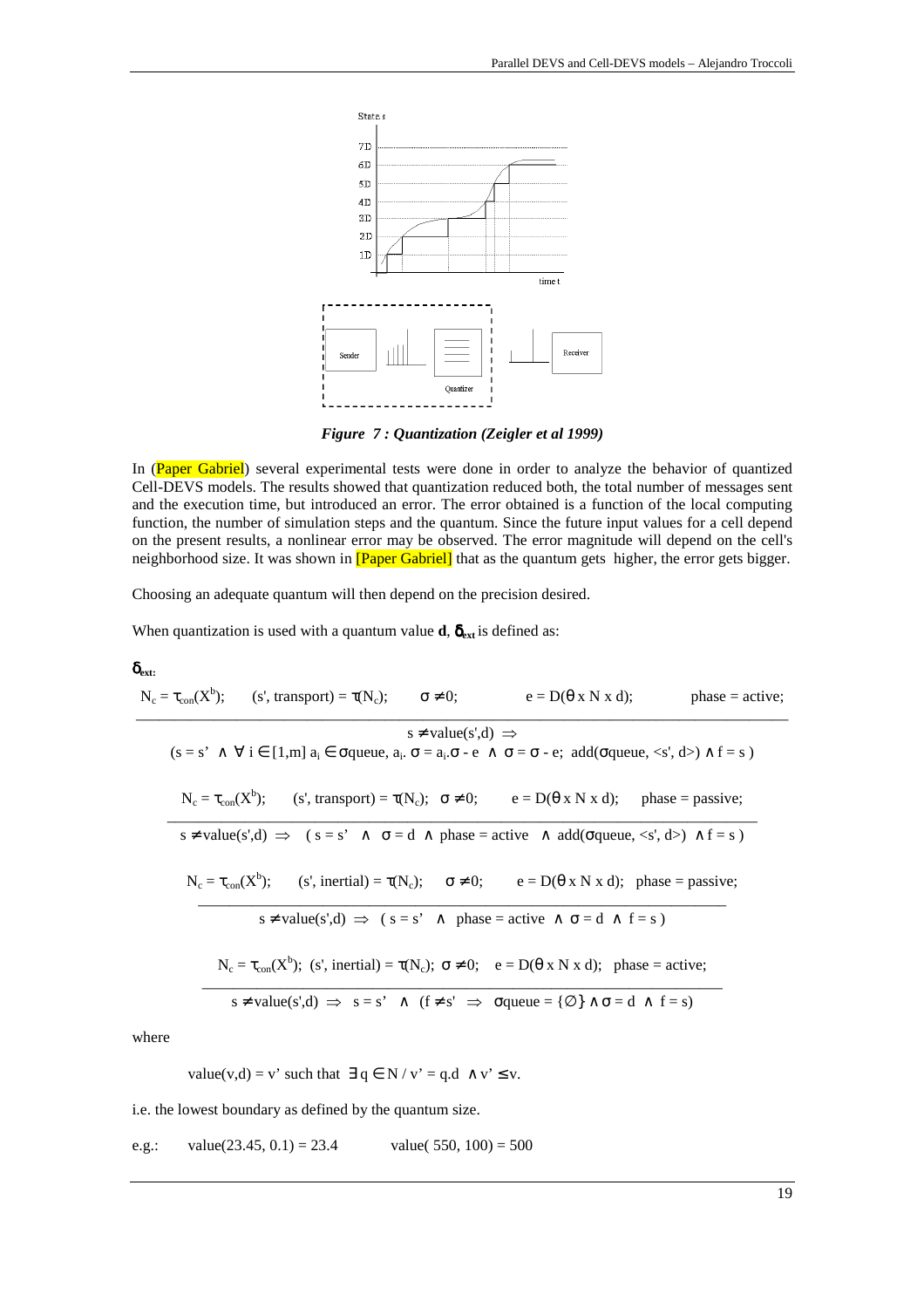# **4 Abstract simulator for distributed Parallel-DEVS**

The DEVS formalism separates the model from the actual simulation. This simulation mechanism is implemented by abstract simulators. In [Cho94b] an abstract simulator for the Parallel DEVS formalism was presented. Though well suited for shared memory parallel environments, this abstract simulator does not distinguish between intra-process messages and inter-process messages. In a distributed environment, there is considerable communications overhead which can not be ignored. Therefore, the abstract simulator should restrict the number of messages over the network to a minimum.

As a result, a abstract simulator for distributed environments was developed and will be now presented.

## **4.1 Parallel DEVS Abstract Simulators**

The simulation is carried out by DEVS processors. As in the existing definition of the abstract simulator [Cho94b], the DEVS processors will be specialized into two different simulation engines, **simulator** and **coordinator***.* Basically, the role of the *simulator* is to invoke an atomic's model transition and external event functions. On the other hand, a *coordinator* is paired with a coupled model and has the responsibility of translating its children' output events and of keeping the time of the next imminent/s dependants.



*Figure 8 : Correspondence between the model and the DEVS processors* 

As it is shown in Figure 8, every coordinator has a set of child DEVS processors. When a simulation is run in distributed fashion, each machine will run one logical process which will host one or more DEVS processors. Under these assumptions, a coordinator's children need not be executing on the same logical process. If the correspondence between models and DEVS processors is one to one, then every coupled model is associated to only one coordinator. Then every message sent to child processors running on a different CPU will require inter-process communication. Figure 9(a) illustrates this case. It shows a coordinator sending a message to its 8 children distributed on two CPUs. Four inter-process messages are required for the four children running on processor 1.

If the number of children processors is high (as it usually is for coupled Cell-DEVS), the number of messages sent across the network will be significant. This can be avoided if every coupled model has more than one coordinator. Figure 9(b) illustrates this case. For the same coupled model, there are two coordinators, one in logical process 0 and another in logical process 1. In this case, only one message is sent over the network.

So, to reduce inter-process messages, coupled models will require a coordinator on each logical process where a child processor is running. Children processors will send messages to the local coordinator, which will decide how to handle the received messages. Upon receiving a message from a child, a coordinator could forward this message to all the coordinators for the model. This would require all coordinators to know about each other. For instance, if coupled model *A* is a child of coupled model *B*, then *B´s* coordinators would have to interact with *A*´s coordinators. If handled uncarefully, this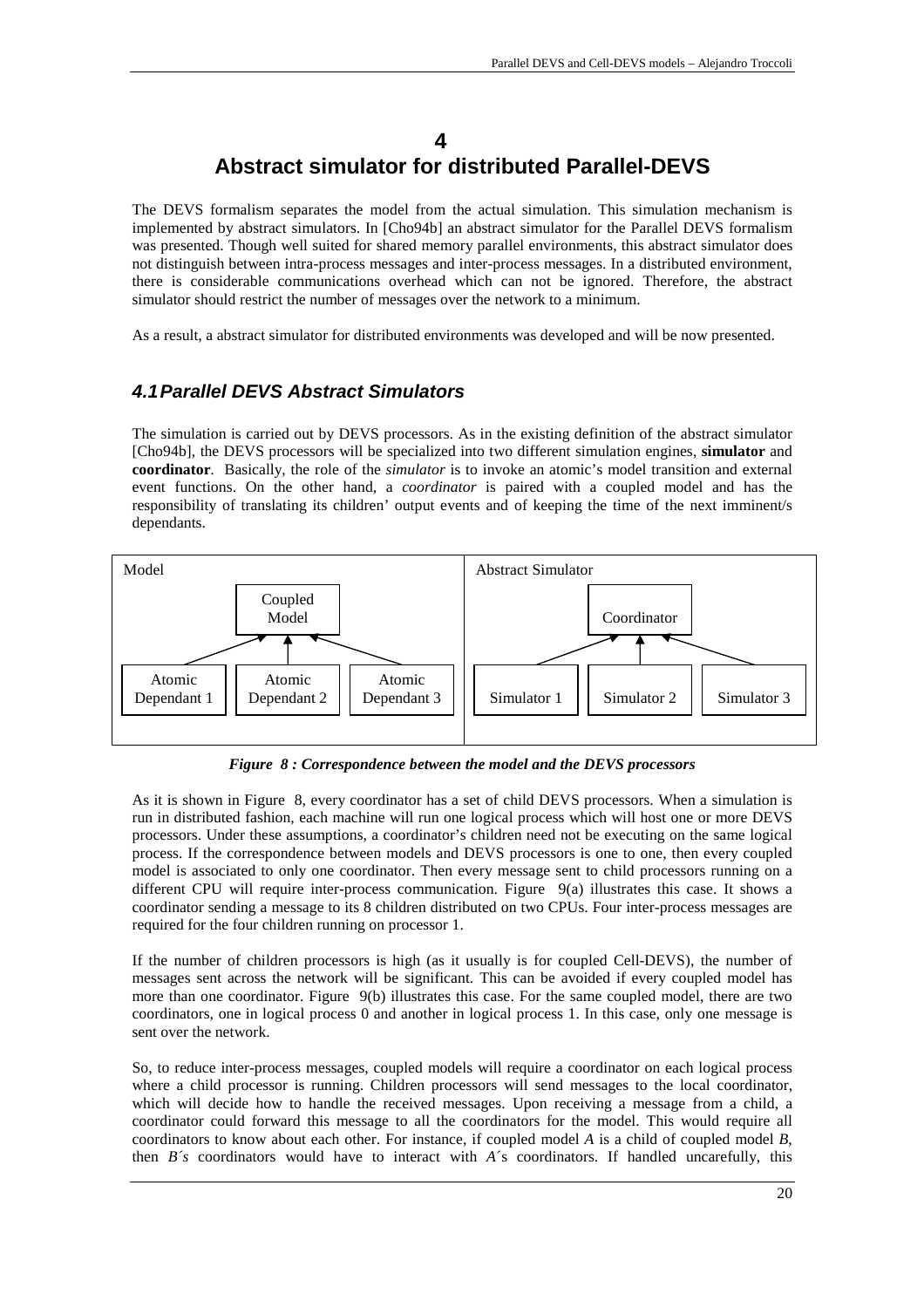communication can turn out producing a big number of inter-process messages. In such a scenario, a way of keeping the number of inter-process messages to a minimum is to have only one of the coordinators to receive messages from or route messages to the parent´s model coordinator. This specialized coordinator will be known as a **master coordinator** and all other model coordinators will be **slaves***.* The master coordinator for model *A* will then be the only one that can receive or send messages to *B*´s local coordinator*.*



*Figure 9 : (a) A single coordinator sending a message to all its child processor. Dashed lines = interprocess messages. (b) A master- slave pair sending messages to all their children processors.* 

When master and slave coordinators are used, DEVS processors are organized in a hierarchy, which does not have a one to one correspondence with the model hierarchy . Therefore a parent child-relationship that takes into account the existence of master and slave coordinators must be defined. This relationship is defined as follows:

- a. for each *simulator*, the parent coordinator will be the parent's model local processor (it is guaranteed that this will exist)
- b. for each *slave coordinator*, the parent coordinator will be the model's *master coordinator.*
- c. for each *master coordinator*, the parent coordinator will be the parent's model local processor; just as if it were a *simulator*.

The simulation advances as a result of the exchange of messages between parent and child DEVS processors. Every message is a pair of the form *( type, time)* and can belong to one of two categories: synchronization messages and content messages. The synchronization messages are ( $\omega$ , *t*), (\*, *t*), and ( *done*, *t*) and the contents messages are ( $y$ , *t*) and ( $q$ , *t*).

The synchronization messages ( $\mathcal{Q}$ , *t*), ( $*, t$ ) are sent from a parent DEVS processor to its imminent children. A ( $\varnothing$ , *t*) is used to tell the children to send their outputs and ( $*, t$ ) tells the children to invoke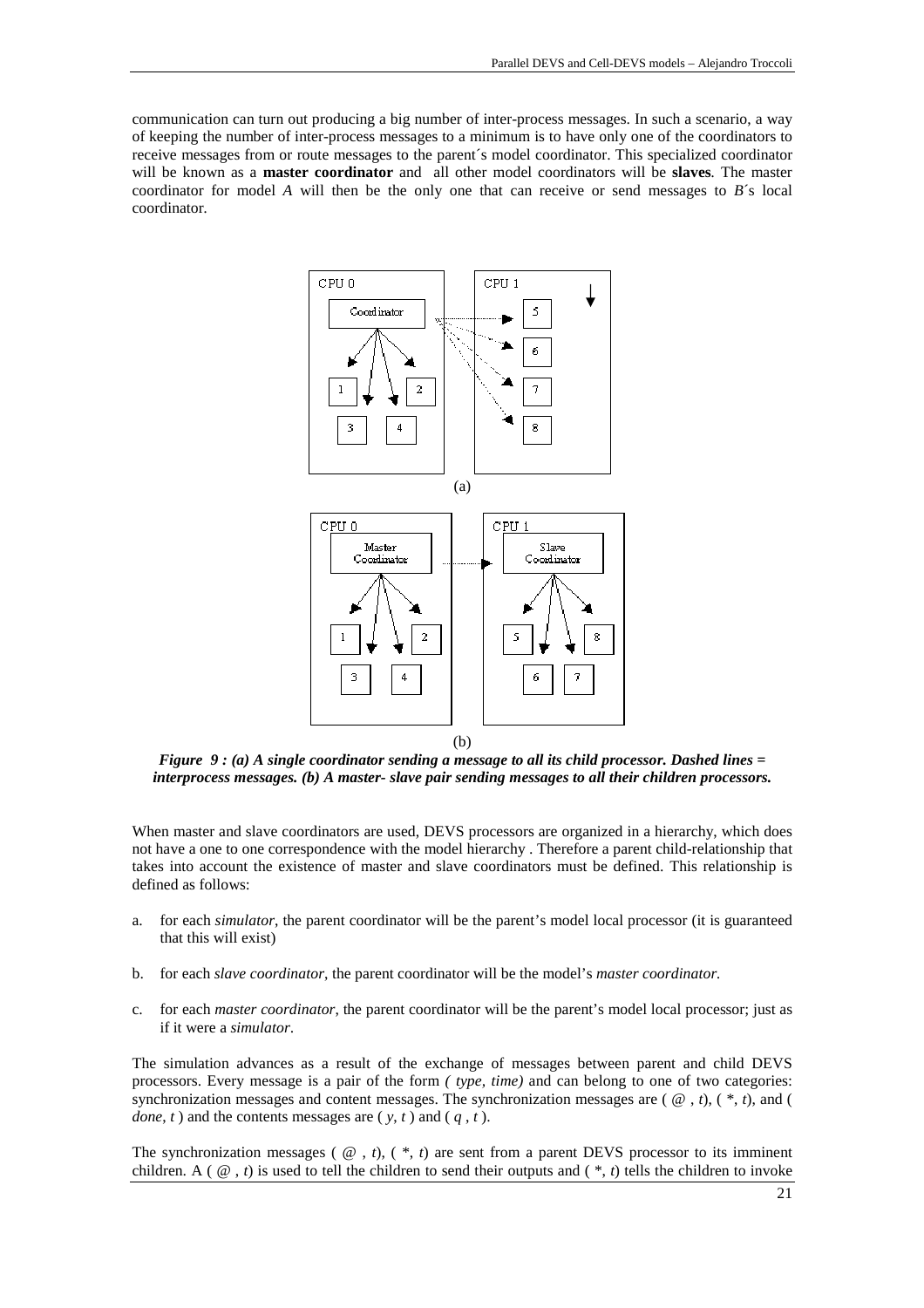their transition function (whether it corresponds to execute an external, internal or confluent transition). All outputs produced by a model are translated to ( *y*, *t* ) messages between a child DEVS processor and its parent. Finally, those external messages that arrive from outside the system or that are generated as a result of an output message being sent to an influencee are sent as ( *q* , *t* ) messages.



*Figure 10 : Messages a DEVS processor receives and sends*

It is assumed that any two messages sent from the same source to the same destination will preserve their original ordering.

The complete behavior of a DEVS processor is described by how it handles each of these messages. To completely define the abstract simulator, the behavior of the *simulator*, *master coordinator*, *slave coordinator* and *root coordinator* will be described.

The *simulator* is responsible of invoking the atomic model's  $\lambda(s)$ ,  $\delta_{\text{ext}}$ ,  $\delta_{\text{int}}$ ,  $\delta_{\text{cont}}$  functions. The description that follows is based on the one in [Cho94b], with some minor changes:

```
SIMULATOR 
when a ( @ , t ) message is received 
         if t = t_N then
                   y := \lambda(s) send ( y , t ) to the parent coordinator 
                    send ( done, t ) to the parent coordinator 
         end if 
         else raise error 
end when
```
When a simulator receives a  $(Q, t)$  it executes the atomic model's  $\lambda$  function and sends the output to the parent coordinator.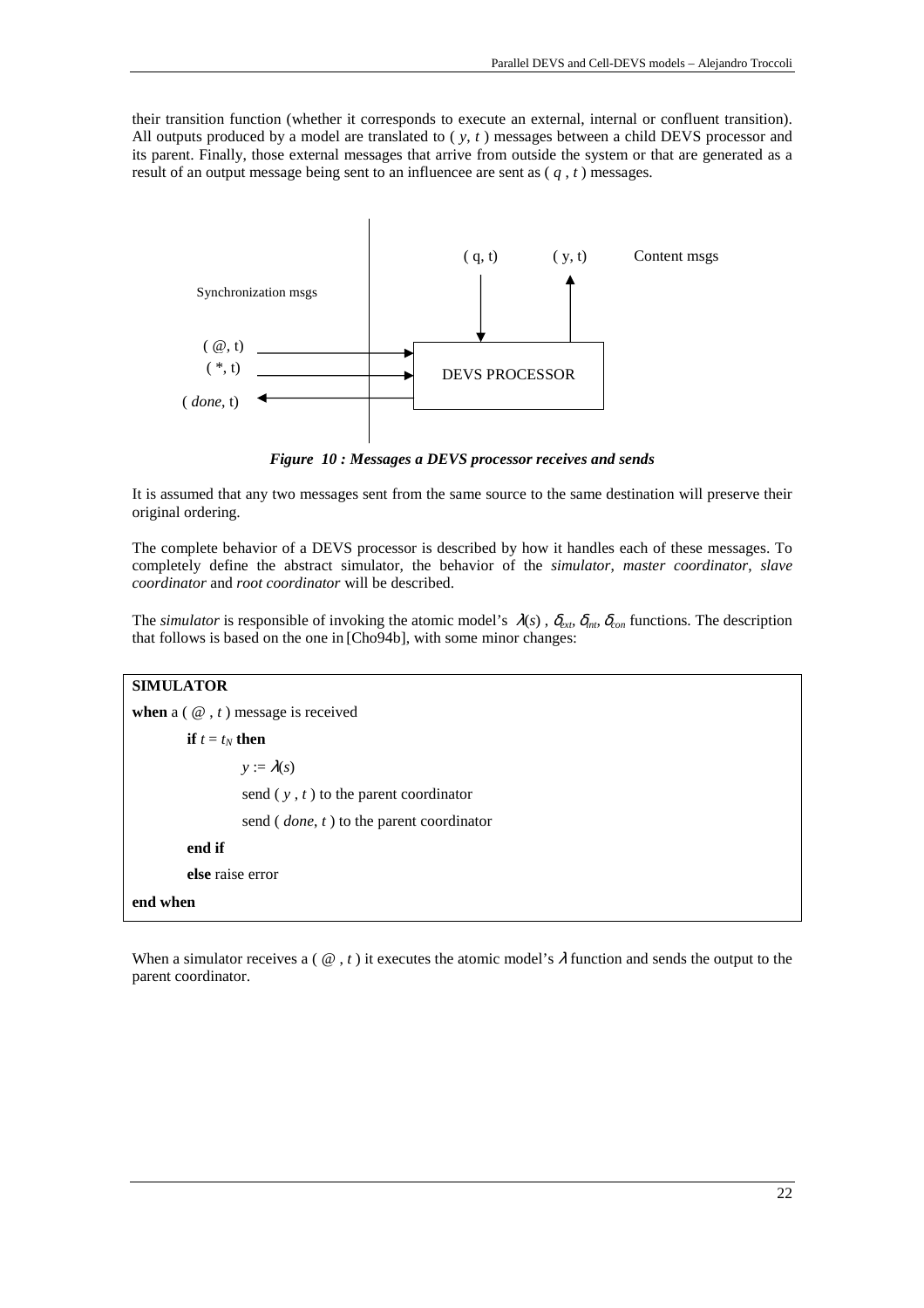#### **SIMULATOR**

**when** a ( *q* , *t* ) message is received

lock the *bag*

Add event *q* to the *bag*

unlock the *bag*

**end when** 

#### **SIMULATOR**

**when** a ( *\** , *t* ) message is received **case**  $t_L \leq t < t_N$  $e := t - t_L$  $s := \delta_{\text{ext}}(s, e, bag)$ empty *bag*

**end case** 

**case**  $t = t_N$  and *bag* is empty

$$
s := \delta_{\text{int}}(s)
$$

#### **end case**

**case**  $t = t_N$  and *bag* not is empty

 $s := \delta_{con}(s, bag)$ 

empty *bag* 

#### **end case**

**case**  $t > t_N$  or  $t < t_L$ 

raise error

#### **end case**

 $t_L := t$ 

 $t_N := ta(s)$ 

send ( *done, tN*) to parent coordinator

#### **end when**

The *(\*, t)* message indicates a model's transition function must be executed. The transition function to be executed will depend on *t* and the content's of the queue. If  $t < t_N$ , then it is not the time for an internal transition, and it must be the case that the queue is not empty and  $\delta_{ext}$  should be executed. If  $t = t_N$ , it is the time for an internal transition. If no external messages have been received then  $\delta_{\rm{inp}}$  is executed, but if there are external messages, then  $\delta_{con}$  should be called instead.

Now the *master coordinator* will be described. A coordinator, whether master or slave, is responsible for the simulation of a coupled model. It translates output events to input events and keeps track of the imminent models. Each coordinator has a set of child processors which correspond with the coupled model components. For a master coordinator the set of child processors is made by the set of slave coordinators*,* the set of local child simulators and the set of local child master coordinators*.* A DEVS processor is local if it is executing on the same processor.

To simplify the following description it is necessary to define the function *coordinator*.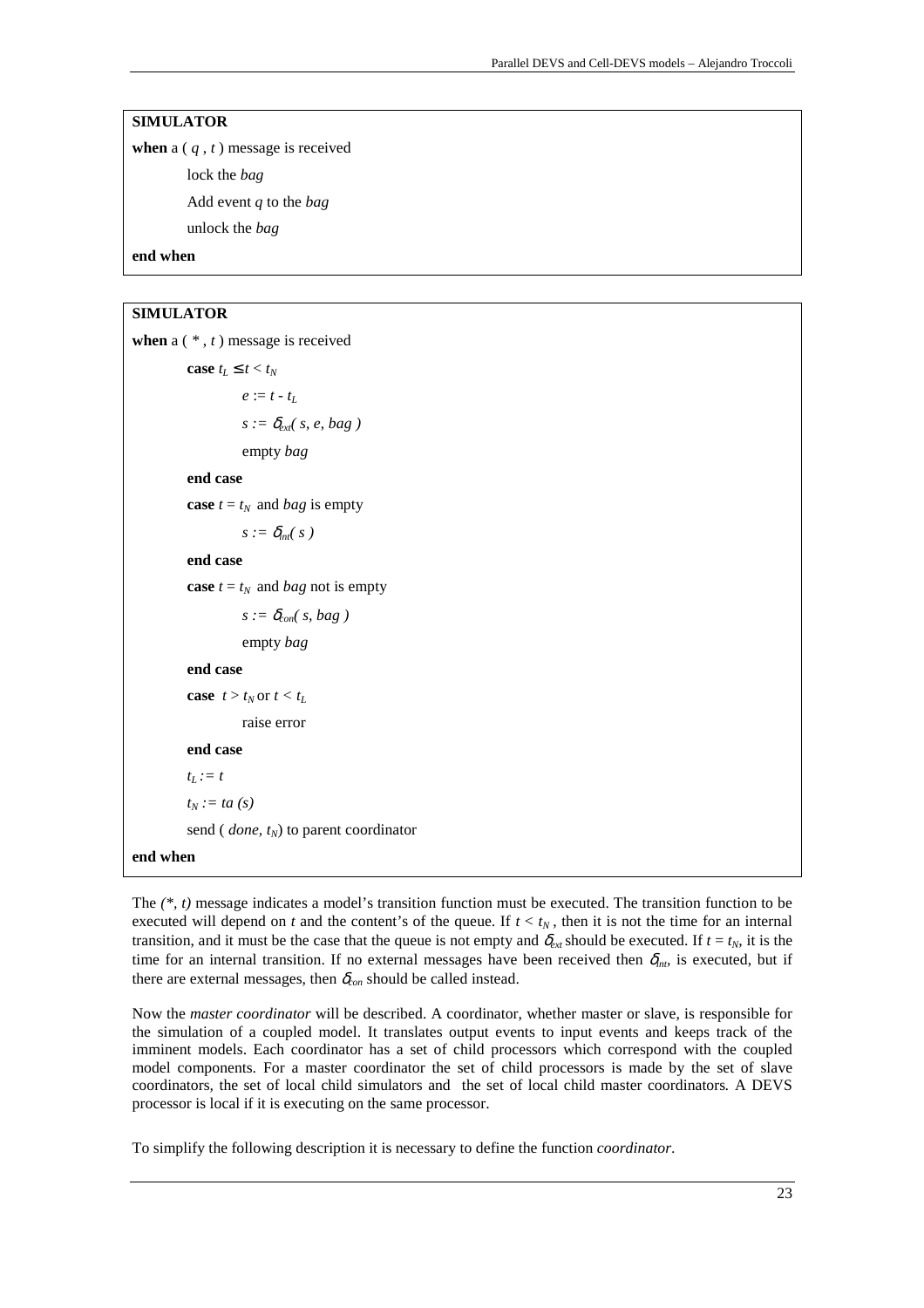$coordinator : M \times P \rightarrow C$  where *M* is a coupled model *P* is a DEVS processor  *S* is a *coordinator ( master or slave)* 

*coordinator* (*M, j)* = *i*, where *i* is the *coordinator* associated to coupled *M* that is local to child *j*. The following restrictions apply for the function to be well defined:

 *j* is a DEVS processor associated to a dependant of *M* 

 *i* is one of the *coordinators* associated with *M* 

## **MASTER COORDINATOR**

**when** a ( @ , *t* ) message is received from parent coordinator

**if**  $t = t_N$  **then** 

 $t_L := t$ 

 **for** all imminent child processors *i* with minimum  $t_N$ 

send ( @, *t* ) to child *i*

cache *i* in the *synchronize* set

**end for** 

wait until ( *done*, *t* )'s have been received from all imminent processors

send ( *done*, *t* ) to parent coordinator

#### **end if**

 **else** raise error

#### **end when**

For describing the behavior of a *master coordinator* upon receiving an output message, two cases need to be distinguished:

an output message ( *y* , *t* ) received from a child *i* that is not a *slave coordinator* 

an output message ( *y , i, t* ) forwarded from a *slave coordinator* that received ( *y* , *t* ) from a local child *i*.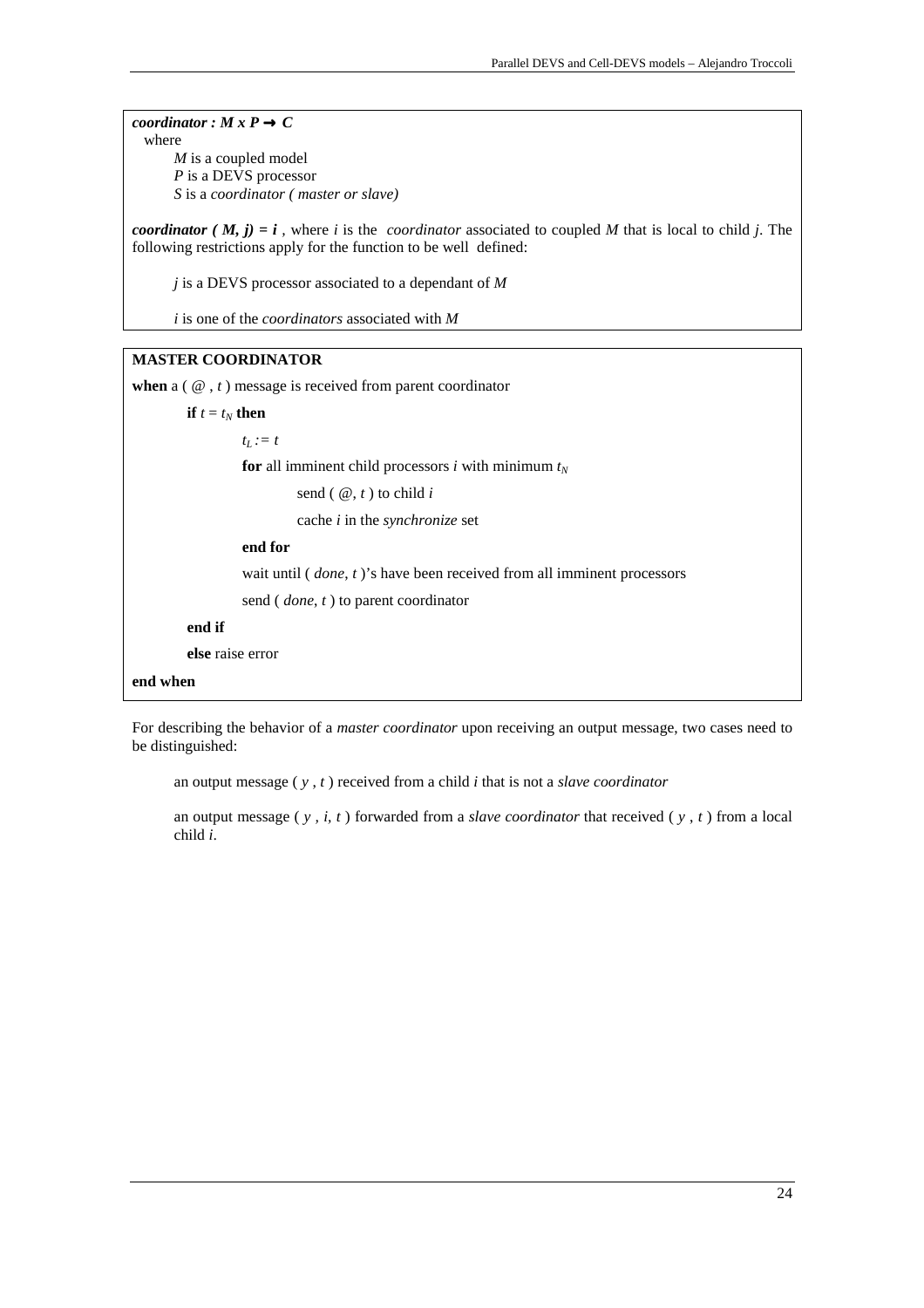#### **MASTER COORDINATOR**

**when** a ( *y* , *t* ) message is received from child *i* 

**for** all influencees, *j* of child *i* 

**if**  $j$  is a local processor

 $q := z_{i,j} (y)$ 

send  $(q, t)$  to child *j* 

cache *j* in the *synchronize* set

**else** 

 $s :=$  coordinator( *self, j*)

**if**  $s \notin slave-sync$  set then

```
 send ( y, i, t) to s
```
cache *s* in the *slave-sync* set

cache *s* in the *synchronize* set

**end if** 

 **end if** 

#### **end for**

**if** *self* ∈ *I<sub>i</sub>* ( $\text{y}$  is to be transmitted upward) **then** 

 $y := z_{i, self}(y)$ 

send ( *y*, *t* ) to parent coordinator

#### **end if**

clear *slave-sync* set

#### **end when**

**when** a ( *y* , *i*, *t* ) message is received from a slave *s* 

cache *s* in the *slave-sync set* and proceed as if a ( *y* , *t* ) message had been received from child *i*

**end when** 

Here *slave-sync* is used to avoid forwarding an output message twice to a *slave coordinator*. It is important to note that instead of forwarding a (*q*, *t*) message to a *slave coordinator*, a (*y, i, t*) is sent. This is done to reduce the number of messages sent across the network. A *slave coordinator* might be the parent coordinator for more than one of the influencees of *i*. If (*q* , *t*) messages were to be forwarded, then there will be one (*q*, *t*) message for each influencee of *i*. For Cell–DEVS models, this can be an important overhead. Instead, just one (*y, i, t*) message is sent across the network and it will be the responsibility of the *slave coordinator* to generate the appropiate  $(q, t)$  messages.

As mentioned in [Cho94b], all children ready for a transition are cached in a *synchronize* set to later distinguish active from inactive components.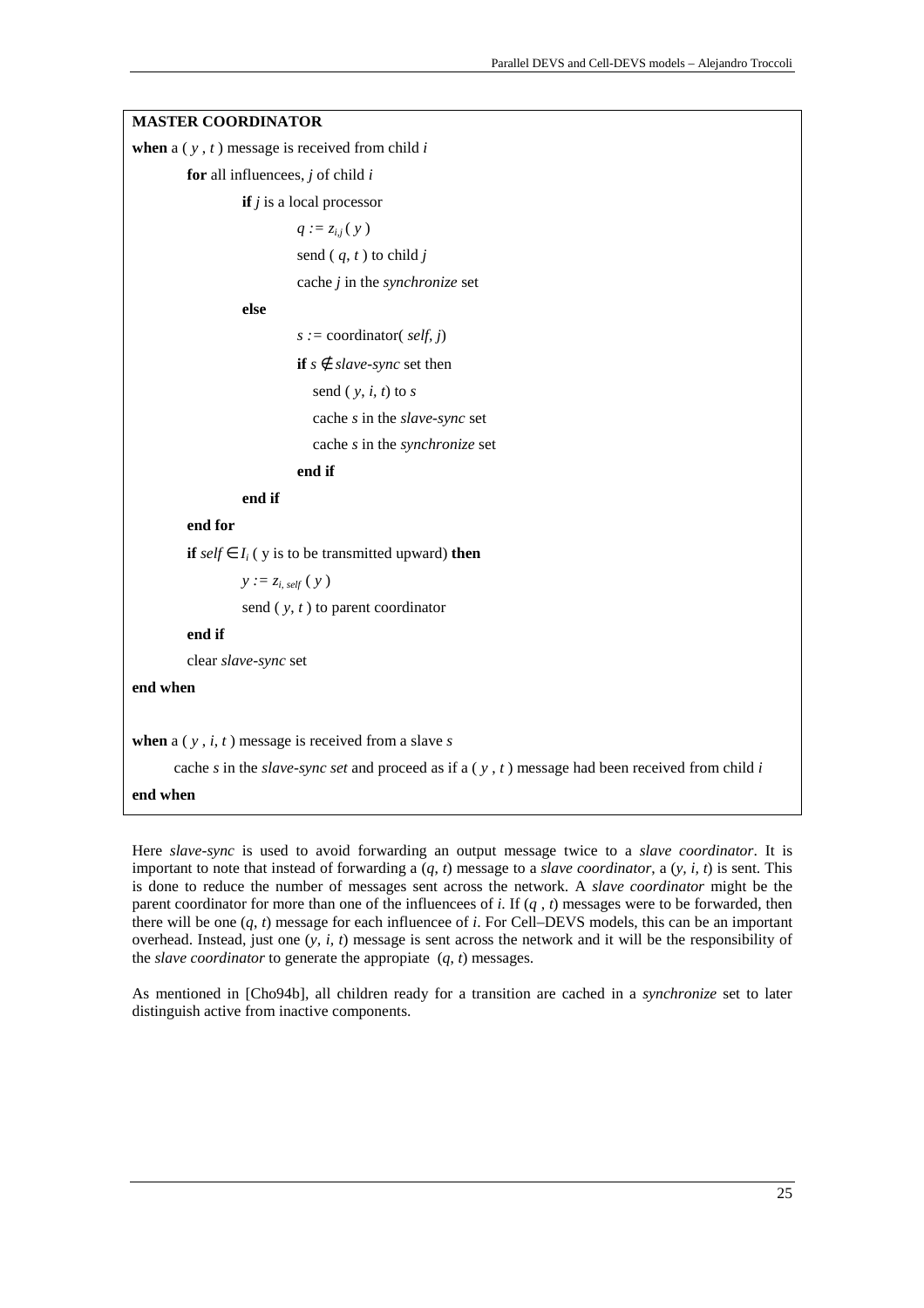#### **MASTER COORDINATOR**

**when** a ( *q* , *t* ) message is received from parent coordinator

lock the *bag*

Add event *q* to the *bag*

unlock the *bag*

**end when** 

## **MASTER COORDINATOR**

**when** a ( *\** , *t* ) message is received from parent coordinator **if**  $t_L \leq t \leq t_N$ **for** all  $q \in bag$ **for** all receivers of  $q, j \in I_{self}$ **if**  $j$  is a local processor  $q := z_{self, j}(q)$ send  $(q, t)$  to  $j$  cache *j* in the synchronize set **else**   $s :=$  coordinator( *self, j*) **if**  $s \notin slave-sync$  set then send ( *q* , *t* ) to *s*  cache *s* in the *slave-sync* set cache *s* in the *synchronize* set **end if end if end for**  clear *slave-sync* set **end for**  empty *bag* **for** all *i* in the *synchronize* set send ( \*, *t* ) to *i* **end for**  wait until all (*done, t<sub>N</sub>*)'s are received  $t_L := t$  $t_N$ : = minimum of components'  $t_N$ 's clear the *synchronize* set send ( *done*, *t<sup>N</sup>* ) to parent coordinator **else** raise an error **end when**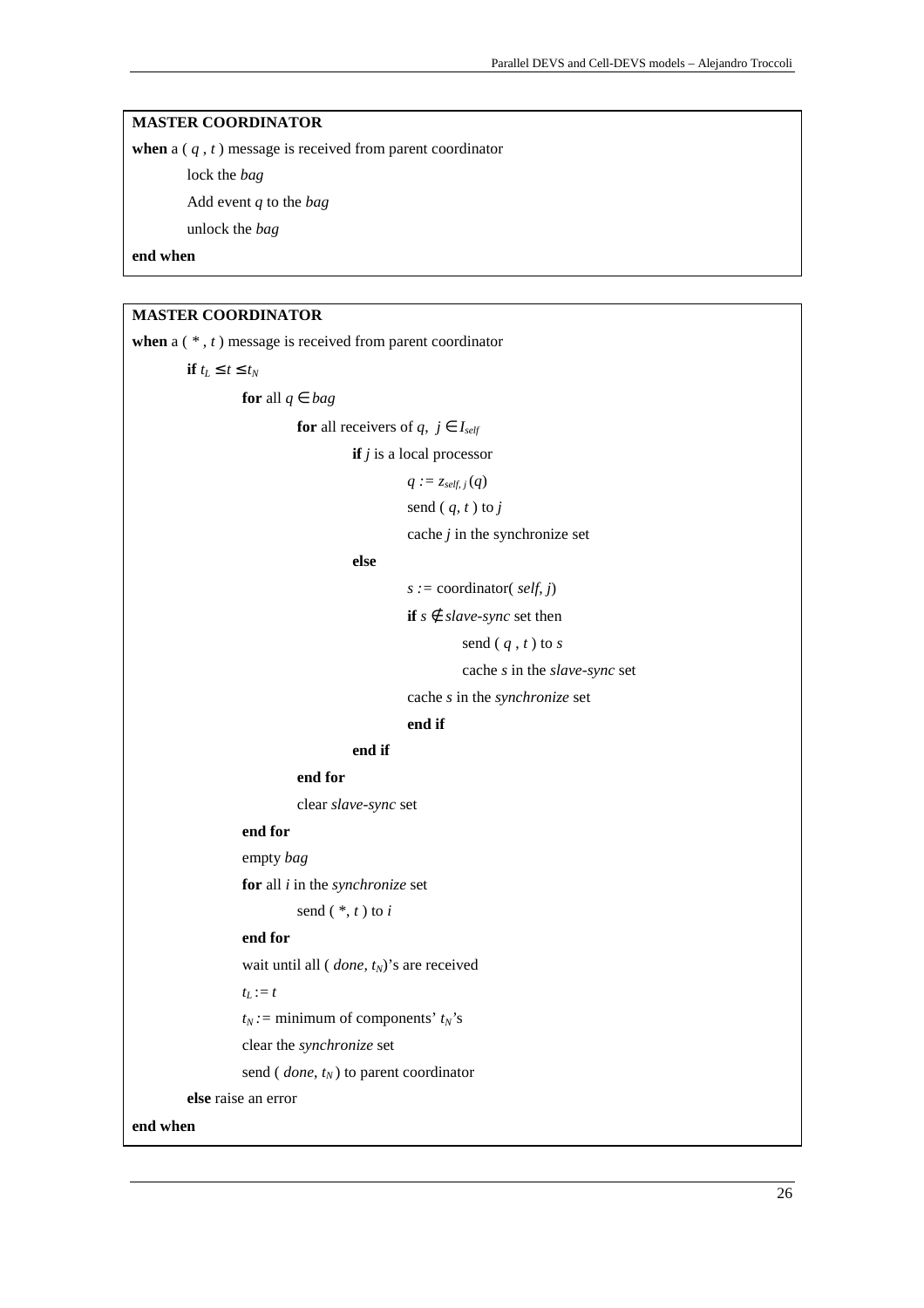When the output events are routed down to child processors, if the message is to be forwarded to a *slave coordinator* the *z* translation will not be applied. Instead, the original *q* message will be sent. Therefore, care must be taken not to forward a message twice to a *slave coordinator*. Here again, the *slave-sync* is used for that purpose.

The *slave coordinator* will be introduced next. It differs from the *master coordinator* in only one way: when a message needs to be sent a processor that is not local, it will be sent to the *master coordinator* instead.

| <b>SLAVE COORDINATOR</b>                                                            |
|-------------------------------------------------------------------------------------|
| <b>when</b> $a \in \mathcal{Q}$ , $t$ ) message is received from parent coordinator |
| <b>if</b> $t = t_N$ then                                                            |
| $t_L := t$                                                                          |
| for all imminent child processors <i>i</i> with minimum $t_N$                       |
| send $(\mathcal{Q}, t)$ to child i                                                  |
| cache <i>i</i> in the <i>synchronize</i> set                                        |
| end for                                                                             |
| wait until ( $done, t$ )'s have been received from all imminent processors          |
| send ( $done, t$ ) to parent coordinator                                            |
| end if                                                                              |
| else raise error                                                                    |
| end when                                                                            |

As it can be noticed, there is no difference on how both *master* and *slave coordinators* handle a (@, *t* ). However, the set of child processor of a *slave coordinator* is different*.* For a *slave coordinator* the set of child processors is made by the set of local child *simulators* and the set of local child *master coordinators* only.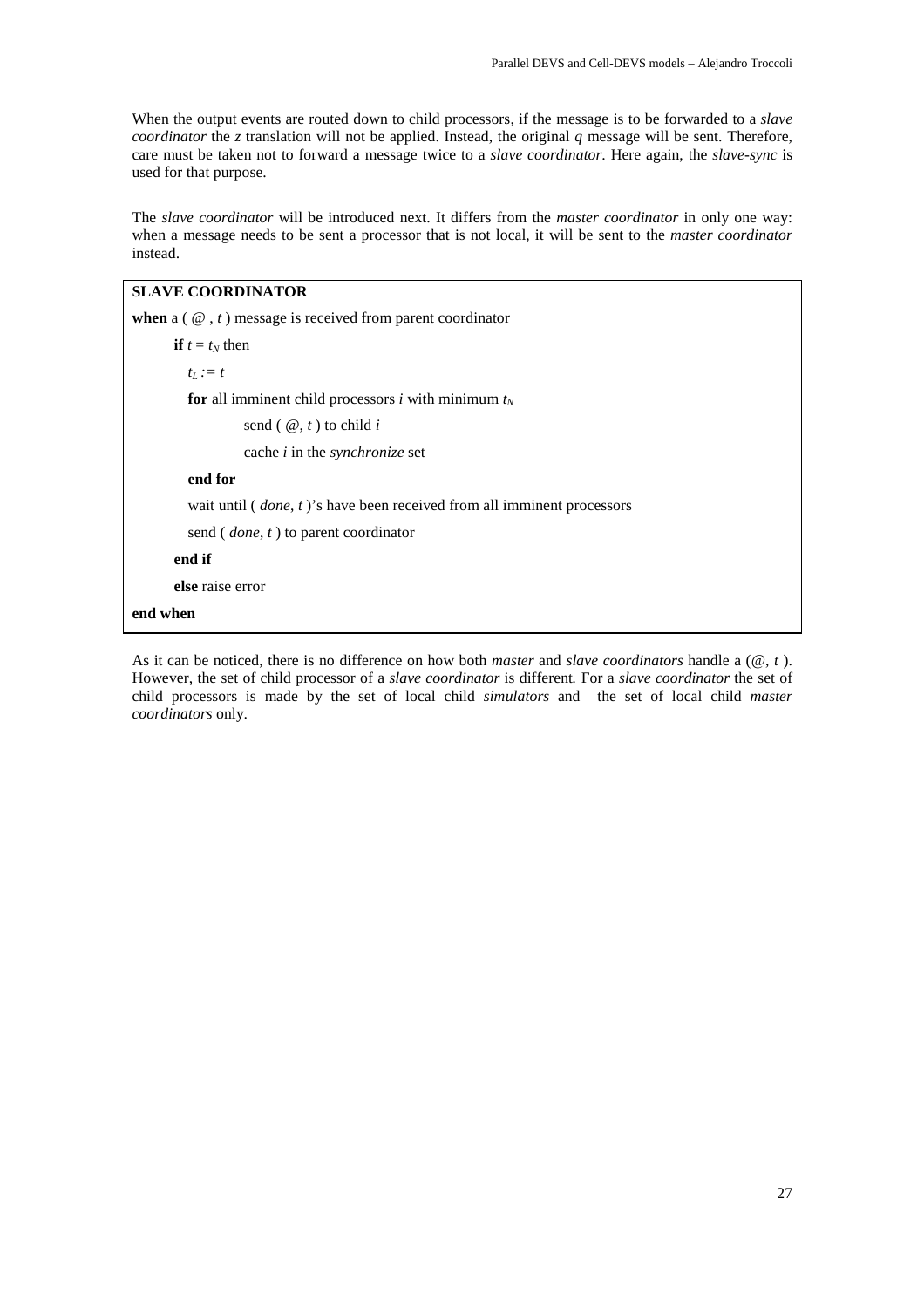## **SLAVE COORDINATOR**

**when** a ( *y* , *t* ) message is received from child *i* 

 *sent\_to\_master :=* false

**for** all influencees, *j* of child *i* 

**if**  $j$  is a local processor

 $q := z_{i,j}(y)$ 

send  $(q, t)$  to child *j* 

cache *j* in the *synchronize* set

**else** 

**if not** *sent\_to\_master*

send ( *y*, *t* ) to parent coordinator

```
 sent_to_master := true
```
 **end if** 

## **end for**

**if** *self* ∈  $I_i$  ( y is to be transmitted upward) **then** 

**if** not *sent\_to\_master*

send ( *y*, *t* ) to parent coordinator

**end if** 

 **end if** 

## **end if**

**end when** 

**when** a ( *y* , *i*, *t* ) message is received from parent coordinator

 *sent\_to\_master :=* true

proceed as if a ( *y* , *t* ) message had been received from child *i*

**end when** 

When an output event is received from a child *i*, the *slave coordinator* sorts the message to the influencees of *i*. If any influencee is local, the *z* function is applied a ( $q$ ,  $t$ ) message is sent. If there are non-local influencees, then the output event is sent to the *master coordinator*, who will then sort the message to other *slave coordinators* if necessary. Only one ( *y* , *t* ) message should be forwarded to the *master coordinator.* 

When the *slave coordinator* receives an output event that has been forwarded by the *master coordinator*  on behalf of child *i*, it will handle the event as if *i* had been local, but no ( *y*, *t* ) messages will be forwarded back to the *master coordinator* if there is a non-local influencee. This is to avoid infinite loops of messages being forwarded back and forth.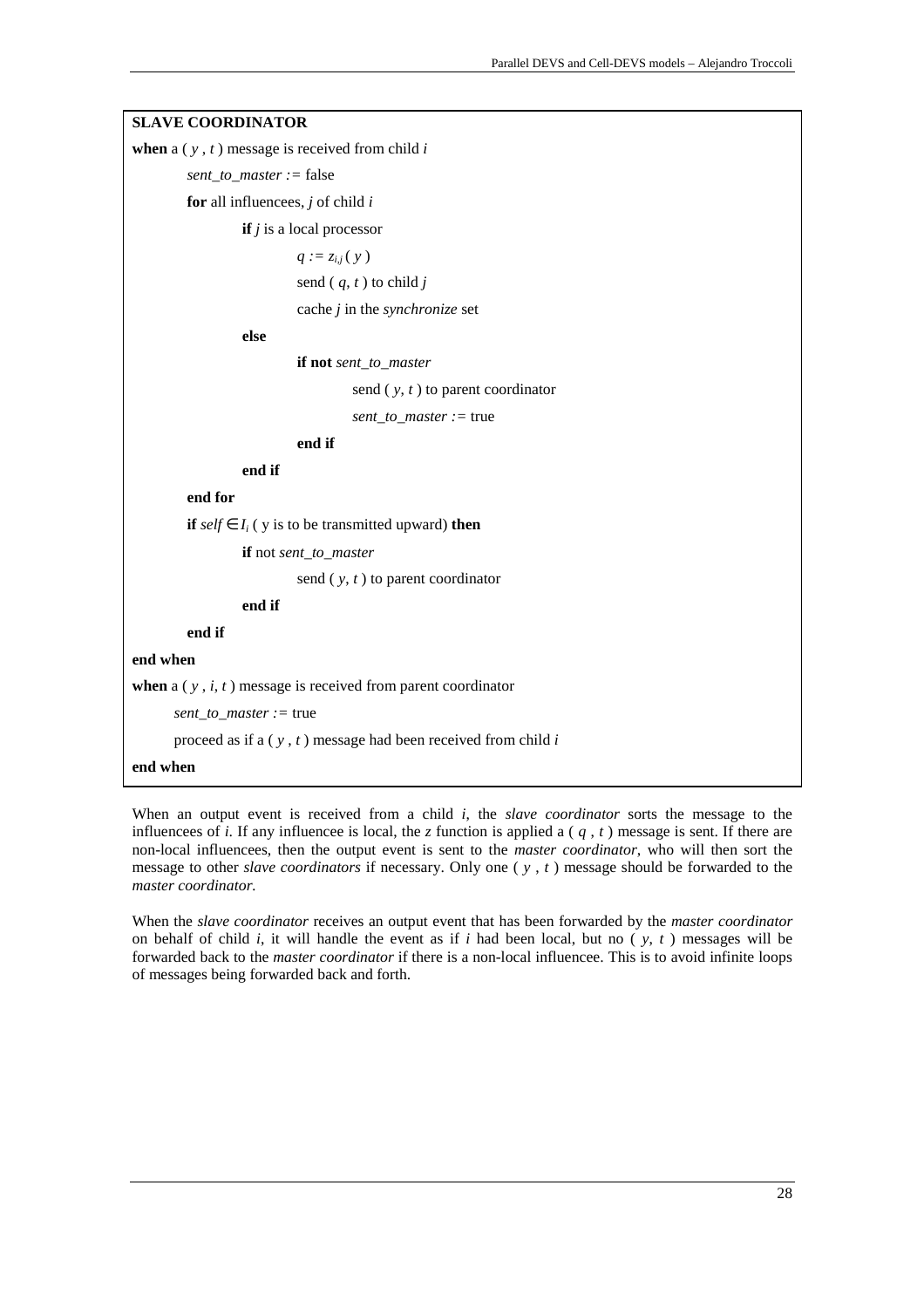## **SLAVE COORDINATOR**

**when** a ( *q* , *t* ) message is received from parent coordinator

lock the *bag*

Add event *q* to the *bag*

unlock the *bag*

**end when** 

## **SLAVE COORDINATOR**

**when** a ( *\** , *t* ) message is received from parent coordinator

**if**  $t_L \leq t \leq t_N$ 

**for** all  $q \in bag$ 

**for** all receivers of  $q, j \in I_{self}$ 

**if**  $j$  is a local processor

```
q := z_{\text{self}, j}(q)
```

```
 send ( q, t ) to j
```
cache *j* in the synchronize set

**else** 

do nothing

**end if** 

**end for** 

**end for**  empty *bag* 

**for** all *i* in the *synchronize* set

```
 send ( *, t ) to i
```
**end for** 

wait until all ( *done, tN*)'s are received

 $t_L := t$ 

 $t_N$ : = minimum of components'  $t_N$ 's

clear the *synchronize* set

send ( $done, t_N$ ) to parent coordinator

**else** raise an error

```
end when
```
The root coordinator is a special processor that is above the topmost coordinator. It is responsible for driving the simulation and advancing the virtual simulation time. The root coordinator can also handle external events which are stored in a sorted queue of events.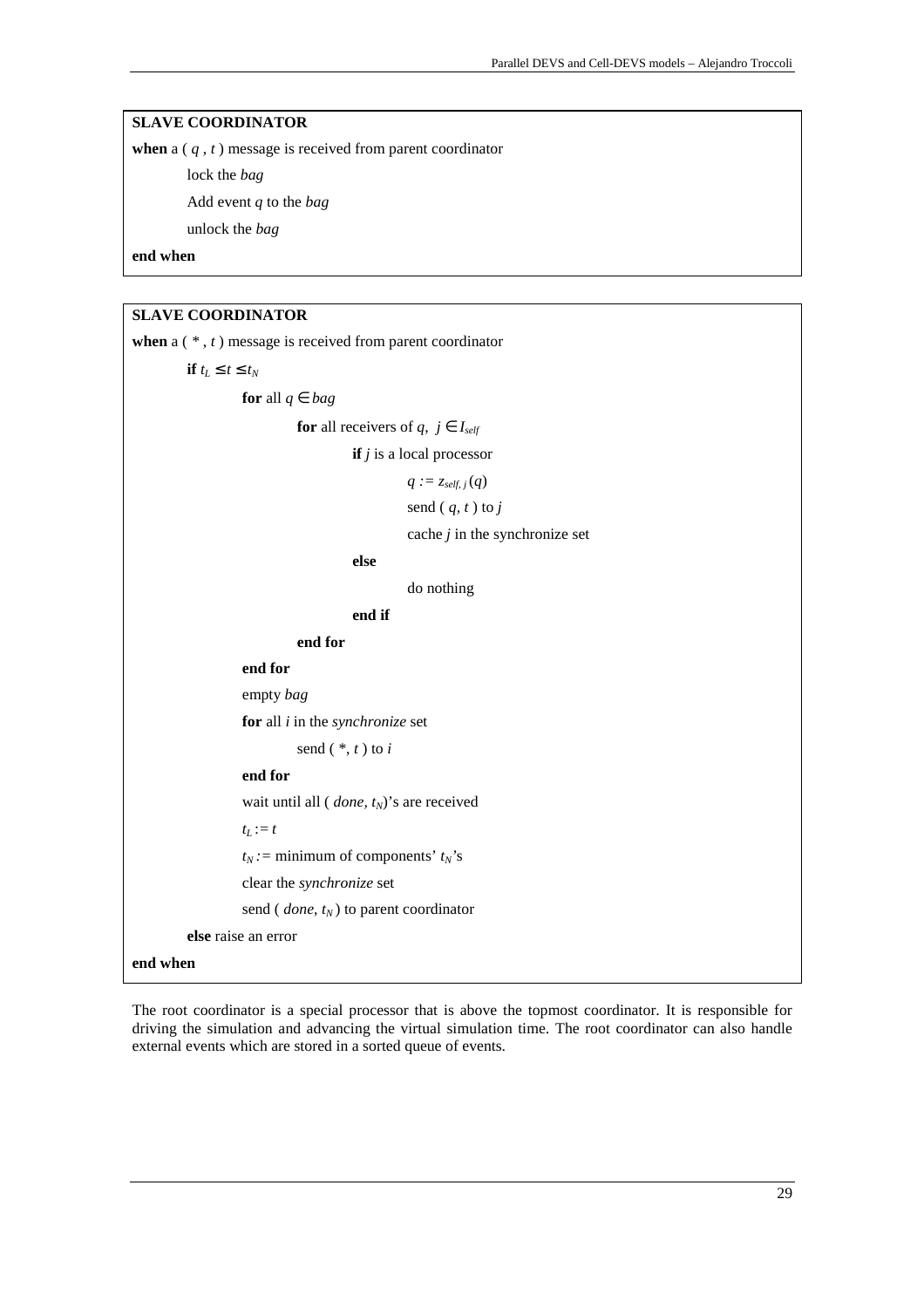| <b>ROOT COORDINATOR</b>                                                    |
|----------------------------------------------------------------------------|
| load queue of external events and sort them by arrival time.               |
| $t :=$ minimum of $t_N$ of topmost coordinator and $t_N$ of <i>queue</i> . |
| while $t \neq \infty$                                                      |
| <b>if</b> $t = t_N$ of queue                                               |
| for all $q$ in <i>queue</i> with time $t$                                  |
| send $(q, t)$ to topmost coordinator                                       |
| end for                                                                    |
| end if                                                                     |
|                                                                            |
| <b>if</b> $t = t_N$ of topmost coordinator                                 |
| send $(\mathcal{Q}, t)$ to topmost coordinator                             |
| wait until ( $done, t$ ) is received from it                               |
| end if                                                                     |
|                                                                            |
| send $(*, t)$ to topmost coordinator                                       |
| wait until ( $done, t$ ) is received from it                               |
| end while                                                                  |
| raise simulation completed                                                 |
|                                                                            |

This abstract simulator mechanism will be able to handle both, Parallel DEVS and Parallel Cell-DEVS models because the latter one is a specialization of the first one.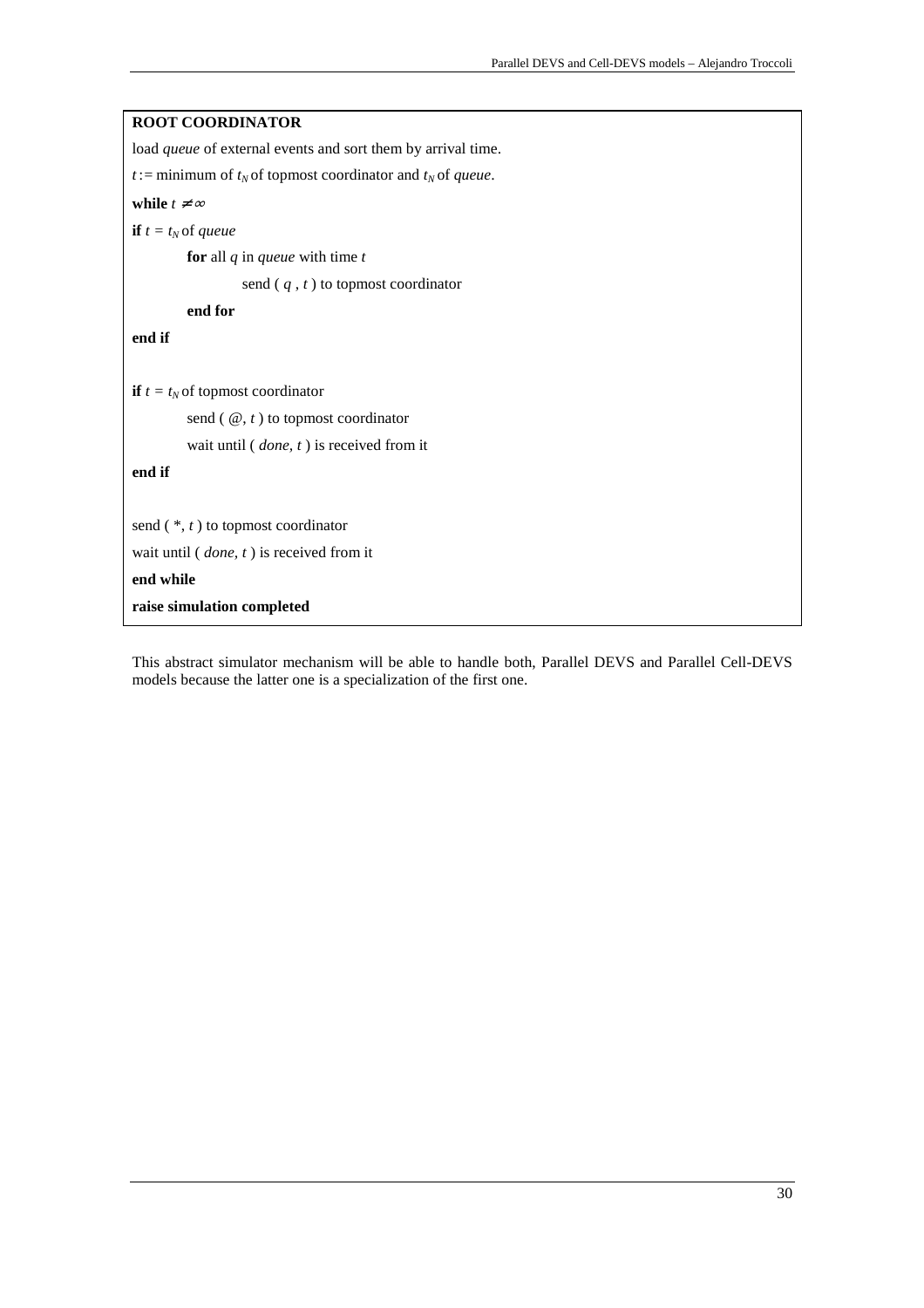# **5 Parallel Simulation**

When running parallel and distributed simulation, the whole model is divided among a set of logical process, each of which will execute on a different CPU. In general terms, each logical process will host one or more simulation objects. For the present discussion, those simulation objects will be DEVS processors.

Logical processes (LPs) talk to each other through time-stamped events that move the simulation forward. Events must be processed in the order defined by their timestamps for correct results. It does not always suffice to have a queue on each logical process and advance the simulation by processing the first event on the queue, ignoring the other LPs. Such case is illustrated in Figure 10 which shows two LPs, each with one event in its input queue. Both events are processed simultaneously, and as a result of processing C with time 2, a new event is generator for LP 1, D, with time stamp 5. But LP 1 has already processed an event with timestamp 8 so the simulation is incorrect. Such an error is called a causality error.



*Figure 11 : Execution of the first queued message does not always guarantee correct results.*

Then, either LPs must agree on a synchronization mechanisms, or the application programmer has to ensure the application will keep the LPs synchronize.

For event driven simulation, there are three types of synchronization strategies:

- 1. No synchronization at all (synchronization is ensured by the application).
- 2. Optimistic synchronization.
- 3. Pessimistic (conservative) synchronization.

The first approach assumes all messages will always arrive in the order defined by their time-stamp, and no out of order message will ever be received. It is an optimistic strategy that relies on the synchronization being handled by the simulation objects instead of the logical process themselves. It is a very efficient implementation that does not require event queues; each event is processed as soon as it arrives. Special consideration will be given to this approach later because the Parallel-DEVS abstract simulator presented in the previous chapter does provide by itself a synchronization mechanism.

The other two rely on synchronization being handled by the LPs. Input events are queued in order of earliest time-stamp and the following two constraints must be always valid [Zei00]:

- All outputs resulting from the processing of an input event must have a time-stamp greater or equalt to the input time. This means processing can't proceed backwards in time.
- Messages must be processed in order of time-stamps in the queues.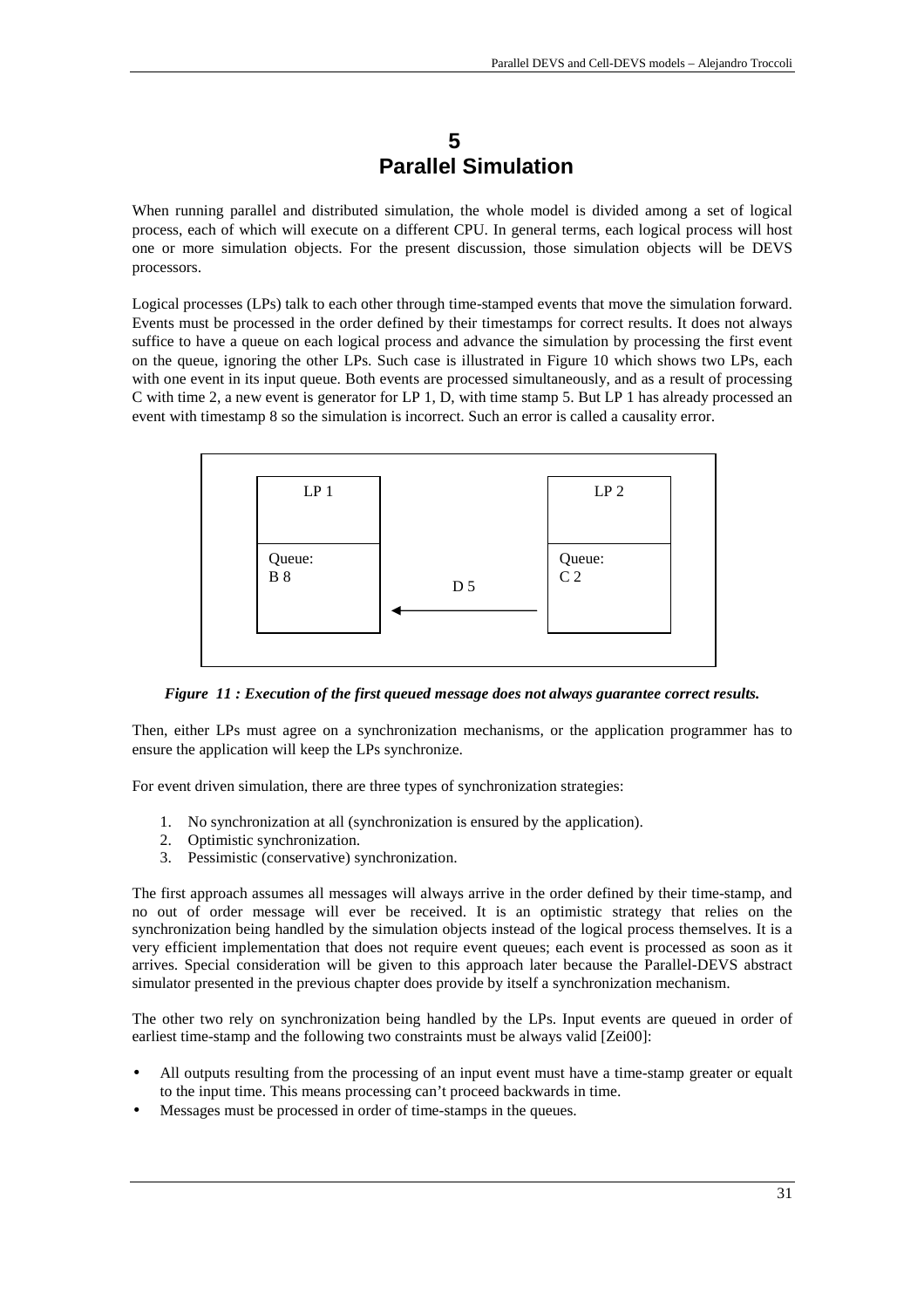Optimistic and conservative schemes differ on the way they enforce the second constraint. In conservative schemes the time-stamped order constraint is never violated. On the other hand, optimistic schemes allow a temporary violation that must be repaired before the final simulation output is presented.

## **5.1 Conservative synchronization**

The conservative approach is illustrated in figure 10, where there are two logical processors LP1 and LP2 with queues of time stamped messages.

Starting in the upper left corner, LP 1 has a message with timestamp 3 and LP 2 has an earliest message with timestamp 1. Therefore, LP 1 can not execute its message because there is a potential risk of LP 2 producing an output with time stamp less than 3. Conservative schemes must therefore find a way to determine when it is safe to process input events. If a LP has an unprocessed event with timestamp *t* and no event with earlier timestamp can be received, then the event can be safely processed. A LP that has in its queue an unprocessed event from all the other LPs can safely process the one with lowest timestamp because future messages will have a later timestamp. This process can be repeated as long as there are unprocessed messages from all the other LPs. But if this is not so, there is a risk of deadlock.



*Figure 12 : LPs with conservative synchronization [Zei00]* 

To avoid deadlock, each LP provides a time in the immediate future up to which it promises not to send input events. This is done through null messages. An LP will send a null message to other LPs with a time in the future up to which it is safe to process messages. Each LP must then carry a lookahead for determining the time up to which it is safe to process time-stamped inputs. In Figure 12, the lookahead for LP 2 is 1. Therefore, when LP 1 receives a null message with this lookahead time, it knows it must not process message (a,3). Large lookahead values are needed to gain advantages over sequential simulation, but unfortunately, such large lookaheads are difficult to find in many representations of reality.

A safe lookahead value is the timestamp of the first unprocessed message in the input queue. If after processing an event all logical process send a null message with the timestamp of the next input event, a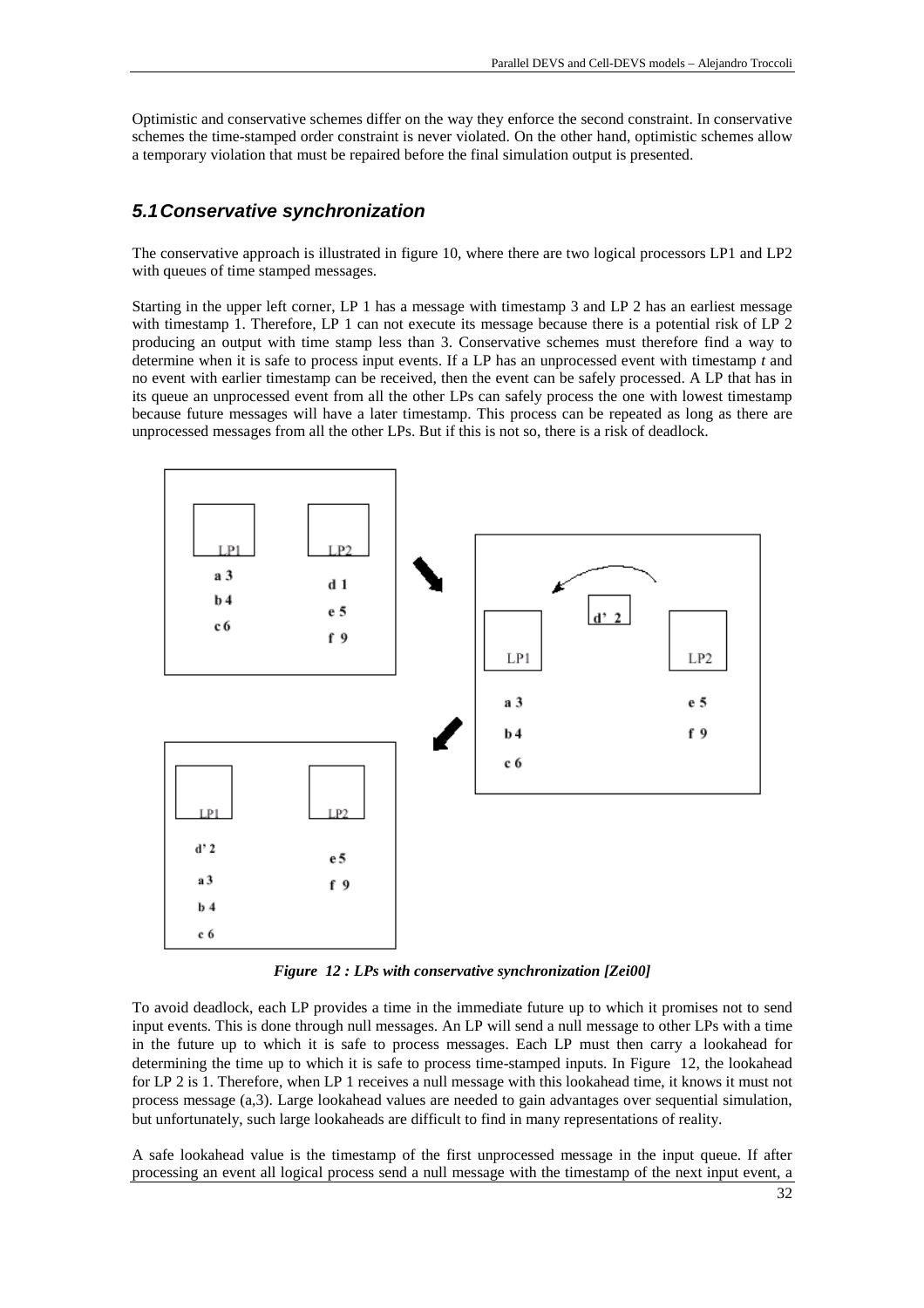deadlock will be rare. There is only one case in which a deadlock may occur, and that is the case when all LPs are about to process an input event with the same time stamp. An improvement on these mechanism is to send null messages on demand. When a process is about to block, it will request the next events from the LPs it does not have a timestamp. This reduces the number of null messages being sent, but increases the overhead.

## **5.2 Optimistic synchronization**

The optimistic schemes process their input queues as fast as they can. If a message out of place in the time-stamp order of processing is received, usually known as a straggler, a recovery and rollback mechanism is started to rectify this situation.

Figure 13 shows such a situation. In the upper left hand corner, LP1 and LP2 have arrived at the situation where LP2 has processed events  $(d,1)$  and  $(e,5)$  and sent input events  $(d',5)$  and  $(e',6)$  to LP1. Now, LP1 processes event (a,3) which causes it send an input (a',3) to LP2 as shown in the middle. However, since LP2 has already processed event  $(e, 5)$ , the new input  $(a', 3)$  a straggler.



*Figure 13 : Event processing in an optimistic scheme*

To rectify an abnormal situation, an anti-message such as  $(e', 6)$  that annihilates the effects of already sent messages must be sent. To be able to return to a previous state, each simulation object must maintain a queue of already processed inputs and their outputs, and a queue of previous states. When an antimessage is received, the queues are restored to the anti-message time and new anti-messages are sent for every output sent that should not have been sent. This starts a chain reaction of rollbacks. An optimization technique known as lazy cancellation delays the anti-messages until the simulation object is sure the previous output must be cancelled. It might be the case that the previous and new output are the same, so nothing should be done.

The overhead for running an optimistic scheme is quite considerable. There is a memory overhead because three queue must be kept: input events, output events and state. And there is a processing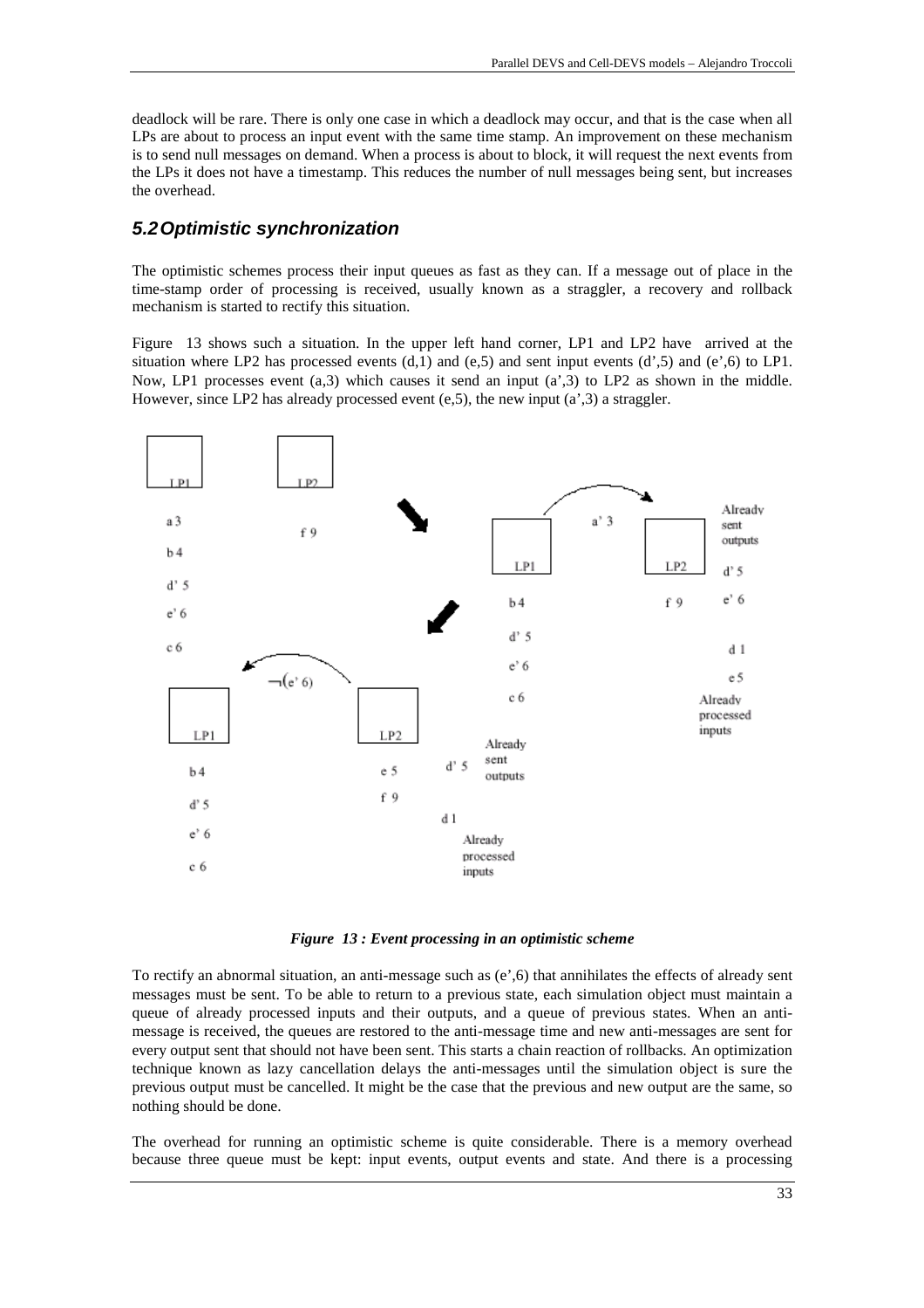overhead during rollbacks. A fossil collection mechanism that will delete those queue elements that are no longer required must be conveyed to avoid exhausting system resources. Logical process have a local time know as Local Virtual Time. There is also a Global Virtual Time, which is the time of the system, that is equal to the least LVT. After a number of simulation cycles, LPs will exchange their LVTs and the GVT will be determined. This GVT is broadcasted, triggering the fossil collection process on each LP. All those input events, output events and states that have a time-stamp earlier than the GVT can be safely deleted. A high GVT calculation frequency saves memory but generates a big processing overhead. On the contrary, a low frequency will generate less processing overhead and require more memory.

The protocol just described is known as TimeWarp and was proposed by Jefferson [Jeff].

## **5.3 Synchronization for the DEVS abstract simulator**

Parallel CD++ will run the abstract simulator described in Section 4. The DEVS processor (root coordinator, simulator, slave coordinator or master coordinator) will be the simulation objects that will run on the available LPs and a suitable synchronization mechanism should be chosen.

When analyzing the behavior of the simulator and master and slave coordinator, it can be seen that upon receiving any of the *(\*,t),(@, t), (done,t) , (y,t)* or *(q, t)* messages, any other message that is sent will have the same timestamp *t*. The root coordinator is the only DEVS processor that will cause the time to advance by sending a new message with the time of the next imminent model or external event. In fact, each simulation cycle starts with the root coordinator sending a *(@, t).* After all the *(done,t)* messages from the child processors have been received, it sends a *(\*,t)* message and when all the corresponding *(done,t)* messages are sent back again, the simulation cycle finishes. Only then, the time is updated.

In the scope of the abstract simulator, a message will only be considered a straggler if its timestamp *t* is less than the LVT of the receiving LP. An LP will be allowed to receive multiple messages with a timestamp equal to its LVT. The only constraint that needs to be placed is that the two or more events sent from a source object S to a destination object D should preserve the same ordering upon arrival to D.

#### **Lemma 3**

The abstract simulator of Section 4 can not produce a straggler message.

#### **Proof**

Assume a message *m* with timestamp *t<sup>s</sup>* is sent by a simulation object S to a simulation object D with timestamp  $t_d$ , with  $t_s < t_d$ . Since all messages carry the timestamp of the simulation cycle being executed, it must be the case that the current simulation cycle either corresponds to time  $t_d$  or to time  $t_s$ .

If it is the first case, i.e. the current cycle's time is  $t_d$ , then the root coordinator has sent a message with timestamp *td*. And the root coordinator would only send such a message after receiving a *(done, ts)*  message from all the components that were active at time  $t_s$ , and S would have only sent a *(done, t<sub>s</sub>)* upon finishing its simulation cycle. The fact that *m* has time  $t_s < t_d$  is a contradiction, because S could have never sent a message timestamped *t<sup>s</sup>* after sending *(done, ts).* 

Now, if it is the second case, i.e. the current cycle's time is  $t_s$ , then it is impossible for D to have a timestamp  $t_d < t_s$  because the root coordinator has not yet sent a message with timestamp  $t_d$ .

Having proved that the abstract simulator of Section 4 can not produce a straggler message, then no synchronization mechanism at the LP level is needed, because the synchronization is provided by the application itself. However, as it will be seen Section 7*,* parallel CD++ will be implemented over a simulation kernel that provides all three synchronization mechanisms. This will allow future abstract simulators to take advantage of the TimeWarp protocol and send events in the current simulation cycle with a timestamp in the future.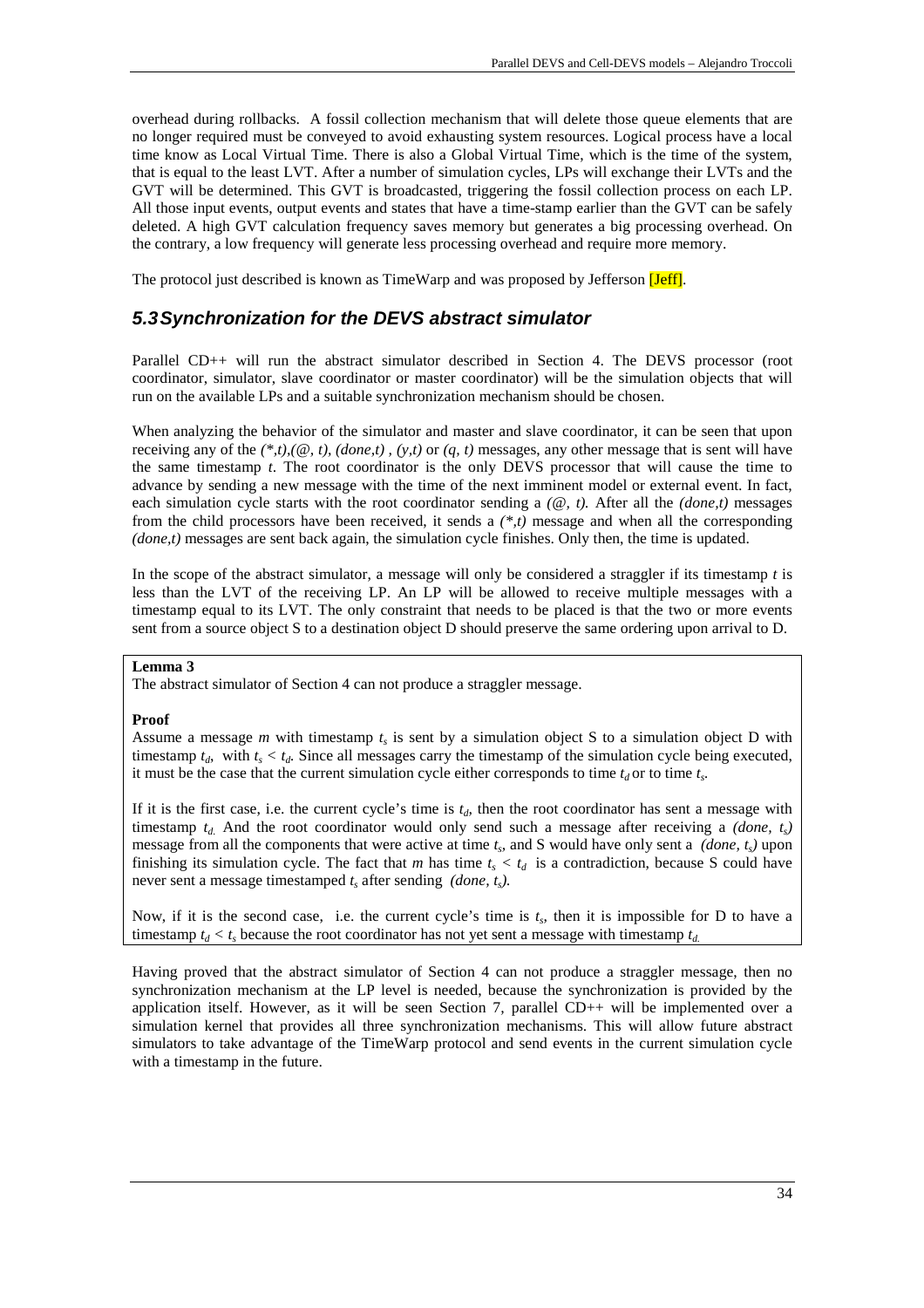# **6 CD++**

CD++ implements the DEVS theory. It allows to define models according to the original DEVS formalism (Wainer *et a*l. 2000, Rodríguez and Wainer 1999). A set of independent applications related with the tool allow the user to have a complete toolkit to be applied in the development of simulation models.

The tool is built as a hierarchy of classes, each of them related with a simulation entity. Atomic models can be programmed and incorporated into a basic class hierarchy programmed in C++. Coupled and Cell-DEVS models need not be programmed. The tool provides a specification language that defines the model's coupling, including the initial values and external events, and the local transition rules for Cell-DEVS models.



*Figure 14 : CD++ Models and Processors.*

This class hierarchy implements the model theoretical definition presented in the previous section. New atomic models must be incorporated to the class hierarchy as subclasses of the Atomic Model class. Coupled models are defined using a specialized specification language. Following, we explain how to incorporate atomic and coupled models to be simulated.

## **6.1 Atomic model definition**

A new atomic model is created by including a new class that inherits from *Atomic.* In doing so, the following methods may be overloaded:

• *initFunction*: this method is invoked when the simulation starts. It allows to define initial values and to execute any initialization procedure for the model. When this method is executed, the value of *sigma* next scheduled event) is set to infinite and the model phase to *passiv*e. The *sigma* variable is used to implement the duration function: it stores the time up to the next event in the model. This variable is related with the elapsed time value, which is maintained by an independent simulation mechanism.

• *externalFunction*: this method is invoked when an external event arrives from an input port.

• *internalFunction*: this method is started when the value of *sigma* is zero, since an internal event has occurred.

• *outputFunction*: this method executes before the internal function, allowing to provide outputs for the model.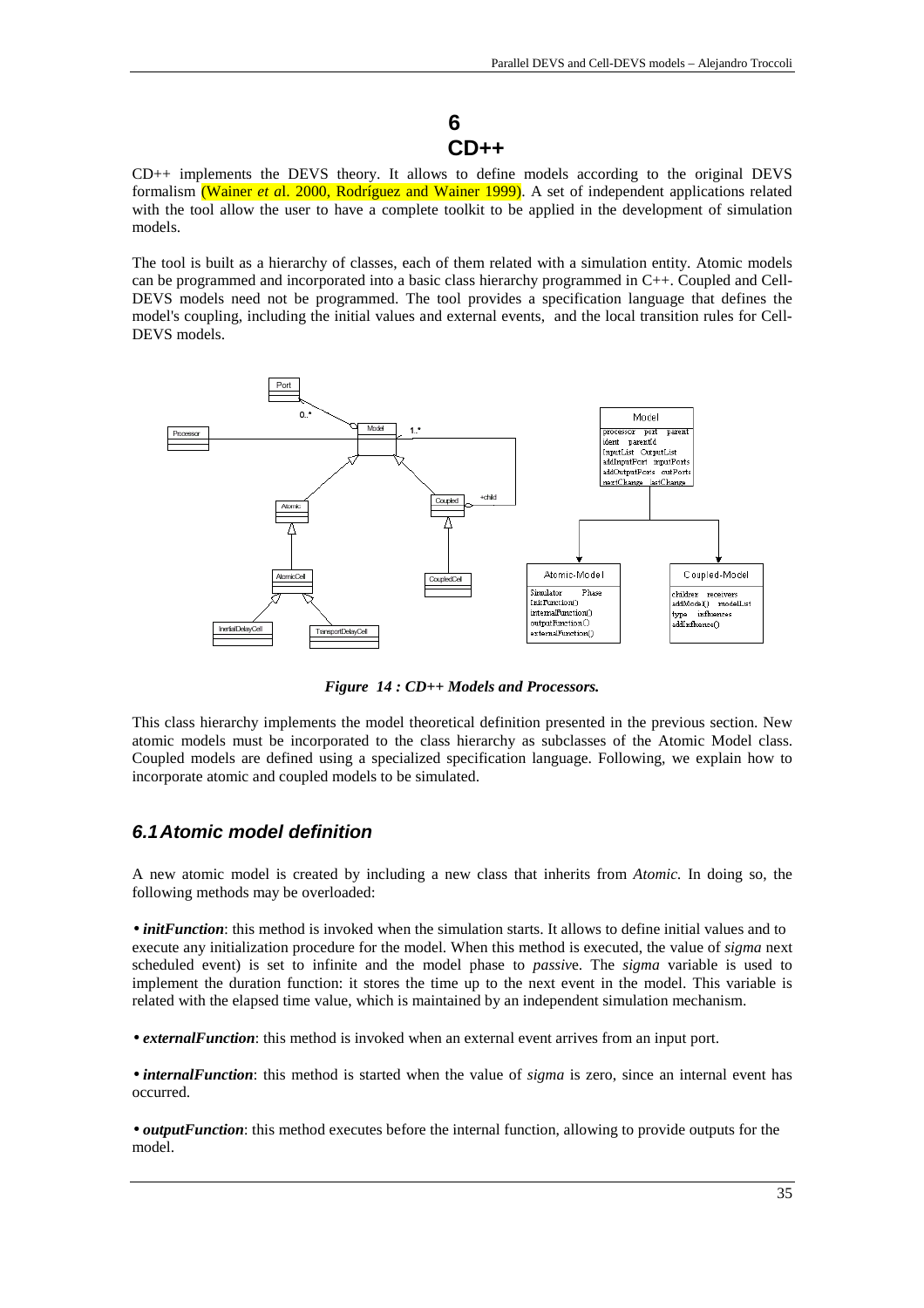After defining these functions, new models can be incorporated to the modelling class hierarchy. Finally, the model must be registered using the method *MainSimulator.registerNewAtomic*s(). The following primitives can be used in defining the atomic's model behavior:

• *holdIn*(state, time): a model executing this sentence will remain in *state* during *tim*e. When the time is consumed *(sigma* = 0), the model executes the internal transition. This macro was included to make easy the definition of the duration function.

• *passivate*(): the model enters in passive mode *(phase = passive*; *sigma = infinite*) and it will be reactivated by an external event.

- **sendOutput**(time, port, value): it sends an output message through the given port.
- *state*(): it returns the present model phase.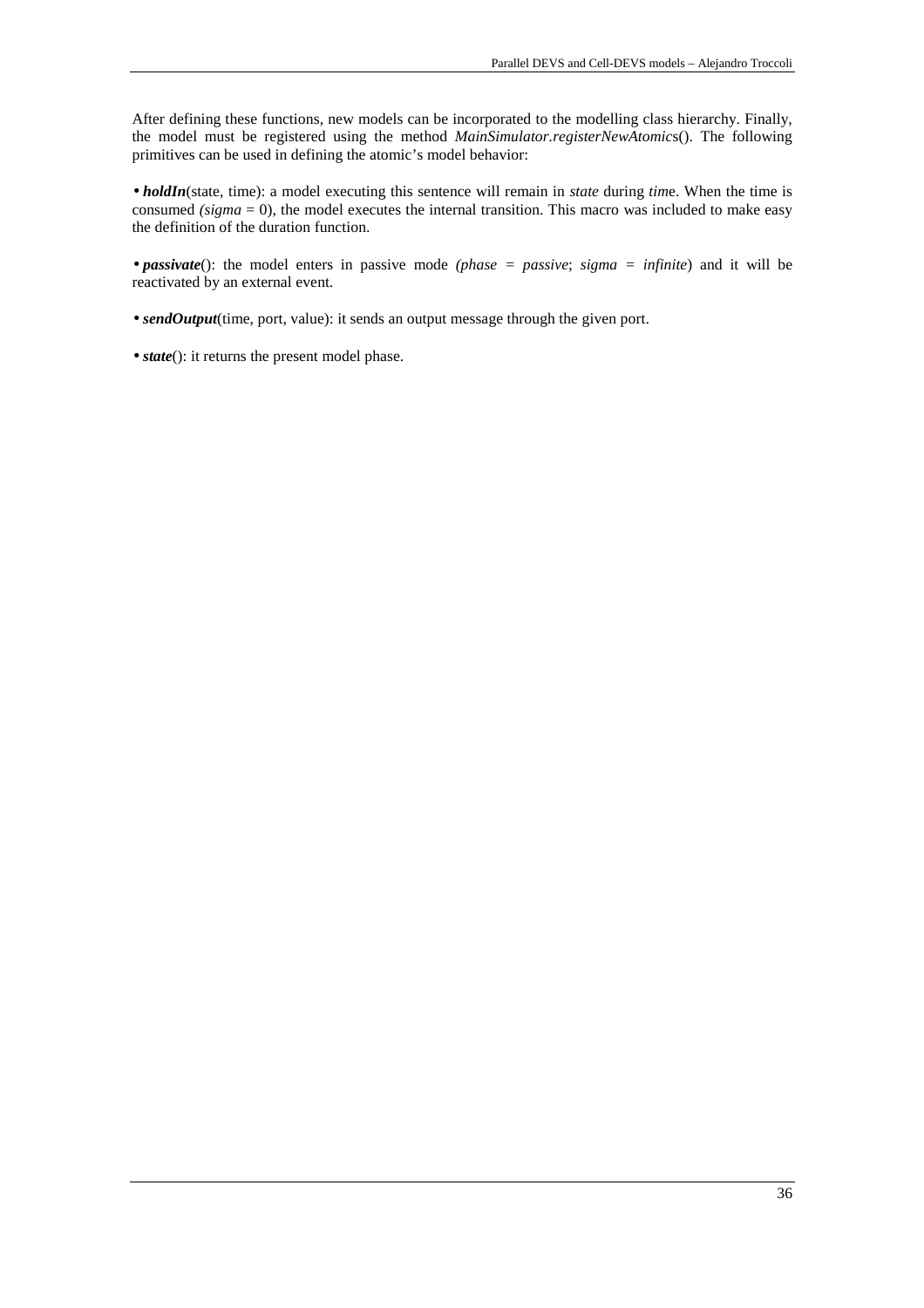# **7 Parallel CD++**

The main goal of this work has been to extend CD++ into Parallel CD++, a tool for the simulation of Parallel DEVS and Parallel Cell-DEVS models on a distributed environment. For this to be accomplished in a modular and portable fashion, a suitable layered architecture had to be chosen.

It was decided that *Parallel CD++* should be built on top of a modified version of Warped [8]. The Warped project is an attempt to make a freely available simulation kernel for parallel and distributed environments. Two simulation kernels are currently provided for parallel and distributed simulation: a TimeWarp kernel and a NoTime kernel. The first one implements the TimeWarp protocol as defined by Jefferson's paper [Jeff]; the second is an unsynchronized kernel. In addition, a sequential kernel is also provided for running standalone simulation. Further efforts were done at the University of Buenos Aires to develop a conservative kernel **[Sul]**.

For the distributed simulation kernels, Warped uses MPI for the message passing. The complete layered architecture is shown in Figure 15.



*Figure 15 : Parallel CD++ layered architecture* 

## **7.1 Warped API**

The Warped system is implemented in C++ and utilizes the object oriented capabilities of the language to provide an application interface. It provides base classes for simulation objects (Warped objects), events and object's states. The user creates its own application by creating new classes that derive from the ones provided. The benefit of this type of design is that the end user can redefine functions without directly changing the kernel code. Though this interface was designed to be used with the TimeWarp protocol, it is simple to switch from one kernel to another. Figure 16 shows the Warped API.

The Warped kernel presents an interface to the application that is based on Jefferson's original paper on TimeWarp. Objects are modeled as entities which send and receive events to and from each other, and act on these events by applying them to their internal state. Thus, the kernel provides basic functions for the application to send and receive events. Since the TimeWarp protocol requires periodic state saving for a potential rollback and recovery process, Warped provides an interface for defining each object's state. Other facilities the Warped API provides include the possibility of having user define the data each event will carry.

In return, the user application must provided several functions to the kernel. The most important function defines what each simulation object does in each simulation cycle. Other functions define such things as how to initialize and destroy each simulation object.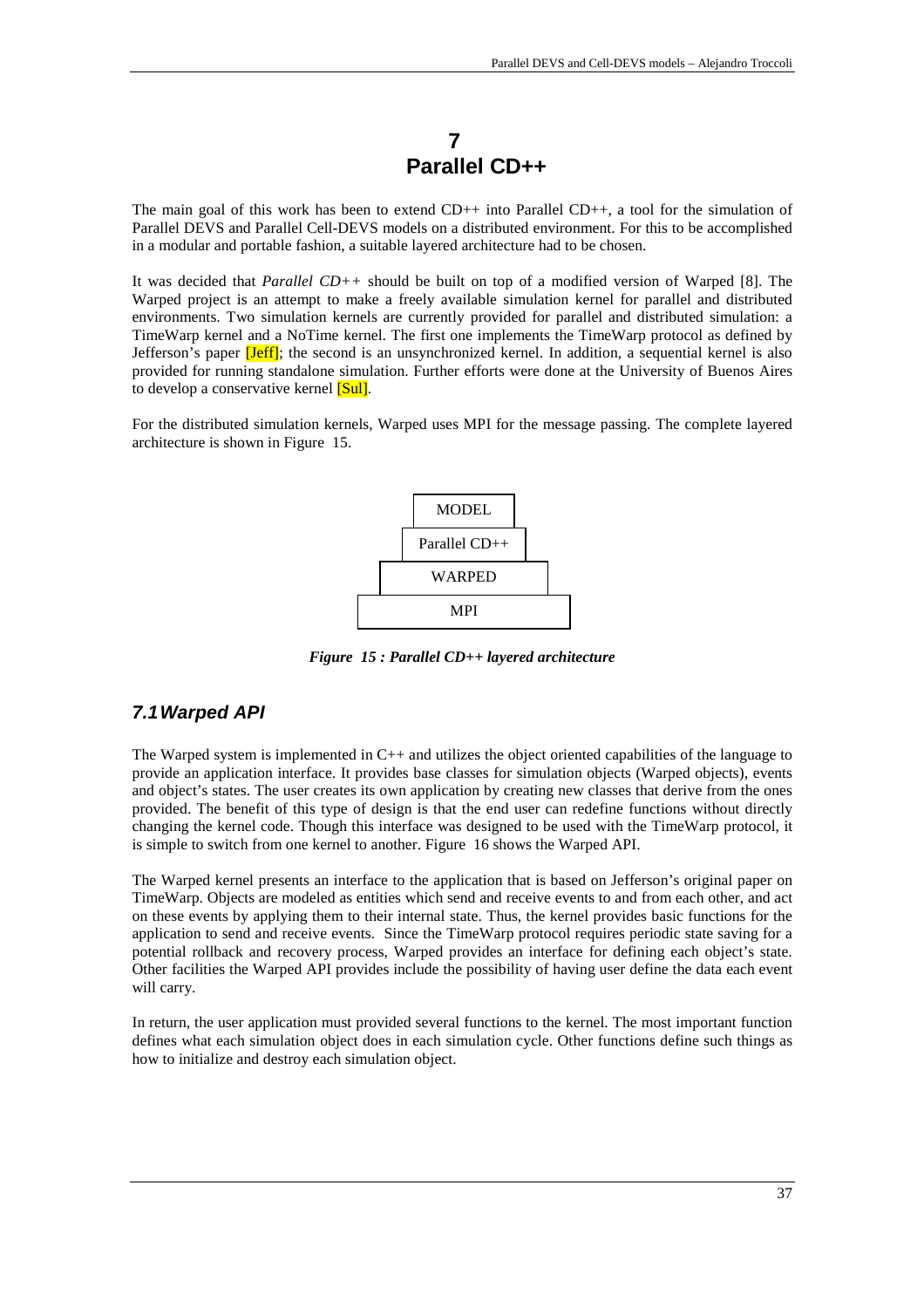```
class TimeWarp { 
       // Methods the user defines 
       virtual void initialize(); 
      virtual void finalize();
      virtual void executeProcess();
       BasicState* allocateState(); 
       //Simulation kernel services 
       void sendEvent (BasicEvent * ); 
       BasicEvent* getEvent(); 
}; 
class BasicEvent { 
       int size; 
       Vtime sendTime; 
       Vtime recvTime; 
       int sender; 
       int dest; 
} 
class BasicState { 
       BasicState* copyState( BasicState*); 
}
```
*Figure 16 : Warped API* 

## **7.2 An overview of Parallel CD++**

Following the original design of CD++, Parallel CD++ provides an API for users to define new atomic models. The original CD++ atomic's model interface was changed slightly to satisfy the Parallel DEVS formalism. The new interface allows simultaneous external events to be handled together, defines a confluent function and requires the user to give a definition of a model's state (Figure 17).

```
class Atomic { 
       // Methods the user should define 
      Model& internalFunction(); 
      Model& externalFunction (MessageBag&) 
      Model& outputFunction(); 
      Model& confluentFunction(); 
      ModelState* allocateState(); 
      //Simulation kernel services 
      void sendOutput ( Port&, BasicMsgValue* ); 
      const Vtime& lastChange(); 
      void holdIn( state, Vtime ); 
};
```
*Figure 17 : The Atomic class* 

In addition, Parallel CD++ provides a way of allowing the user to define the data carried by output and external events. Originally, in CD++, this was restricted to real numbers.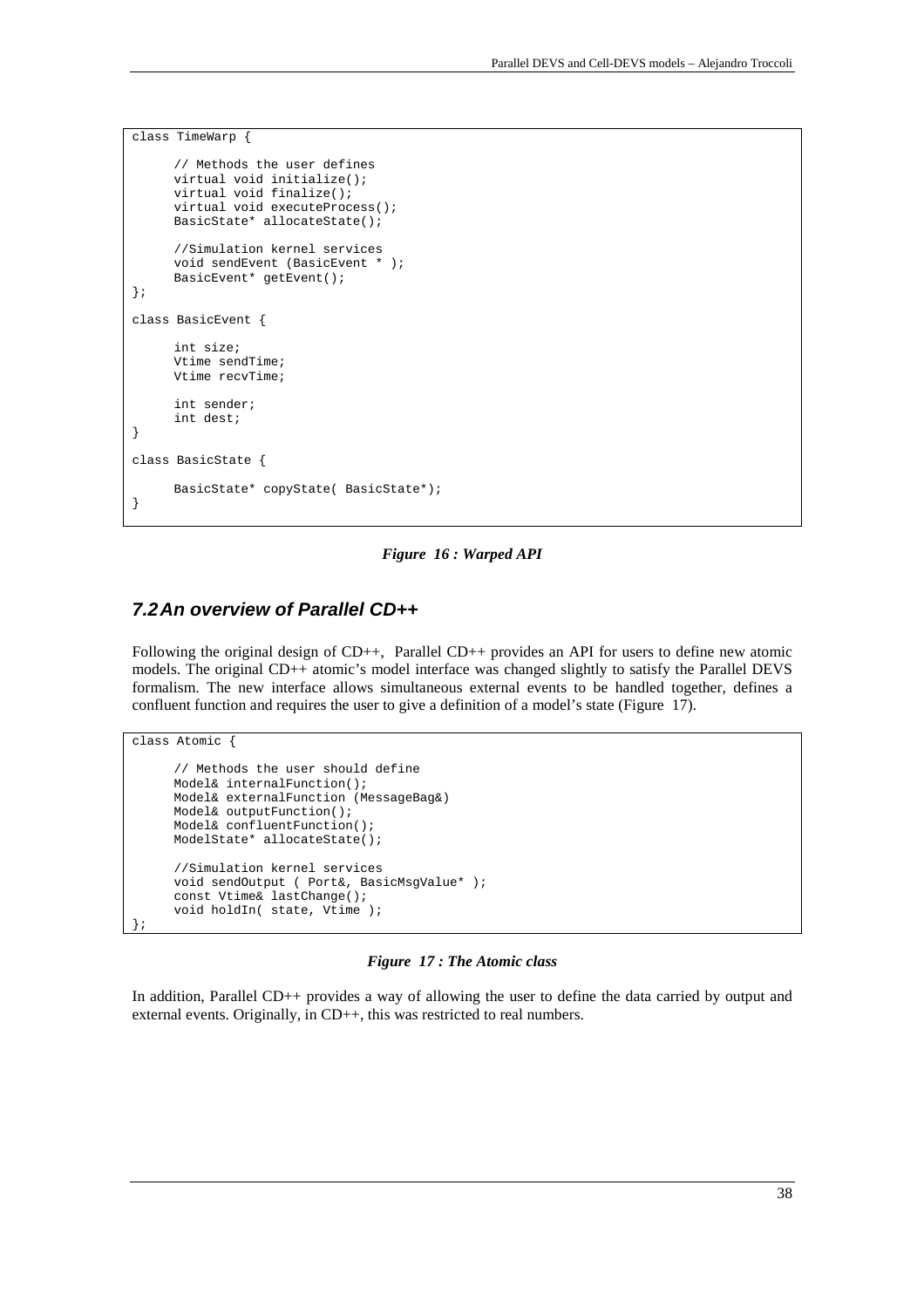```
class BasicMsgValue 
{ 
public: 
         BasicMsgValue(); 
         virtual ~BasicMsgValue(); 
         virtual int valueSize() const; 
         virtual string asString() const; 
         virtual BasicMsgValue* clone() const; 
         BasicMsgValue(const BasicMsgValue& ); 
}; 
class RealMsgValue : public BasicMsgValue 
{ 
public: 
         RealMsgValue(); 
         RealMsgValue( const Value& val); 
         Value v; 
         int valueSize() const; 
         string asString() const ; 
         BasicMsgValue* clone() const; 
         RealMsgValue(const RealMsgValue& ); 
};
```
*Figure 18 : The BasicValue class for defining the contents of external and output events.* 

To run parallel and distributed simulation, it is required that the user defines the set of available machines and a model partition. The set of available machines must be defined as specified by MPI, either by the use of procgroup file or by adding the corresponding entries to machines.ARCH. Details on how this is done are provided in the Parallel CD++ User's guide.

To define the model partition, Parallel CD++ requires that the user specifies for each atomic model the machine on which it will run. For Cell-DEVS models, the user has to define the location of each cell or cell-range. This is done through a partition file, which is specified as a command line parameter, allowing for the definition of different partitions for the same model.

Parallel CD++ has been compiled and tested with both, the NoTime and TimeWarp kernel. Since the Parallel DEVS abstract simulator provides a synchronization mechanism that guarantees in order execution of events, the NoTime kernel was adopted for the final release, being this kernel more efficient in the use of system resources. Still, the possibility of changing the Parallel DEVS abstract simulator mechanism for exploiting the full capabilities of the TimeWarp protocol is left open to further exploration.

The NoTime kernel can also be compiled to run in standalone mode without using MPI. Parallel CD++ supports compilation for standalone execution as well.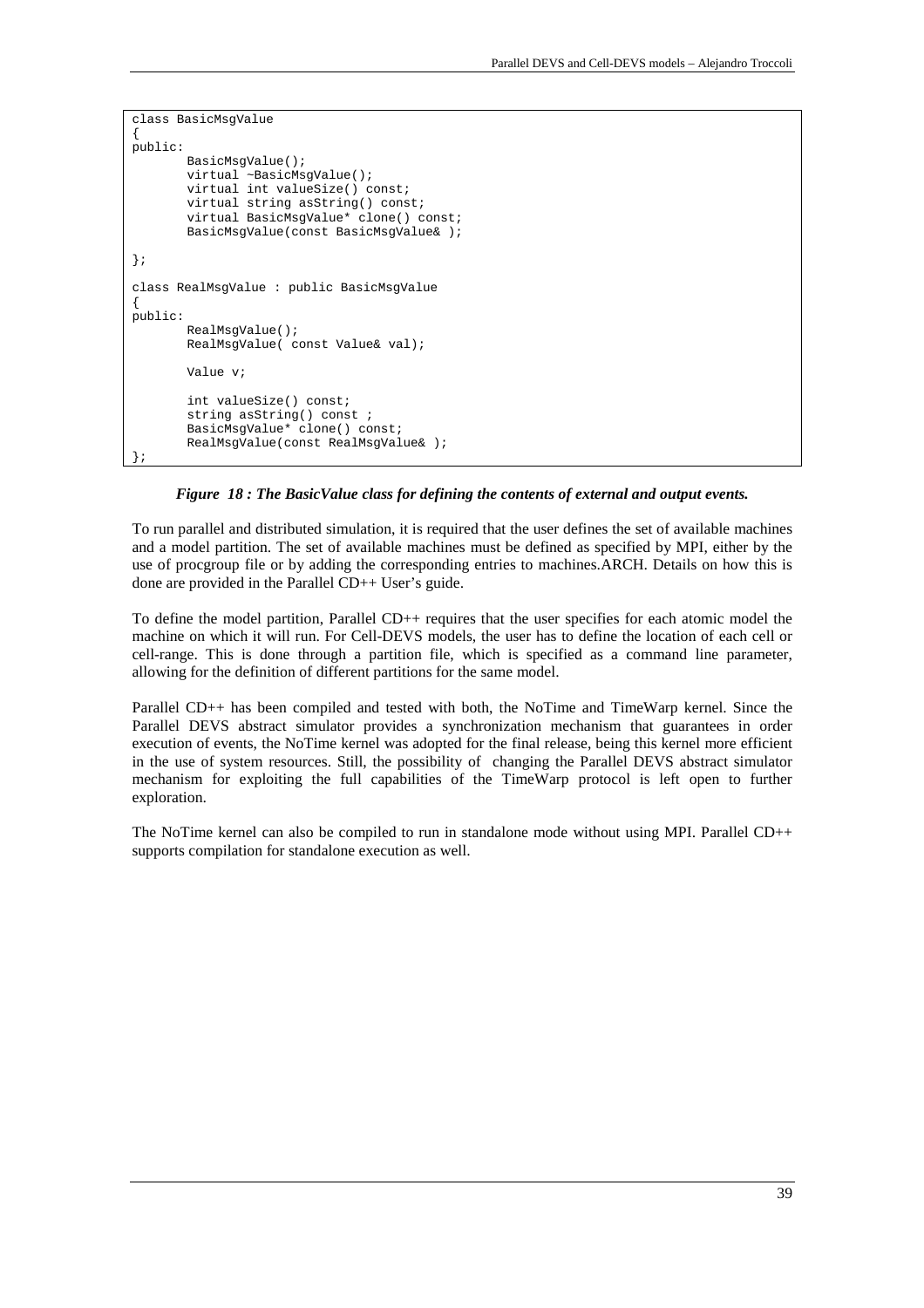# **8 Results**

The aim of making CD++ to run in parallel is to have a tool that will reduce the simulation time. Therefore, the results to be presented in this chapter will show how execution time of different models changes with different configurations. As it will be seen, it is not always the case that adding more machines to a simulation will reduce the execution time. After a set results were obtained, some bottlenecks were identified in the master-slave abstract simulator of section 4, and a new one, which will be explained in the next section, was proposed.

The simulations were carried out with the Alpha network of the RADS group at the Systems and Computing Engineering Department of the University of Carleton. The Alpha network consists of 14 Pentium machines with 128Mb of RAM running Red Hat Linux 6.2.



*Figure 19 : The RADS measurement networks*

## **8.1 An extended version of the GPT model**

Parallel CD++ was first tested with an extended version of the Generator-Producer-Transducer model (GPT). The GPT model simulates a processor receiving jobs and calculates its throughput and load. It consists of a generator, a queue, a processor and a transducer, as shown in Figure 20. The generator outputs jobs periodically. When a new job is sent through the out port, it is received by the queue and the transducer. If the queue is empty, the job will directly be forwarded to the processor; otherwise, the job will be queued till the processor is released. When the processor finishes a job it sends it through its out port to the transducer and the queue. If the queue has jobs waiting, it will send the next job to the processor; the transducer will compute the turnaround time and update the throughput and cpu usage values, which it will output periodically.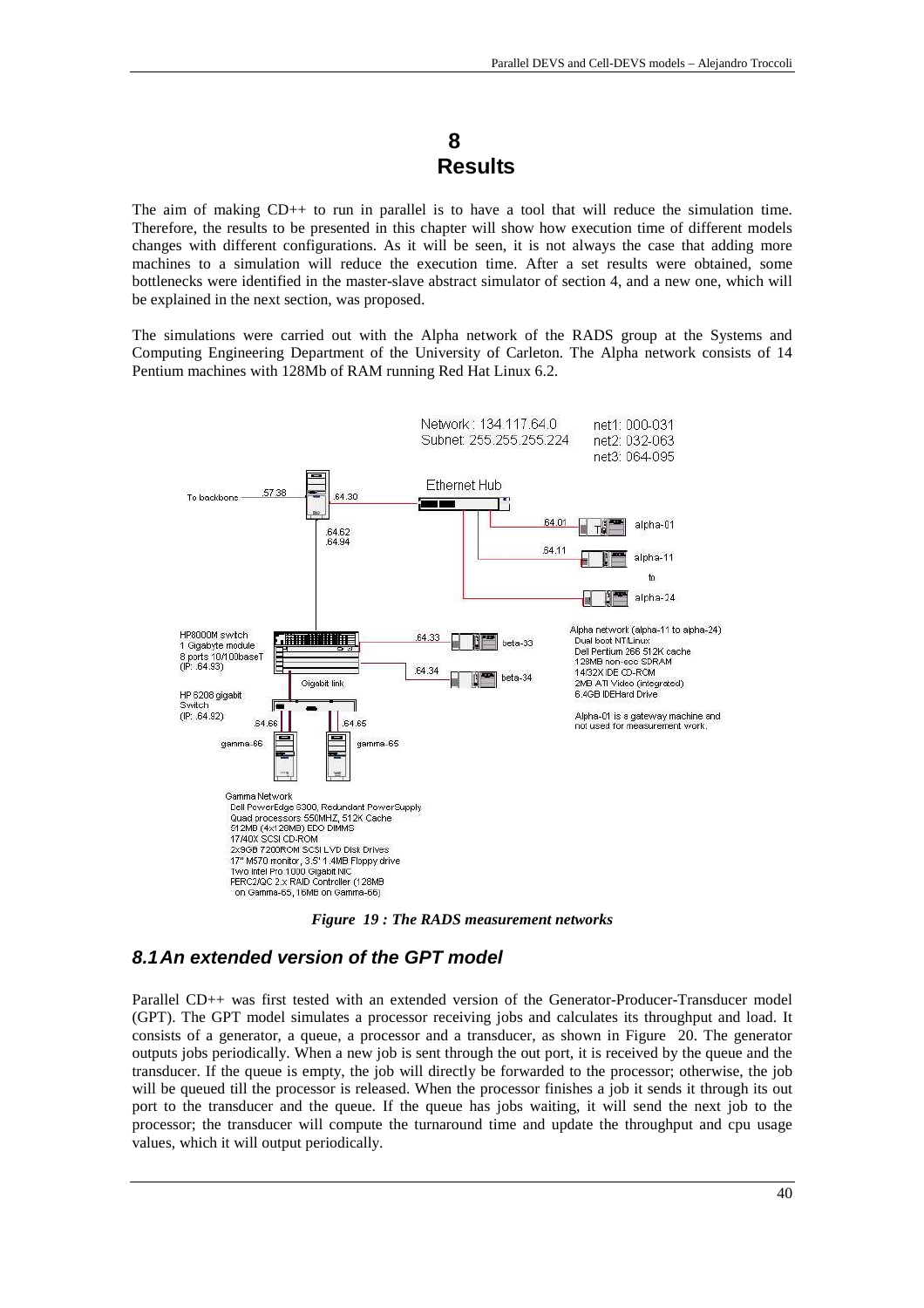

*Figure 20 : The GPT model*

The definition of this model for Parallel CD++ is shown in Figure 21.

```
00 [top] 
    01 components : Queue@queue Processor@CPU Transducer@transducer Generator@generator 
02 Out : throughput<br>03 Out : cpuusage
             03 Out : cpuusage 
04 Link : out@generator arrived@transducer
05 Link : out@generator in@queue 
06 Link : out@queue in@processor 
07 Link : out@processor done@queue<br>08 Link : out@processor solved@tra
08 Link : out@processor solved@transducer 
09 Link : throughput@transducer throughput 
10 Link : cpuusage@transducer cpuusage 
...
```
#### *Figure 21 : Definition of the GPT model*

The extended version of the GPT model consists of several copies of the GPT model just shown. Tests were conducted with 12, 48 and 96 copies, running on 1 to 12 machines. The results of running this model are shown in Figure 22. All random variables that were present in the model definition were eliminated to obtain comparable results.



*Figure 22 : Execution time in seconds of 12, 48, and 96 copies* 

As it can be seen, the execution times for this model did not behave as expected. As more machines are added, the execution time increases. To determine the causes for such a behavior further tests were conducted. To verify if the communications overhead was being the cause for such an increase in the running time, the model was rewritten to include a delay in the external function. This would increase the computing time at each simulation cycle. If the computing time for a simulation cycle is greater than the communications overhead, then it is expected that adding more machines will reduce the overall simulation time. The new results, that do confirm this hypothesis, are shown in Figure 23.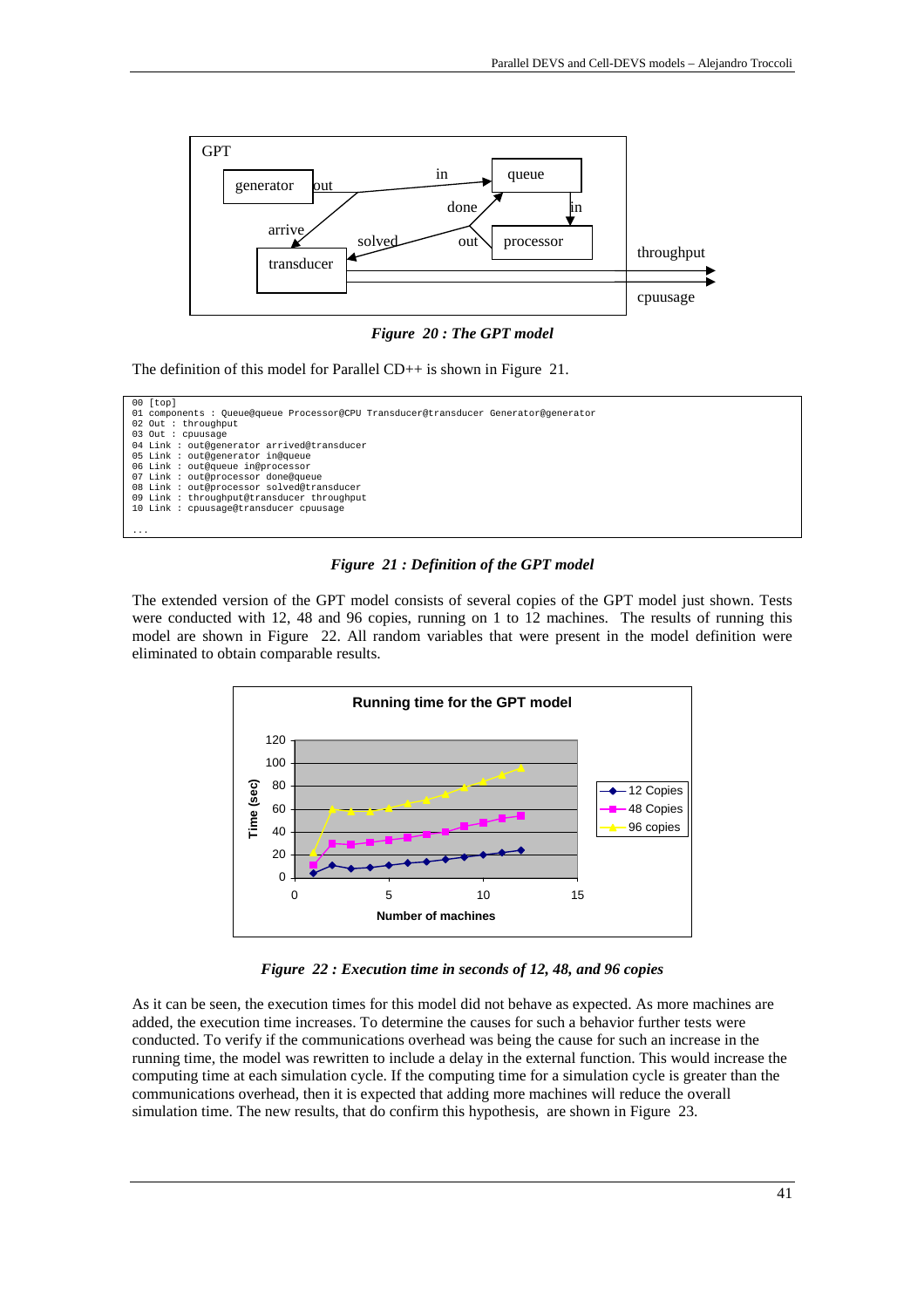

*Figure 23 : Execution time in seconds of 12, 48, and 96 copies of the GPT model with delays on 1 to 12 machines, for a simulation virtual time of 10 minutes. Results show the minimum time of three runs independent runs.*

## **8.2 A heat diffusion model**

Parallel CD++ was also tested with a heat diffusion model. In this model, a surface is represented by a 50 x 50 cellular automaton, each cell containing a temperature. In each simulation cycle, the temperature of a cell is updated to the average of the values of the neighborhood. In addition, a heat generator is connected to the cells (25, 25) and (10, 10), generating temperatures in the range [24, 40] with uniform distribution. Also, a cold generator that creates temperatures in the range [10, 15] with uniform distribution, has been connected to the cells  $(10, 40)$  and  $(40, 40)$ . Both generators create values after *x* seconds, where *x* follows an exponential distribution with mean 50 seconds. When any of the generators outputs a new value, the cell to which it is connected will take that value. For testing purposes, the random number generators were disabled to obtain comparable results.

The definition of the model using the language provided by the tool is showed in Figure 24. The top model and its components are defined between lines 1 and 4. Between lines 6 and 26, the model representing the surface is defined. It is composed of a cellular automata of 50x50 cells with an initial temperature of 24° C. In the lines 28 and 29 the local transition function is defined.

Lines 31 and 32 define the transition function upon receiving an external event from the heat generator, and lines 34 and 35 for transition triggered by external events coming from the cold generator. Lines 37 to 47 define the distribution parameters for the generators.

```
01 [top]<br>02 compo
02 components : surface generatorHeat@Generator generatorCold@generator<br>03 link : out@generatorHeat inputHeat@surface
 03 link : out@generatorHeat inputHeat@surface 
04 link : out@generatorCold inputCold@surface 
05 
06 [surface]<br>07 type : ce
 07 type : cell 
08 width : 50 
09 height : 50<br>10 delay : transport<br>11 defaultDelayTime
 10 delay : transport 
11 defaultDelayTime : 100 
12 border : wrapped<br>13 meighbors : surf
13 neighbors : surface(-1,-1) surface(-1,0) surface(-1,1)<br>14 neighbors : surface(0,-1) surface(0,0) surface(0,1)<br>15 neighbors : surface(1,-1) surface(1,0) surface(1,1)
 14 neighbors : surface(0,-1) surface(0,0) surface(0,1) 
15 neighbors : surface(1,-1) surface(1,0) surface(1,1) 
16 initialvalue : 24 
           17 in : inputHeat inputCold 
 18 link : inputHeat in@surface(25,25) 
19 link : inputHeat in@surface(10,10) 
20 link : inputCold in@surface(40,40) 
21 Iink : inputHeat in@surface(10,10)<br>20 Iink : inputCold in@surface(40,40)<br>21 Iink : inputCold in@surface(10,40)<br>22 Iocaltransition : heat-rule
22 localtransition : heat-rule<br>23 portInTransition : in@surfa
23 portInTransition : in@surface(25,25) setHeat<br>24 portInTransition : in@surface(10,10) setHeat<br>25 portInTransition : in@surface(40,40) setCold
           portInTransition : in@surface(10,10) setHeat<br>portInTransition : in@surface(10,10) setHeat<br>portInTransition : in@surface(40,40) setCold
           portInTransition : in@surface(40,40) setCold<br>portInTransition : in@surface(10,40) setCold
                                               : in@surface(10,40)
26<br>27<br>28[heat-rule]
           29 rule : { ((0,0) + (-1,-1) + (-1,0) + (-1,1) + (0,-1) + (0,1) + (1,-1) + (1,0) + (1,1)) / 9 } 10000 { t }
```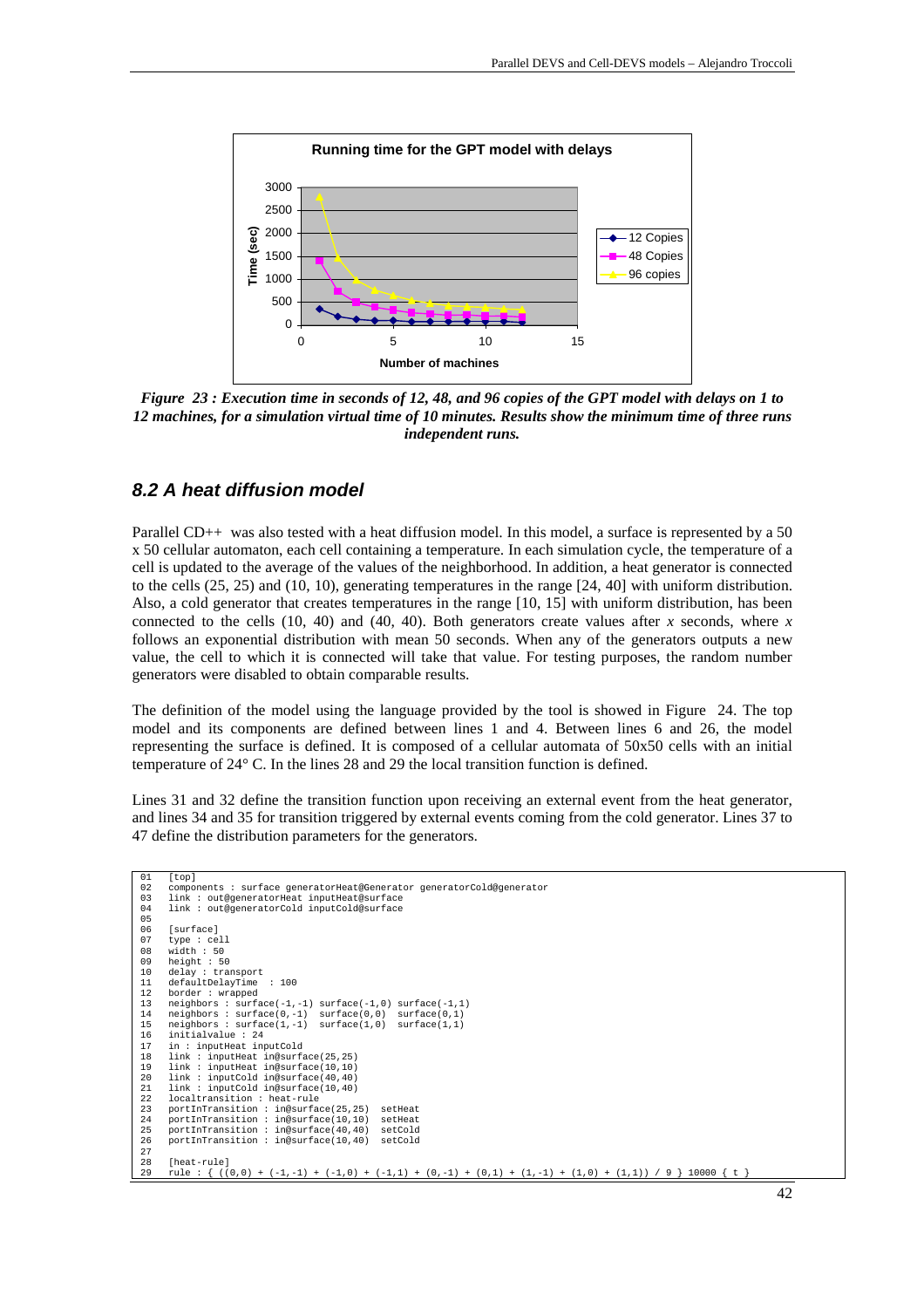```
30<br>31
        [setHeat]
32 rule : { uniform(24,40) } 1000 { t } 
33<br>3434 [setCold]<br>35 rule : {
        35 rule : { uniform(-10,15) } 1000 { t } 
36<br>36<br>37<br>38
        [generatorHeat]
38 distribution : exponential<br>39 mean : 50
39 mean : 50 
40 initial : 1 
40 initial : 1<br>41 increment : 0
\frac{42}{43}43 [generatorCold]<br>44 distribution:
44 distribution : exponential<br>45 mean : 50<br>46 initial : 1
45 mean : 50 
46 initial : 1 
47 increment : 0
```


Figure 25 shows a model partition for running the heat diffusion model on 4 machines. There are a total of 252 simulators that have to be assigned to 4 CPUs. Line 1 defines the location for the simulators associated to the generatorHeat and generatorCold atomic models. Lines 2 to 5 set where the simulators for the cells of the surface model will be running.

```
01 0 : generatorHeat generatorCold<br>02 0 : surface(0.0)..(24.24)
 02 0: surface(0,0)..(24,24)<br>03 1: surface(25,0)..(49,24)<br>04 2: surface(0,25)..(24,49)
05 3 : surface(25,25)..(49,49)
```
*Figure 25 : A model partition for 4 processors*

The heat diffusion model was run on 1, 2, 4 and 8 machines, for a virtual time of 2 minutes and using quantum values of 0.001, 0.01 and 0.1.



*Figure 26 : Simulation execution time (seconds) for the heat diffusion model* 

The graph shows that:

- As the quantum is increased there is a reduction in the execution time.
- When the same quantum is used, adding more machines does not reduce the simulation time.

The results shown in Figure 26 were rearranged to display the number of machines in the X axis and the new graph is shown in Figure 27. It is clear that, as more machines are added, the execution time increases. When this behavior was observed for the extended GPT model, adding a delay to the external transition function produced the expected results. For cellular models, another way of increasing the computing load is to increase the model size. So the heat diffusion model was rewritten as a 100x100 cellular model to asses if the execution time would behave differently. The results are shown in Figure 28.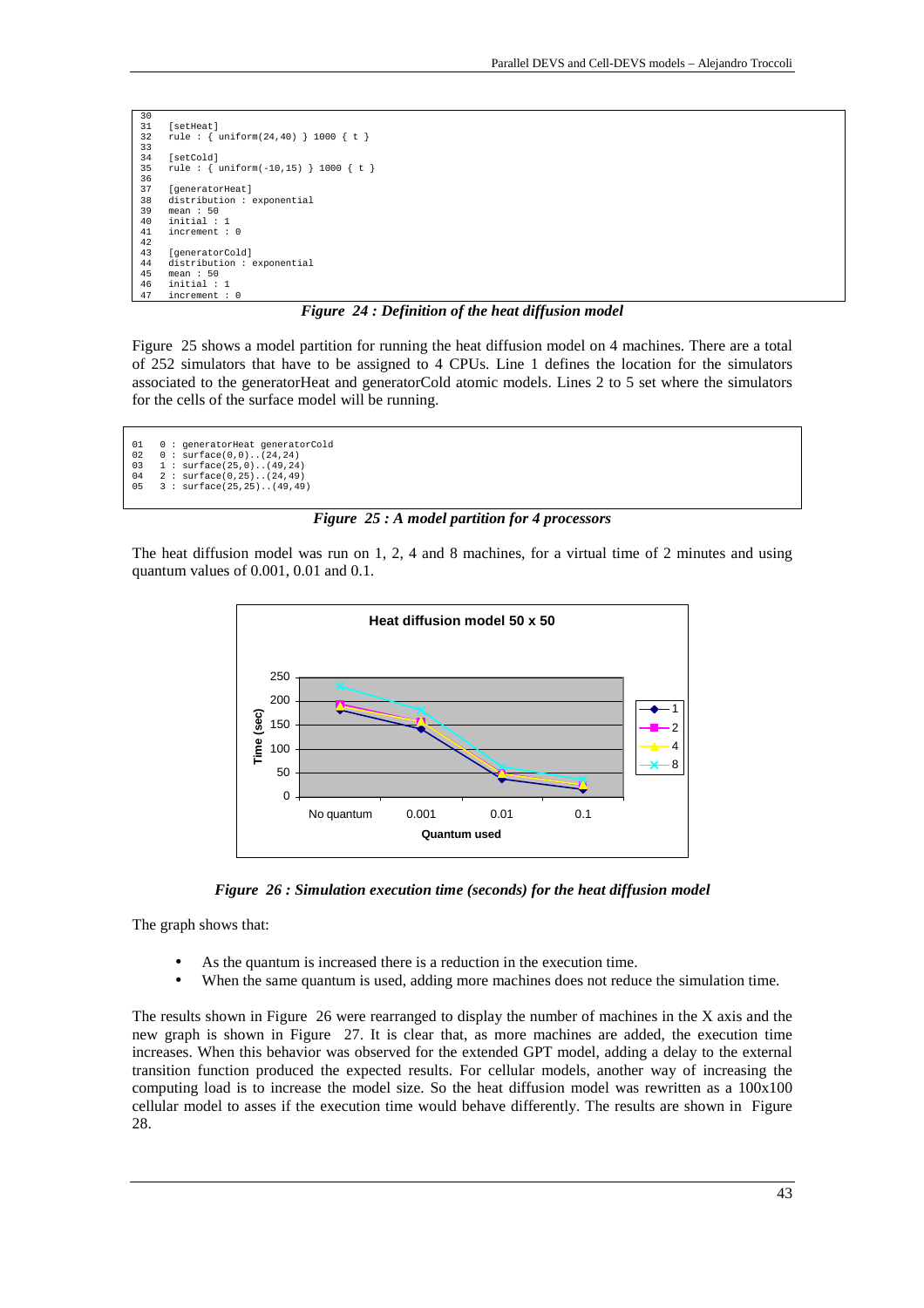

*Figure 27: Simulation execution time for a 50x50 heat diffusion model.* 



*Figure 28: Simulation time for a 100x100 heat diffusion model* 

The 100 x 100 cellular model showed a different behavior. Taking for instance, the executions without quantum, it can be observed that the smallest execution time was achieved with 4 machines. The execution time for 2 machines was the greatest, and using 8 machines the performance was worse than using 4.

After these results, the abstract simulator of section 4 was studied thoroughly to determine the causes for such a behavior, specially for the time increase observed from 4 machines to 8 machines. As a result, the revised abstract simulator that is described in the next section was obtained.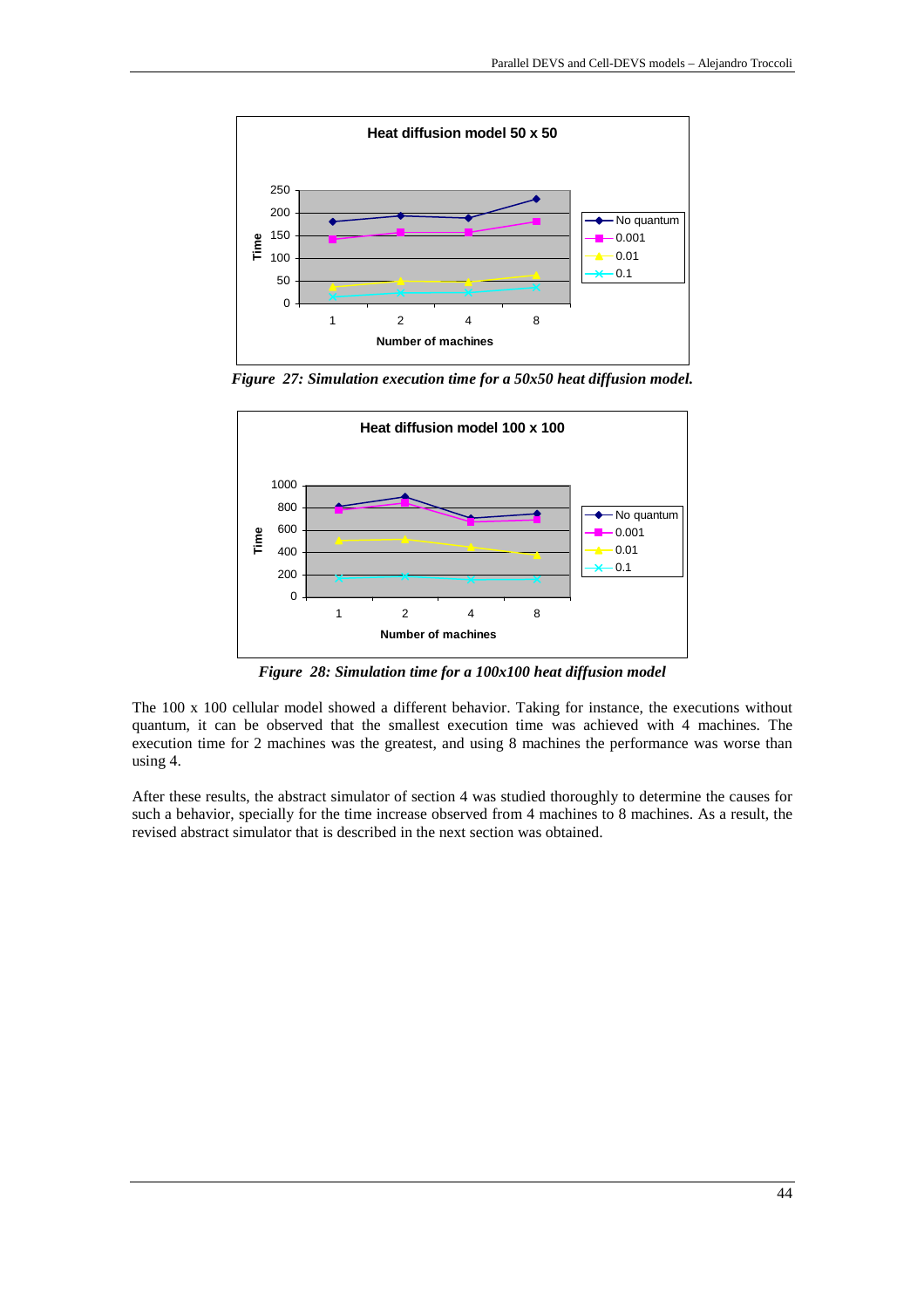# **9 A revised abstract simulator.**

For cellular models, there is an invariant that is independent of the abstract simulator being used: adding more machines to a simulation increases the number of cells that have a neighbor running in a different logical process, as shown in Figure 29.



*Figure 29: Number of cells with remote neighbors when different partitions are used.* 

When a cell sends an output, this value has to be forwarded to all neighbor cells, which can be local or remote. For remote cells, a message through the network is required. The abstract simulator of section 4, though well suited for dealing efficiently with *(@ , t)*, *(\* , t)* and *(Done , t)* messages, does not handle *( y , t )* messages very efficiently. In fact, when a slave coordinator determines that a *( y , t )* message should be sent as  $a \, (\,q \, , t \,)$  message to a model that is running on a different logical process, it just forwards the *( y , t )* message to the master coordinator who will then forward it to the corresponding recipients. Thus, an output message will whose final recipient is a logical process that is not the one running the master coordinator, will make to hops: one from the originating slave coordinator to the master coordinator, and a second one from the master coordinator to the final slave recipient. Figure 30 shows how an output message from cell (25,0) is forwarded to cell (25,49). The dashed lines represent messages sent over the network.



*Figure 30 : Master - Slave coordinator output relaying.* 

This way of relaying messages between logical processes has a negative impact on:

- The master coordinator, who receives all output messages, even those that are not addressed to his logical process.
- The number of messages being sent over the network, which is almost doubled due to message relaying.

From the numbers in Figure 29, it can be seen that for 8 machines, if all cells have an output to send the master coordinator for the coupled cellular model will receive 1274 messages. All but one eight of these output messages will then be forwarded to a different logical process.

To reduce this overhead, a different approach can be taken. When a slave coordinator has an output message to a remote model, it could send it directly to the recipient's parent coordinator, without going through the master coordinator. In this way, the relaying is avoided, as shown in Figure 31.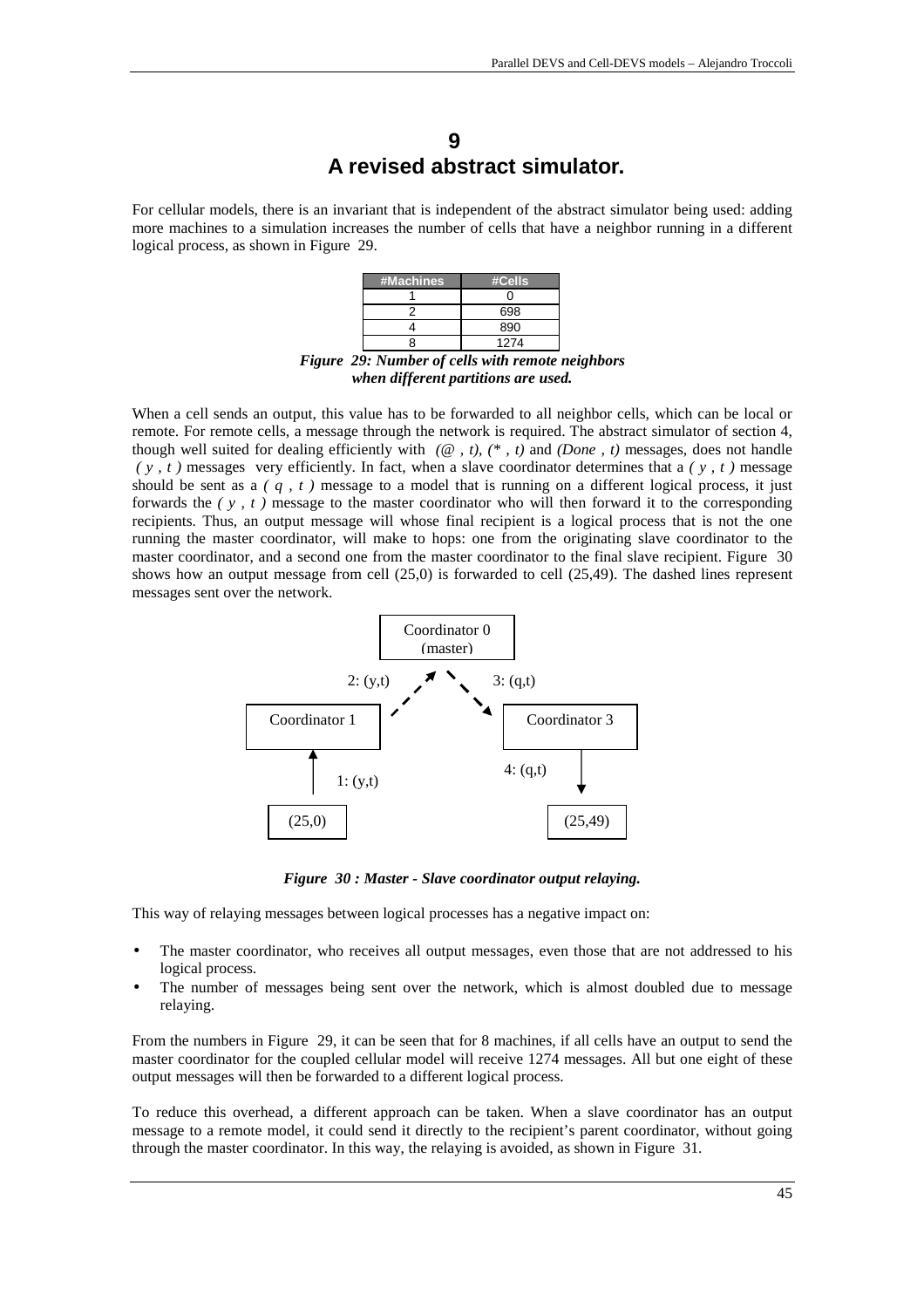

*Figure 31: Revised output relaying.* 

Though simple as it may seem, this new way of relaying messages requires a complete new abstract simulator because it is not enough to change the way output messages are handled.

Section 4 mentions that there are three stages to be completed when a component is imminent:

- 1. A  $(\mathcal{Q}, t)$  is sent to all imminent components.
- 2. All imminent components send their outputs *( y, t )* which are sorted into *( q, t)* messages. Now, all those components that received a *( q, t)* are also imminent.
- 3.  $A$   $(* , t)$  is sent to all imminent components.

When centralized relaying of messages is used, the master coordinator has complete knowledge of who the active slave coordinators are (these are the coordinator that should received the *(\* , t )* message ). In Figure 30, the master coordinator knows that the coordinator 3 will be imminent and should receive a  $(*)$ , *t ).* Instead, when distributed relaying is used, the master coordinator does no longer know who the active slave coordinators are. As Figure 31, the master coordinator does not know coordinator 3 has received an output message. If coordinator 3 had not received a *( @, t ),* then the master coordinator would not coordinator 3 is now imminent.

The solution to this problem is to have the master coordinator send a *( \* , t )* to all slave coordinators. Those that are not imminent would just respond with a *(Done, t')* doing nothing else. This would work if the message passing interface (MPI) would guarantee that all messages are delivered in the same order they are sent. But unfortunately, this is not so. MPI can guarantee that if two messages are sent from logical process 1 to logical process 2, they will arrive in the same order they were sent. But if two messages are sent from logical process 1 to logical process 2, and a third message is sent from logical process 1 to logical process 3, there is no guarantee those two first messages will arrive before the third one. This can lead to a special situation were a *( \* , t )* is received before a *( y , t )* message as shown in Figure 32.

In Figure 32, coordinator 1 first sends a *(y,t)* message to coordinator 3 and then a *(done, t)* message to coordinator 0. However, the *(done, t)* message is received before and so the master coordinator sends a *(done, t)* and receives a  $(*,t)$  that is forwarded to coordinator 1 and 3. Coordinator 3 can receive the  $(*,t)$ message before the  $(y,t)$  message, producing incorrect results. The problem here is that there is no knowledge of when all the sorting of output messages has concluded. The abstract simulator of section 4 did not have this problem because all output messages to remote models went through the master coordinator. Since the master coordinator always forwarded all outputs before sending a  $(*,t)$  message, and because MPI guarantees that messages between two logical process are received in the same order they were sent, the problem was avoid.

A correct abstract simulator would delay the *(done, t)* messages (number 3 in Figure 30) until all outputs have been received. A first approach might lead to having a coordinator acknowledge a  $(y,t)$ , but this again, leads to an enormous number of messages being sent.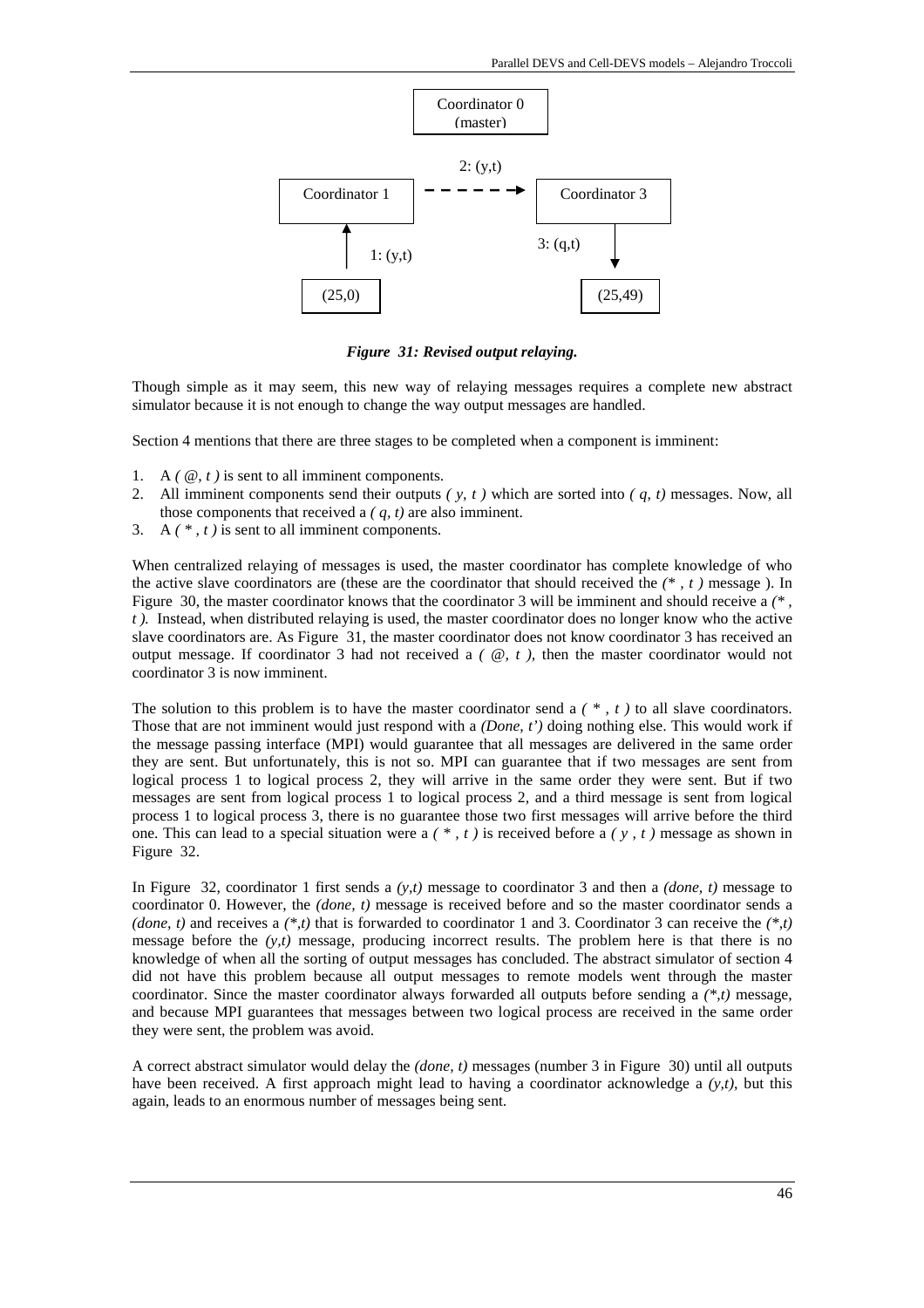

*Figure 32: A (\*,t) message is received before a (y,t) message* 

Instead, the following approach will be taken:

- 1. When a master coordinator receives a *( @, t )*, it will forward it to all its slave coordinators, whether they are imminent or not.
- 2. When a slave coordinator receives a  $( @, t)$ , it will send all of its  $(y, t)$  to the other coordinators.
- 3. After a slave coordinator has sent all the *( y, t )*, a new *( \$, t )* message will be sent to all the other coordinators (except to the master). This new message, called output synchronization, is a way of telling the other coordinators that no more output messages will be sent.
- 4. After a slave coordinator has sent all its *( \$, t )* messages and received the *( \$, t )* messages from the other coordinators, a *(done, t)* message will be sent.

In this way, when the master coordinator receives all the *(done, t)*, a *(\*, t)* message can be safely sent.

#### **8.3 A measure of model parallelism**

To have a better understanding of the factors that contribute to a reduction of a model's simulation time as more machines are used, a measure of a model level of parallelism was developed. Basically, this measure should have its greatest value when all of the machines have the same load, i.e. there is simultaneous execution, and its least value when all the simulation is done by only one of the available machines.

In Parallel DEVS, one way to determine how much activity there is on each simulation cycle is to count the number of received  $(*, t)$  messages. If in addition this information is obtained for each logical process at each simulation cycle, a clear picture of how much activity is taking place can be drawn. The expression

*Count( LPnum, t)*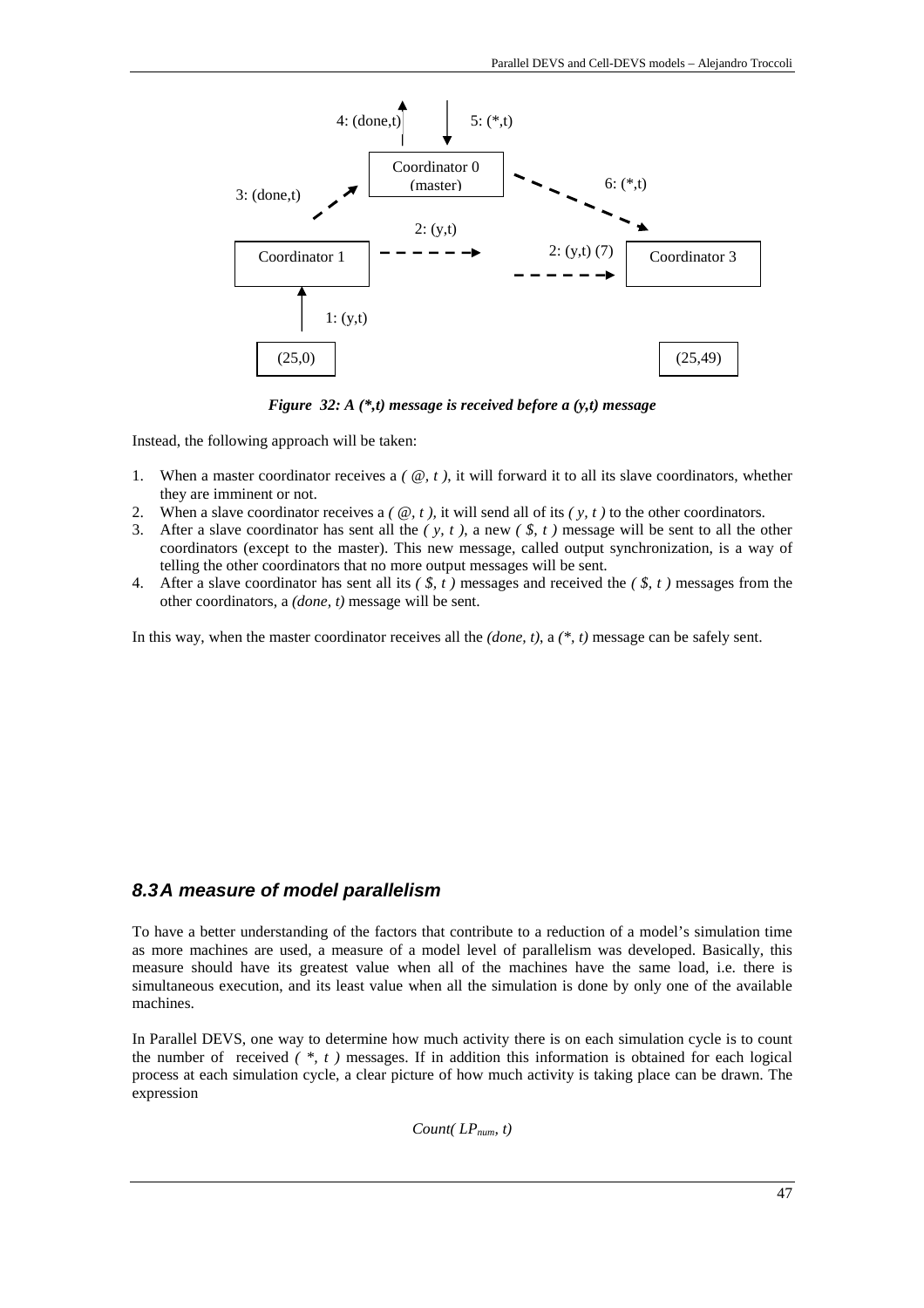will be used to denote the number of  $(*, t)$  messages received by LP number  $LP_{num}$  during the simulation cycle at time *t*.

But counting the messages by itself does not give the sort of measure being sought, it just gives the number of messages. For a better measure, it can be assumed that the processing of each *( \*, t )* will require the same computing time. Then, assuming also an homogeneous network, the execution time for each simulation cycle will be given by

$$
CycleTime(t) = Max_{i=0}^{NumLPs-1}(Count(LP_i, t))
$$

That is to say, the execution time of a simulation cycle will be equal to the time it takes the LP that receives the highest number of *( \*, t ).* Knowing the cycle time, the CPU usage at each LP can be obtained by dividing the used time by the cycle time, which is given by

$$
Usage(LP_{num}, t) = \frac{Count(LP_{num}, t)}{CycleTime(t)}
$$

The LP with the maximum number of messages will have a usage measure of 1. If all the LPs receive the same number of  $(*, t)$  messages then all LPs will have a CPU usage of 1, being this the case of maximum parallelism. All LP's CPU usage measures can be averaged to give a measure for the whole system. This measure will depend on two factors: the model and its partition. For maximum parallelism to be achieved the model has to be partitioned in a way that all LPs will have an equal number of active models. For some models, such a partition might exist, but for some others, it might not. Most probably, the load of each LP will vary with time. Model partitions in Parallel CD++ are static.

This measure was used with the heat diffusion model. The results are shown in figure 26. As it is shown, the parallelism for the execution without quantum is keeps over 0.88 for all partitions, but falls considerably when a quantum is used. This helps to explain why for the execution using quantization adding more machines did not reduce the execution time. Adding more machines does not necessarily mean that there will more simultaneous execution.

As a subproduct, the total number of \* messages sent during the whole was calculated. The results are shown in figure 27. Here it is interesting to see that using quantization does indeed reduce the number of messages sent. For a discussion on quantization to be complete, it remains to analyze the error incurred in each case, but that is not within the scope of this work.

Last, the evolution of the level of parallelism through the whole execution time is shown for the heat diffusion model when 2, 4 and 8 LPs are used. Figure 28 shows the results for the execution without quantization and figure 29 shows the results when a quantum of 1 is used. In the first case, the level of parallelism increases steadily till it reaches a value near to 1 at time 20 sec. On the other hand, the level of parallelism is constantly changing.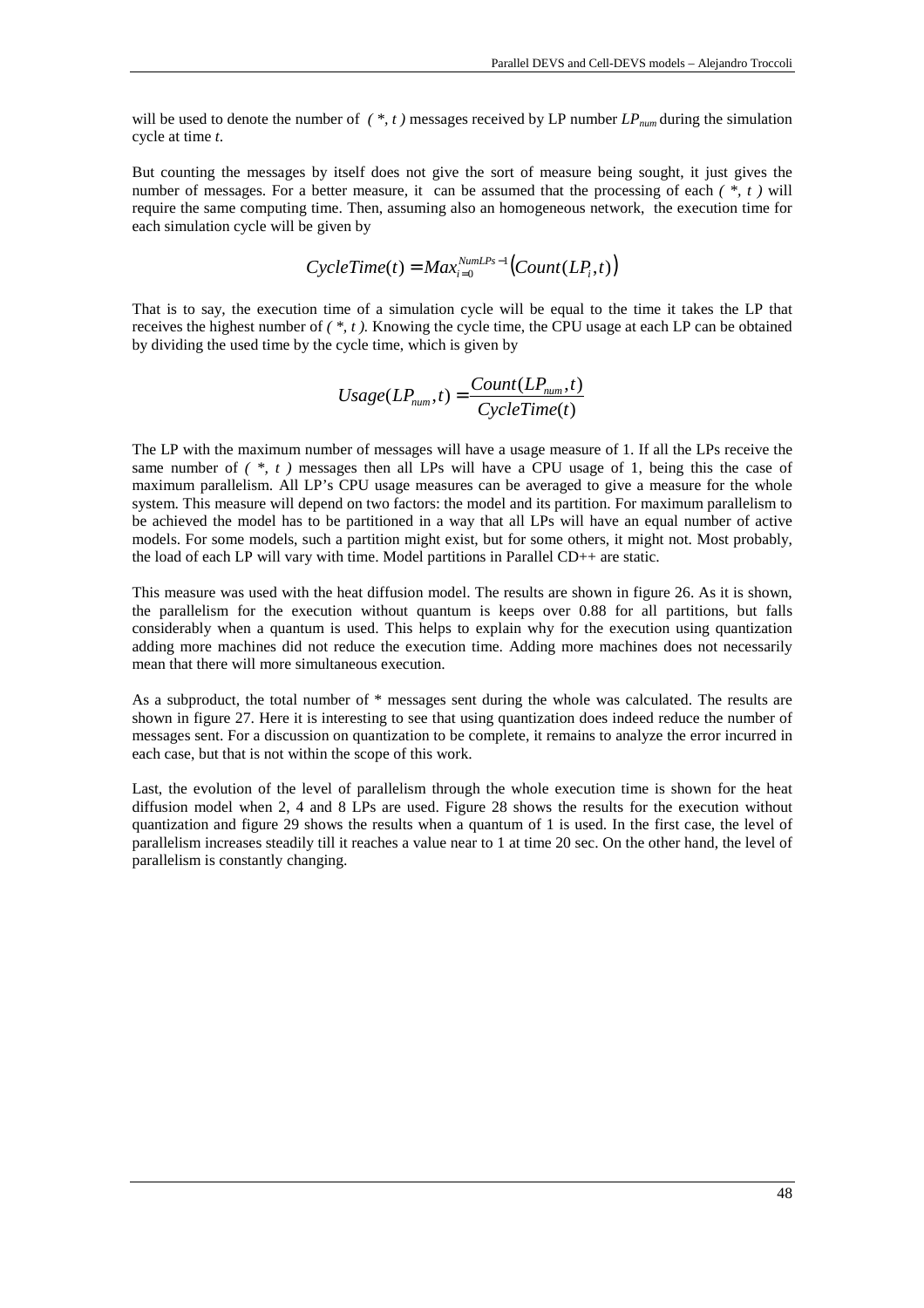| # Machines | No quantum | $Q = 0.1$ | $Q = 0.5$ | Q = 1 |
|------------|------------|-----------|-----------|-------|
|            | 00, ا      | 1,00      | 1,00      | 1.00  |
|            | 0.95       | 0.68      | 0.71      | 0.70  |
|            | 0.93       | 0,58      | 0,62      | 0.62  |
|            | 0.88       | 0.47      | 0.49      | 0.48  |





| # Machines | No quantum | $Q = 0.1$ | $Q = 0.5$ | $Q = 1$ |
|------------|------------|-----------|-----------|---------|
|            | 107148     | 17920     | 12357     | 11649   |
|            | 107201     | 17964     | 12409     | 11689   |
|            | 107307     | 18057     | 12486     | 11766   |
|            | 107522     | 18206     | 12637     | 11908   |

**Figure 27 : Number of \* messages sent when executin the heat diffusion model with and without quantum** 



**Figure 28 : Evolution of the parallelism for the heat diffusion model when no quantum is used. Results shown correspond to execution on 2, 4 and 8 LPs.**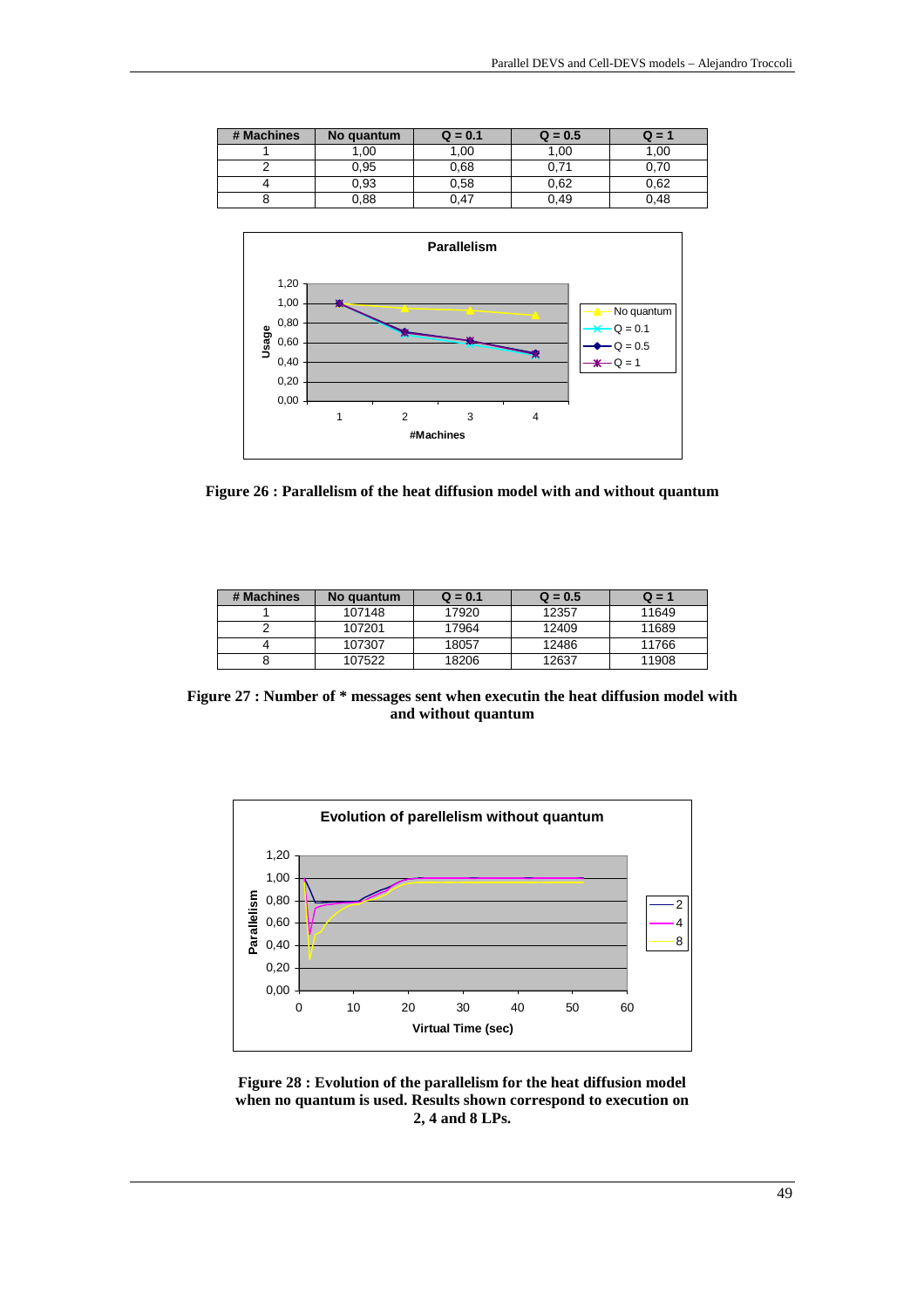

**Figure 29 : Evolution of the parallelism for the heat diffusion model when a quantum of 1 is used. Results shown correspond to execution on 2, 4 and 8 LPs.**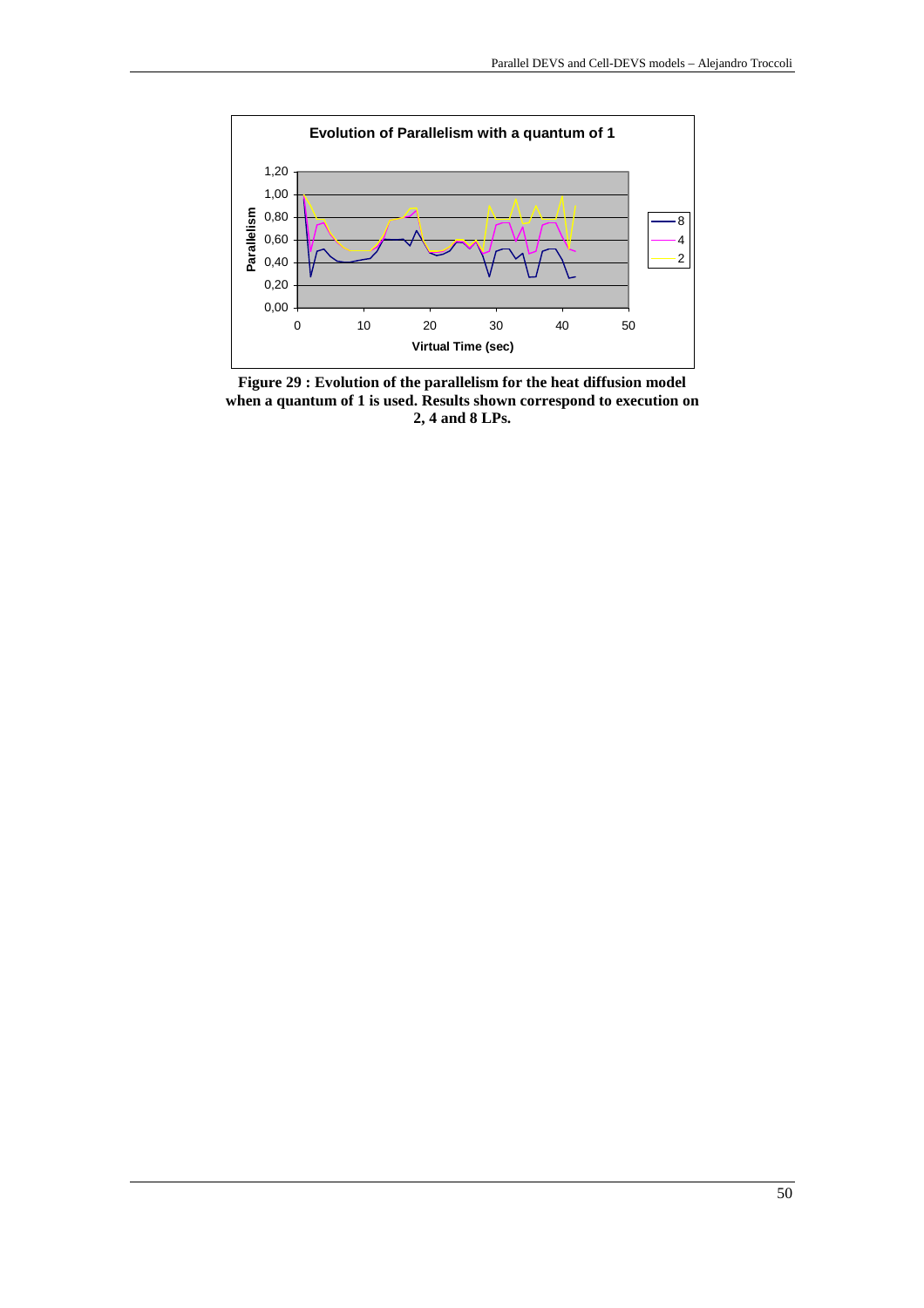# **9 A flow-injection Cell-DEVS model**

In this section, a Cell-DEVS model for a flow-injection system will be presented. This model has been developed together with people working at the Laboratorio de Análisis de Trazas – Facultad de Ciencias Exactas y Naturales – Universidad de Buenos Aires.

## **9.1 Flow injection analysis**

Flow-injection methods are analytical methods used for automated sample analysis of liquid samples. In a flow injection analyser, a small, fixed volume of a liquid sample is injected as a discrete zone using an injection device into a liquid carrier which flows through a narrow tube. As a result of convection at the beginning, and later of axial and radial diffusion, this sample is progressively dispersed into the carrier as it is transported along the tube. The addition of reagents at different confluence points (which mix with the sample as a result of radial dispersion) produces reactive or detectable species which can be sensed by flow-through detection devices. Figure 33 presents a simple flow-injection apparatus.



*Figure 33 : A FIA manifold.*

This device (called a FIA manifold) consists of a peristaltic pump (P) that adds carrier solution (A) into a valve (I) that connects to a tube called a reactor (R2). At the end of the tube a detector is placed to sense a specific property of the flowing solution. The valve can be turned to allow the flow of the sample (B) into the reactor. The sample is held in the loop L and when the valve is rotated its contents flow into the reactor, where chemical activity will usually take place between the sample and the carrier solution. As a result, a change will be observed in the signal produced by D, making it possible to quantify the sample after comparing the results with those obtained by known samples.

In a FI system convective transport yields a parabolic velocity profile with molecules at the tube walls having speed zero and those at the center having twice the average velocity. At the same time, the presence of concentration gradients develops axial and radial diffusion of sample molecules. It has been reported that in FI systems of practical interest, axial molecular diffusion has almost no influence in the overall dispersion, but radial diffusion is the main contributor. For a pump proving a net flow of *q* ml/min in a coil of radius *a*, the average flow velocity is given by:

$$
V_a = \frac{q}{60 \cdot (\pi \cdot a^2)} \qquad \text{(Equation 1)}
$$

At a point at distance *r* from the center, the flow velocity is described by: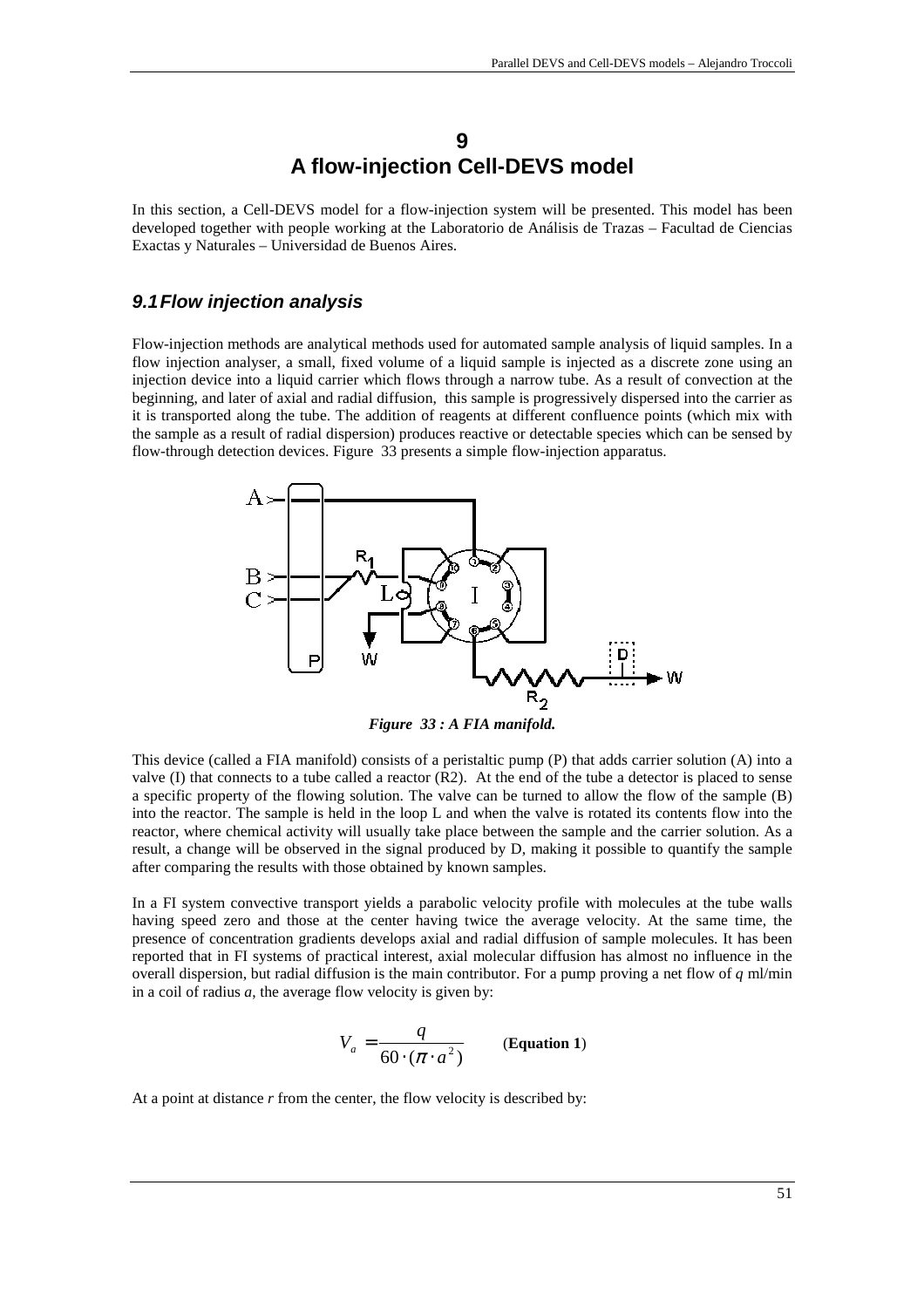$$
v(r) = 2 \cdot V_a \cdot \left(1 - \frac{r^2}{a^2}\right)
$$
 (Equation 2)

As mentioned in [1], it is very difficult, if not impossible, to correlate the experimentally obtained response curve with the actual spatial mass distribution of the system. This is a consequence of the selected method of measurement, which fixes spatially and temporally the point of detection. Under these circumstances, any event occurred before the detection point is inferred from the response curve profile. Therefore, this detection approach is a powerful tool for predicting response curves, but ignores the processes leading to the generation of such response. In [1] a method for continuously monitoring a FI system was proposed. A FI system using nitric acid as the carrier solution, water as the injected sample and a digital conductimeter with a couple of wires at both ends of the carrier stream detector was used to follow the radial mass distribution of the sample zone.



*Figure 34 : FIA manifold for continuously monitoring. P = pump; l = loop; L = reactor; W=waste; A, B = detection points. Punctual detection: suitable detector in point B; integrated detection: Pt wires located at points A-B. [1]*

When the water sample is injected, it acts as a blocking disc, and no electric conductance is measured. As convective transport and diffusion gradient forces the water sample to be released from the walls, causing a reduction of the blocking area and allowing electric current to flow, conductivity values different from zero are measured. Figure 35 shows the characteristic conductivity curve obtained by such a system.



*Figure 35 : Characteristic conductivity curve [1]*

## **9.2 A Cell-DEVS model for flow-injection**

As mentioned, it is impossible to analyze the detailed behavior of the changes in the mass distribution profile. Therefore, we decided to build a Cell-DEVS model describing the integrated conductivity flowinjection system (ICM) in detail. In this way, the internal complex behavior can be analyzed by studying the simulated results. The ICM system consists of a 0.025 cm radius tube, a 10.75 cm loop and a 9,25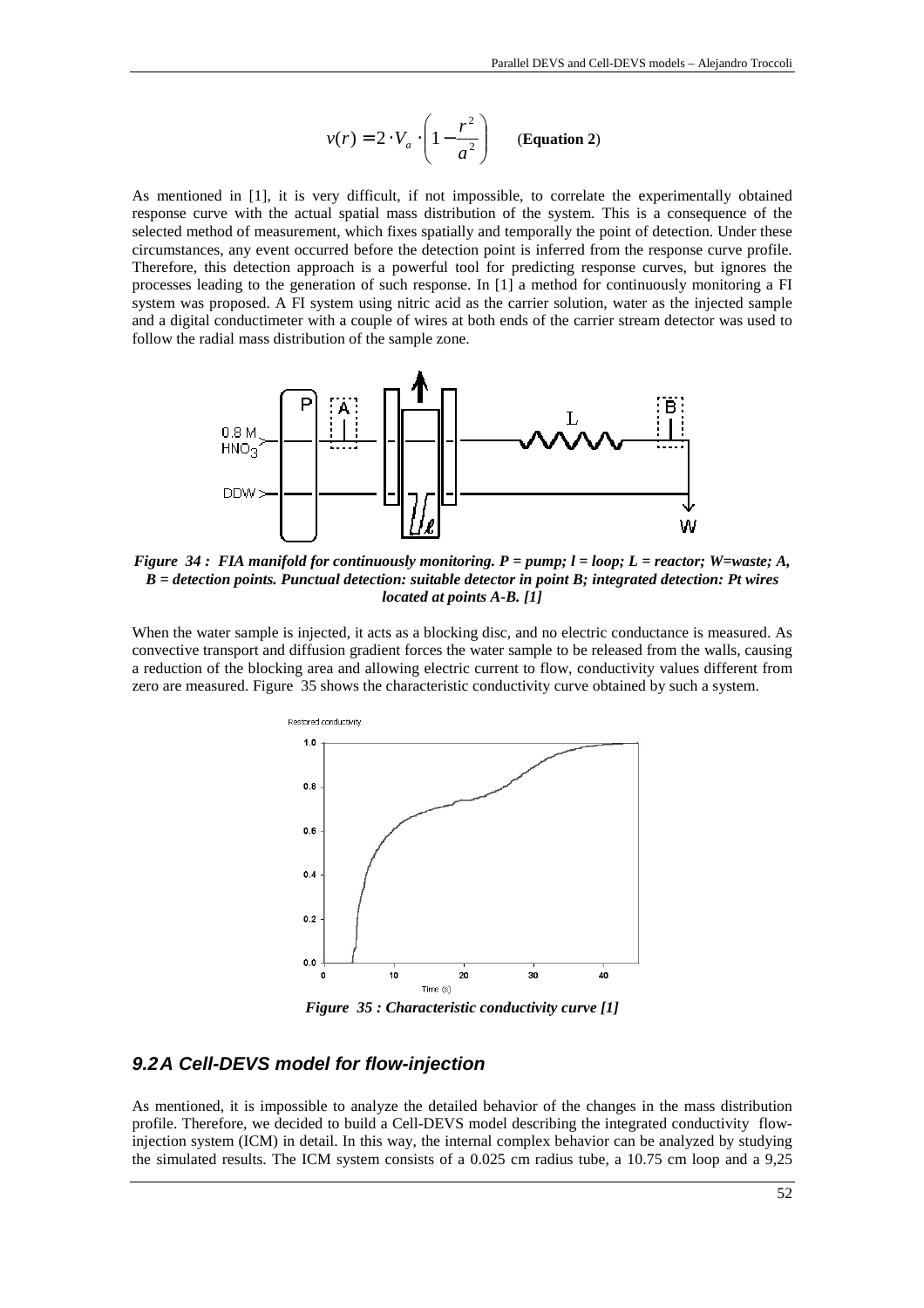reactor coil . We assumed the total tube length of the tube to be of 20cm. For this system, a cell space of 25 rows and 200 columns was defined, each cell representing a 0.001 x 0.1cm of a half tube section. Row 0 represents the center of the tube and row 24 the section of the tube touching its walls and the value of each cell will represent the nitric acid concentration.

| Tube wall               |                         |                               |                         |
|-------------------------|-------------------------|-------------------------------|-------------------------|
|                         |                         |                               | Row 24                  |
| $\bullet\bullet\bullet$ | $\bullet\bullet\bullet$ |                               |                         |
|                         |                         |                               |                         |
| $\bullet\bullet\bullet$ | $\bullet\bullet\bullet$ | $\bullet$ $\bullet$ $\bullet$ | $\bullet\bullet\bullet$ |
|                         |                         |                               |                         |
| Tube wall               |                         |                               |                         |

*Figure 36 : Correspondence between the cell-space and the actual tube*

Figure 36 shows in light gray a tube section representing a cell. This is a longitudinal cut of the tube. The final aim is to build a 3 dimensional space representing a cylindrical section of the tube, but in this case each cell represent a flat section.

To deal with convective transport and radial diffusion at the same time, the model reacts in two phases: transport and diffusion. The local computing function simulates the transport phase, and all cells are connected to an external generator sending an event which triggers the diffusion phase. The model is built as a coupled DEVS model with two components: a Cell-DEVS (named *fia*) representing the tube, and an atomic model (named *generator*). The generator has one output port (*out*) to send the diffusion triggering event. This port is mapped to the *diffuse* input port of the *fia* model (line 2). This means all ouput events sent through the *out* port will be received as external events by the *fia* model through the *diffuse* port.

```
00 [Top] 
01 components : fia generator@ConstGenerator 
02 link : out@generator diffuse@fia 
03 
  [generator]
05 frecuency : 00:00:00:014
```
#### *Figure 37 : Components of the DEVS model*

The frequency of diffuse events is defined by Equation 3. This equation computes the the characteristic distance a particle of a given solution of diffusion coefficient *c* will travel in *dt* seconds.

$$
ds = \sqrt{2 \cdot c \cdot dt}
$$
 (Equation 3)

Solving the equation for  $c = 3.5 \times 10^{-5}$  cm/s and  $ds = 0.001$  cm, we obtain a *dt* of 14ms. We used for the *ds* value the cell height to find out how long it would take for two cells to diffuse homogeneously. We did not take into account the cell width because axial diffusion can be ignored.

```
05 [fia] 
06 in : diffuse 
07 width : 200 
08 height : 25 
09 delay : inertial 
10 border : nowrapped 
11 neighbors : fia(-1,-1) fia(-1,0) fia(-1,1)
12 neighbors : fia(0,-1) fia(0,0) fia(0,1) 
13 neighbors : fia(1,-1) fia(1,0) fia(1,1) 
14 localtransition : transport
```
#### *Figure 38 : Definition of the FIA coupled cell model*

Figure 38 shows the definition of the parameters for the coupled Cell-DEVS *fia*. Line 6 defines the *diffuse* input port, and lines 7 and 8 define the cell space dimensions. Line 9 sets the cell delay type to inertial. An inertial delay cell that has a scheduled future value *f* will preempt this value if upon receiving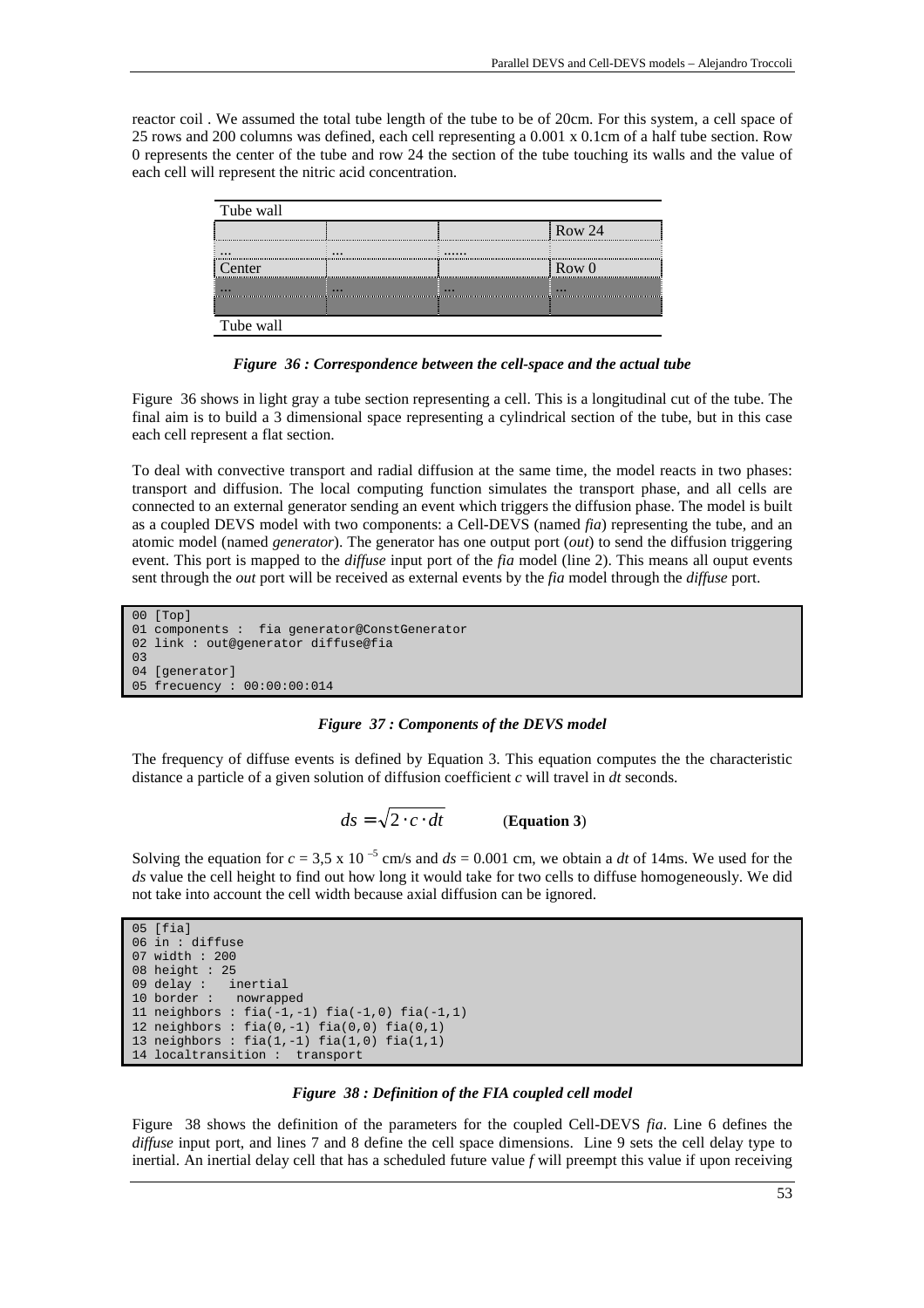an external event and evaluating the local transition rules a new future value  $f_i$ , with  $f \neq f_j$ , is obtained. In this case, *f<sup>1</sup>* will be scheduled as the future value with a given delay *d*. Line 10 defines non-wrapped borders and lines 11 to 13 define a cell's neighborhood shape. Finally, line 14 defines the sets the local transition function rules, which is defined in Figure 39.

```
18 [transport] 
19 rule : \{(0,-1)\}\{0.1 / (22.57878 * (1 - power(cellsPos(0) * 0.001 + 0.0005 , 2)\})\} / 0.000625 )) * 1000 } { cellpos(1) != 0 } 
20 rule : { 0.8 } { 0.1 / ( 22.57878 * ( 1 - power( cellPos(0) * 0.001 + 0.0005 , 2) / 
       0.000625 )) * 1000 } { cellpos(1) = 0 }
```
#### *Figure 39 : The local transition rules*

The convective transport has been arbitrarly been defined in the direction of increasing column values, so that in visual representations the carrier will be seen flowing from left to right. Being this the case, a local transition rule for the transport phase should set a cell's value to the current value of its (0,-1) neighbor cell. The rate at which this is done depends on the velocity of the flow at the cell, which, as mentioned before, has its maximum at the centre of the tube and decreases towards its walls. This is stated in the first transport rule in line 19. As mentioned in section 2, a local transition rule has three components, a value, a delay and a condition. For this rule, this components are:

| Value: | $\{(0,-1)\}\$ /The value of the cell's left neighbor                                         |
|--------|----------------------------------------------------------------------------------------------|
| Delay: | $\{ 0.1 / (22.57878 * (1 - power(cellsPos(0) * 0.001 + 0.0005 , 2)$<br>$(0.000625)$ $* 1000$ |
|        | Condition: { $celpos(1) := 0$ }                                                              |

The delay is calculated using equations 1 and 2. For a pump with a constant flow of 1,33ml/min, the average velocity is 11,29 cm/s. This value can be substituted in equation 2 and multiplied by 2 to yield the number 22.57878 shown in the delay expression. In addition, for equation 2 to be solved, we also need to know the distance to the center of the tube. NCD++ provides a built in function called *cellpos* that returns a requested coordinate of the cell whose value is being sought. For a 2 dimensional model, *cellpos(0)* returns the cell's row. Consequently,

cellPos(0) \* 0.001 + 0.0005

is the distance of the centre of the cell to the centre of the tube and therefore,

```
(22.57878 * (1 - power(cellsPos(0) * 0.001 + 0.0005 , 2) / 0.000625))
```
is the solution to equation 2, for  $a = 0.025$  cm. Having the velocity of flow  $v(r)$ , the delay will be the time in milliseconds for a particle moving at speed  $v(r)$  cm/s to travel across a 0.1 cm cell. This time is given by the expression

0.1 /  $v(r)$  \* 1000

concluding our explanation for the delay component of the rule.

The generic rule we have just given is only valid for all cells that have a valid (0,-1) neighbor. The left border cells (those in column 0) do not satisfy this prerequisite, stated in the condition component  $cellpos(1) != 0$ , and should therefore have a different rule.

The rule in line 20 is the rule for the left border cells. It simply states that for these cells the new value should be 0.8, which corresponds to the concentration of the carrier solution being pumped into the tube.

Table 1 shows the results of applying equation 2 to calculate the delays for each row. It is important to notice that some adjacent rows have different delay values, as is the case of rows 2 and 3. This might lead to the presumption that the convective transport behavior will not be preserved due to an early preemption a cell's scheduled future value. This is not the case, as we will show.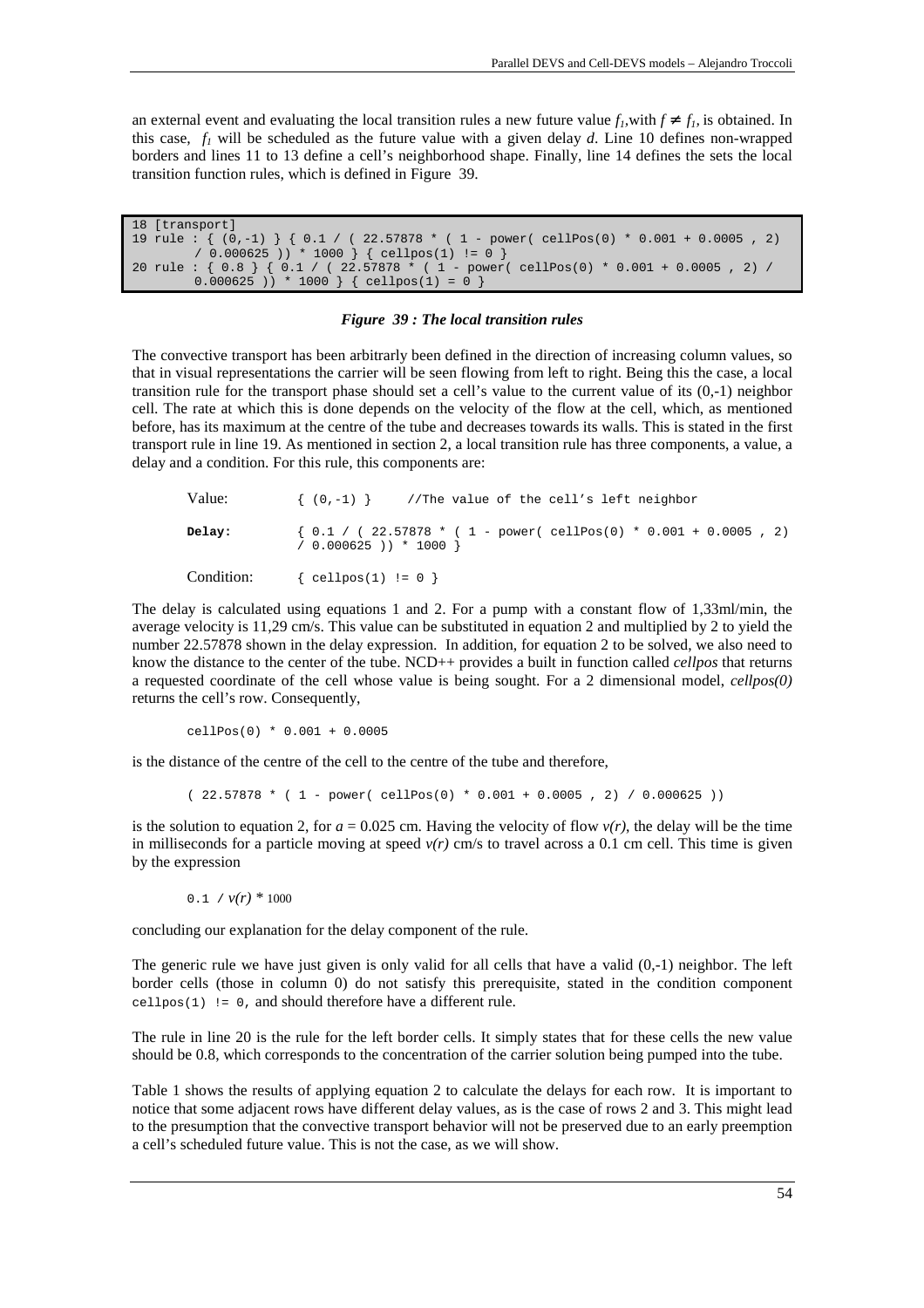| <b>Row</b> | Delay (ms) | <b>Row</b> | Delay (ms) |
|------------|------------|------------|------------|
|            | 4          | 13         | h          |
|            | 4          | 14         |            |
| ◠          | 4          | 15         |            |
| 3          | 5          | 16         | 8          |
| 4          | 5          | 17         | 9          |
| 5          | 5          | 18         | 10         |
| 6          | 5          | 19         |            |
| ┍          | 5          | 20         | 14         |
| 8          | 5          | 21         | 17         |
| Q          | 5          | 22         | 23         |
| 10         | 5          | 23         | 38         |
| 11         | 6          | 24         | 112        |
| 12         | 6          |            |            |

**Table 1 – Calculated delays for each row** 

When the simulation starts at time 0, all cells will evaluate their local transition functions and schedule their next change. A cell in row 2 will schedule an internal transition at time  $t = 4$ ms and a cell in row three at  $t = 5$ ms. So at time  $t = 4$ ms, all cells in row 2 will send an output event to their neighbors. Cells in row 3 will receive this event and evaluate the local transition function, which says they should take the value of their left neighbor. But their left neighbor has not changed yet, so the new value will be the same as the previous *future value*. Therefore, they will keep their scheduled internal transition for t = 5 ms. At this time, all cells in row 2 with a scheduled internal transition will send their new value to their neighbors. A row 2 cell receiving a new value from its left neighbor will again evaluate its local transition function, but this time the delay has already expired and there is no *future value* scheduled, so the result of this evaluation will be scheduled as the *future value* for time  $t = 10$  ms.

Figure 40 shows the radial diffusion rules. For a cell with valid top and bottom neighbors, the diffusion rule states that the new cell value will be the average of the three cells. This is the case of the rule in line 22. A delay of 1 ms was chosen. Though a 0 ms delay would be more appropriate, this is still not supported in the version of NCD++ for which the model was written. A new version that implements the Parallel Cell-DEVS formalism has been recently finished, and is currently being tested. This version will allow 0 time delays. The other three rules in lines 23 and 24 cover the special case of top and border cells. These cells do not have both, a valid top and bottom neighbor so instead of using three cells to obtain the average, only two are used.

| 21 [diffusion]                                                                        |
|---------------------------------------------------------------------------------------|
| 22 rule : { $((-1,0) + (0,0) + (1,0)) / 3$ } 1 { cellpos(0) != 0 AND cellpos(0) != 24 |
| 23 rule : { $((-1,0) + (0,0)) / 2$ } 1 { cellpos(0) != 0 AND cellpos(0) = 24 }        |
| 24 rule : { $((0,0) + (1,0)) / 2$ } 1 { cellpos(0) = 0 AND cellpos(0) != 24 }         |

#### *Figure 40 : Radial diffusion rules.*

So far we have shown the diffusion rule, but we have not yet defined that this ruled should be evaluated when an external event is received through the *diffuse* input port. Figure 41 shows the statements that link the *fia* model *diffuse* input port to a cell's *diffuse* input port (line 27) and set the diffusion rule to be evaluated upon the arrival of an external event through this port (line 28).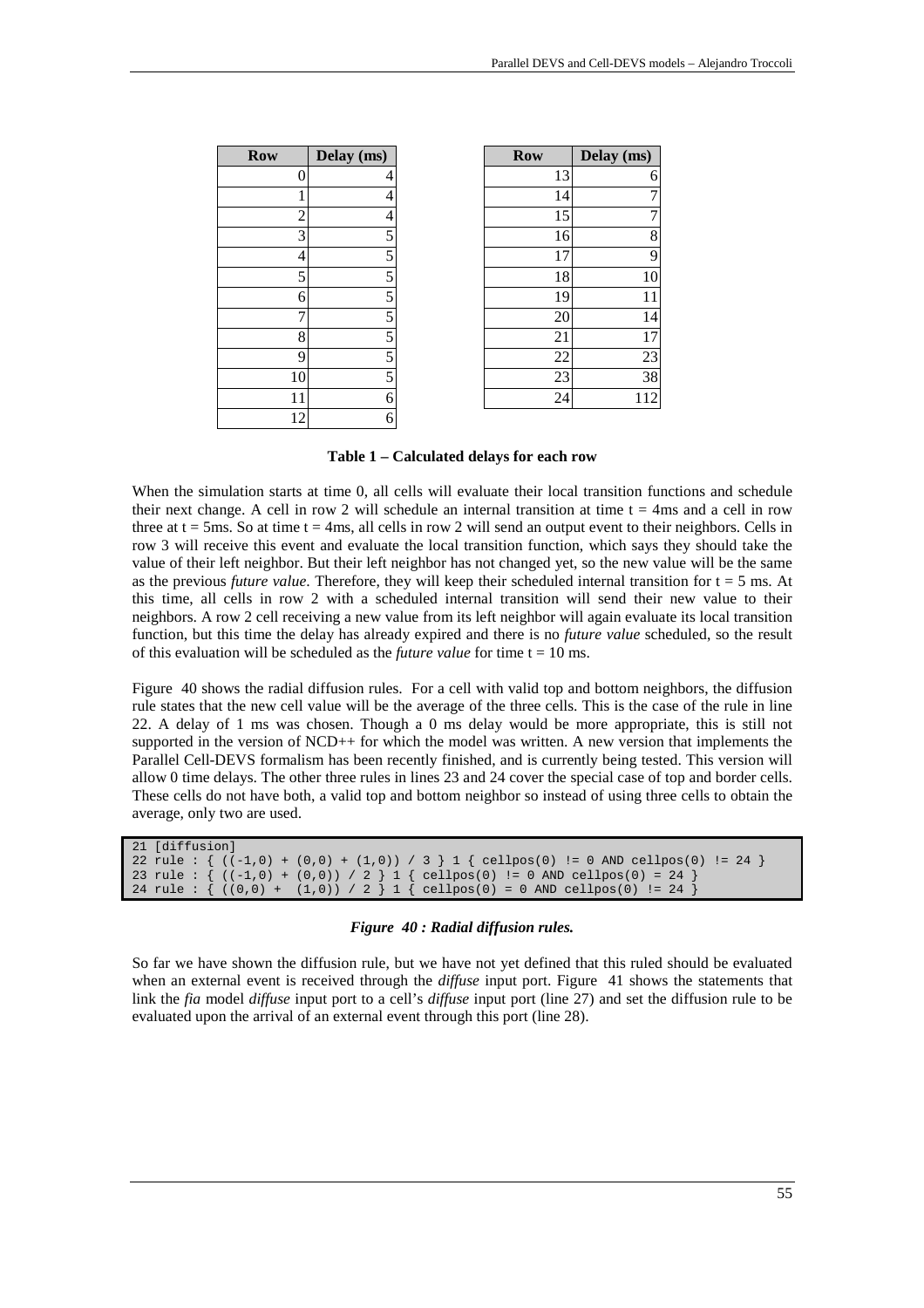| [fia] |  |  |                                                   |  |
|-------|--|--|---------------------------------------------------|--|
|       |  |  | 27 link: diffuse diffuse@fia(x,y)                 |  |
|       |  |  | 28 PortInTransition: $diffuse@fia(x,y)$ diffusion |  |

*Figure 41 : External coupling of the FIA Cell-DEVS model.*

## **9.3 Simulation results**

The described model was run for 10s and the state of the whole cell space was logged every 100ms. A graphical representation of the model at five different stages is shown in Figure 42. The logged results were also used to draw the conductivity curve.

To obtain the conductivity of the whole system, we divided the cell space in axial segments, calculated the resistance of each, and assumed the whole resistance to be the result of combining all segments in serial mode. We took each segment to be a column of cells and calculated its resistance using equation 4.





$$
R_{total} = \sum_{column=0}^{199} \left( \sum_{row=0}^{24} \frac{1}{R_{cell(row,col)}} \right)^{-1}
$$
 (Equation 4)

To calculate the resistance, equation 5, which gives the conductivity of each cell, was used. The resistance of a cell can be obtained by calculating the inverse of the conductivity. All values are known, being the concentration of nitric acid the one that varies from cell to cell.

$$
G_{cell} = \frac{1}{R_{cell}} = G_{HNO_3} + G_{H_2O} = \frac{Area_{cell}}{Length_{cell}} \left(\kappa_{HNO_3} \cdot [HNO_3] \right)
$$
 (Equation 5)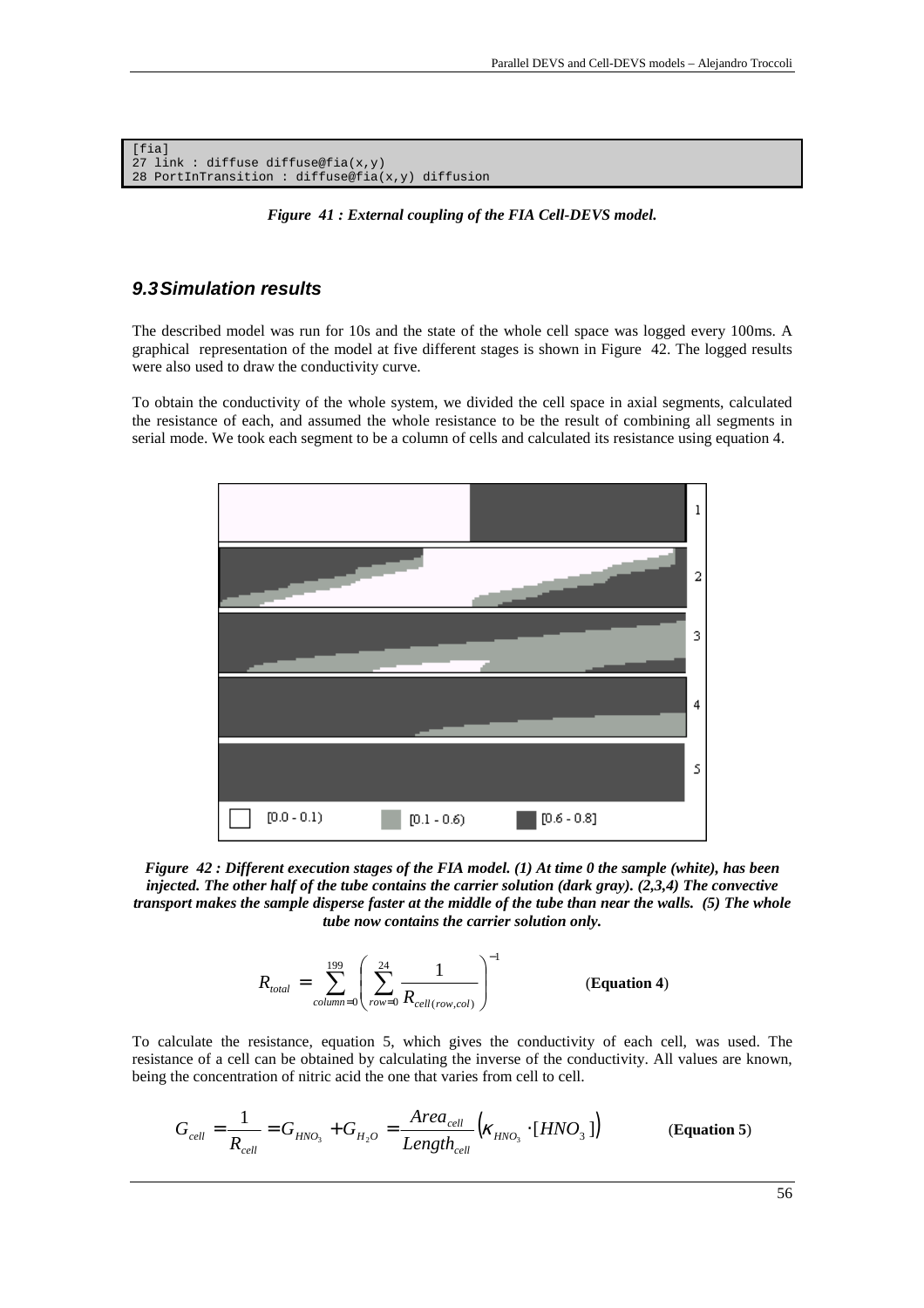

*Figure 43 : Conductivity curve obtained* 

Figure 43 shows the conductivity curve obtained. For THIS example the curve is quite similar to the first part of the measured curve. It is a good starting point to simulate the whole FIA manifold.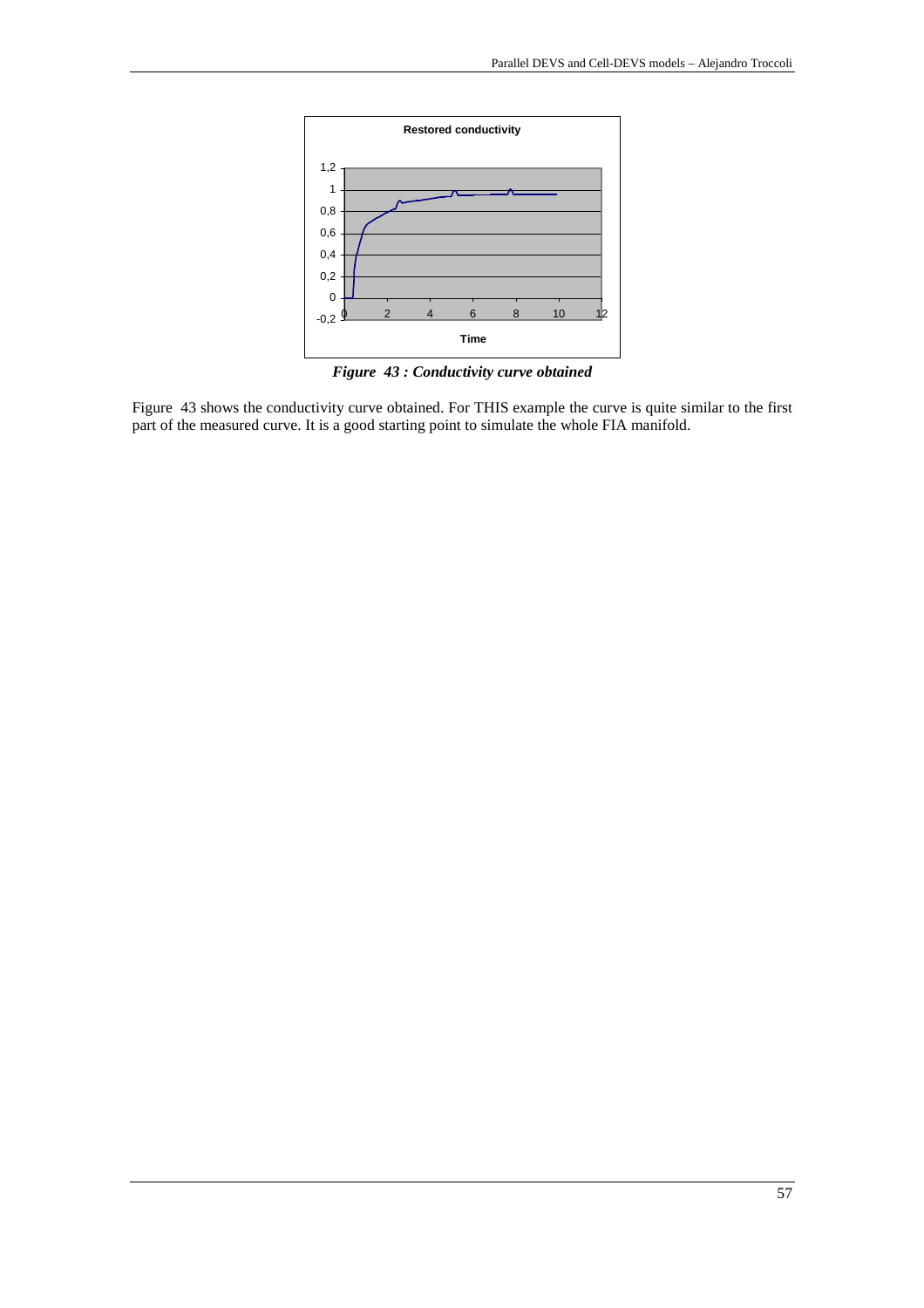# **10 Conclusions and further developments**

An abstract simulator for distributed Parallel DEVS and Cell-DEVS has been presented. Distributed environments have a communications overhead that can be quite significant and that was not taken into account in previous works, which assumed parallel simulation on a shared-memory system. The extension of the Parallel-DEVS abstract simulator here presented keeps to a minimum the number of messages sent across machines. This was possible by assigning each coupled model one *master coordinator* and zero, one or more *slave coordinators.* Messages that have to cross a processor boundary are always sent between *master* and *slave coordinators,* which then forward the received messages to their local dependants.

This mechanism was implemented into Parallel CD++, a tool for running these models on a network of computers. Several tests were done to measure the execution time of a model on different configuration of machines. It was expected that a simulation on a distributed environment would take less time as more machines are used, but this was not always the case. Adding more machines to the simulation does reduce the execution time if there is simultaneous execution and if each simulation cycle takes a significant computing time that will compensate for the overhead due to messages being sent across the network. A model's level of parallelism was measured through a given formula that evaluated the amount of activity on each LP at every simulation cycle. Through this measure, it was shown that those simulations which experienced a reduction in the simulation time as more machines were added had a high level of parallelism.

Finally, a flow injection model using Cell-DEVS was presented. This model is still being developed and Parallel CD++ will be required for a simulation of a full scale scenario which consists of more than 50,000 thousand cells.

There are quite a few topics for further research:

- A new abstract simulator that will allow for out of order execution of events. The current abstract simulator forces all LPs to run at the same virtual time. This constraint may reduce the parallelism. A new abstract simulator may simplify this constraint and allow for better performance. For this new mechanism the Warped TimeWarp kernel will be required. The TimeWarp protocol by itself has a lot of performance improvements options which will affect DEVS and Cell-DEVS simulation on different ways. These should be also studied.
- Parallel CD++ requires the model partition to be defined before the simulation is run. If a partition is not chosen wisely, the load may turn out to be unbalanced among the available machines. A dynamic load balance mechanism might be implemented to allow for run-time balancing of the load.
- Though most of CD++ has been changed to obtain Parallel CD++, the Cell-DEVS rule evaluation mechanism has been left unmodified. These mechanism should now contemplate the new timing constraints presented in Wai00.